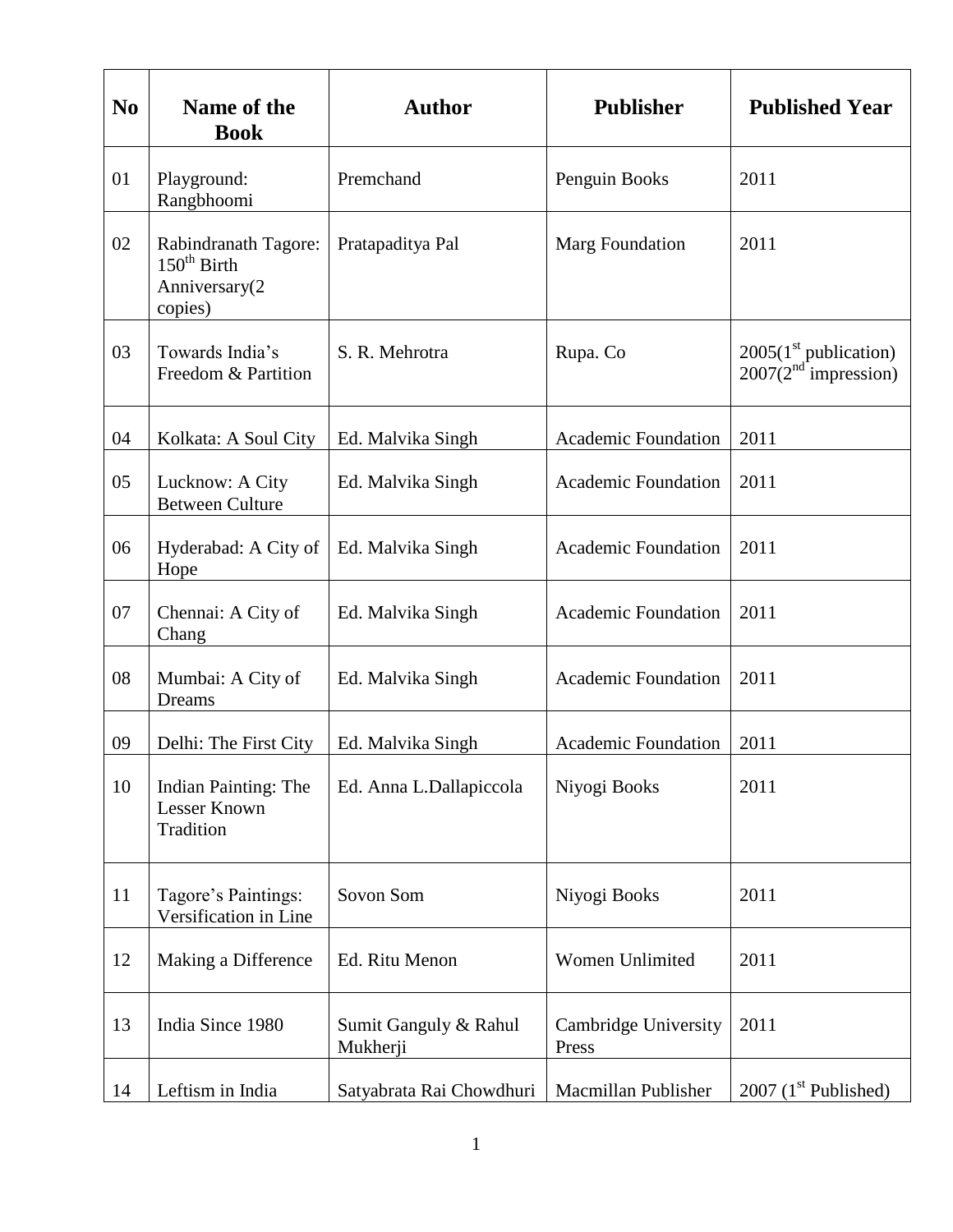|    |                                                                                                |                          | India Ltd                                 | 2011(Reprinted)                                           |
|----|------------------------------------------------------------------------------------------------|--------------------------|-------------------------------------------|-----------------------------------------------------------|
| 15 | The Soul of India: A<br>Constructive study of<br>Indian Thoughts and<br>Ideals                 | Bipin Chandra Pal        | Rupa & Co                                 | 1958 $(1st$ Published)<br>2010                            |
| 16 | Nationalism &<br>Colonialism in<br>Modern India                                                | Bipan Chandra            | <b>Orient Black Swan</b><br>Pvt. Ltd      | 1979 $(1st$ Publication)<br>$2010$ (reprinted $2010$ )    |
| 17 | Doing Business in<br>India                                                                     | Dezan Shira & Associates | <b>Times Group Books</b>                  | 2011                                                      |
| 18 | Indira Gandhi: The<br><b>Final Chapter</b>                                                     | Suraj 'Eskay' Sriram     | Niyogi Books                              | 2011                                                      |
| 19 | South Asia's Weak<br>States:<br>Understanding the<br><b>Regional Insecurity</b><br>Predicament | Ed: T.V. Paul            | <b>Oxford University</b><br>Press         | 2011                                                      |
| 20 | India's Parliamentary<br>Democracy on Trial                                                    | Madhav Godbole           | <b>Rupa Publications</b><br>India Pvt Ltd | 2011                                                      |
| 21 | Going Native:<br>Gandhi's<br>Relationship with<br>Western Women                                | <b>Thomas Weber</b>      | Lotus Roli                                | $2011(1st$ Published)                                     |
| 22 | Capitalism,<br>Colonialism &<br>Globalization:<br>Studies In Economic<br>Change                | Ed: Shireen Moosvi       | <b>Tulika Books</b>                       | $2011(1st$ Published)                                     |
| 23 | Three Indian Poets:<br>Nissim Ezekiel, Dom<br>Moaes & A.K.<br>Ramanujan $(2^{nd}$ ed)          | <b>Bruce King</b>        | <b>Oxford University</b><br>Press         | $1991(1st$ Published)<br>2011(4 <sup>th</sup> Impression) |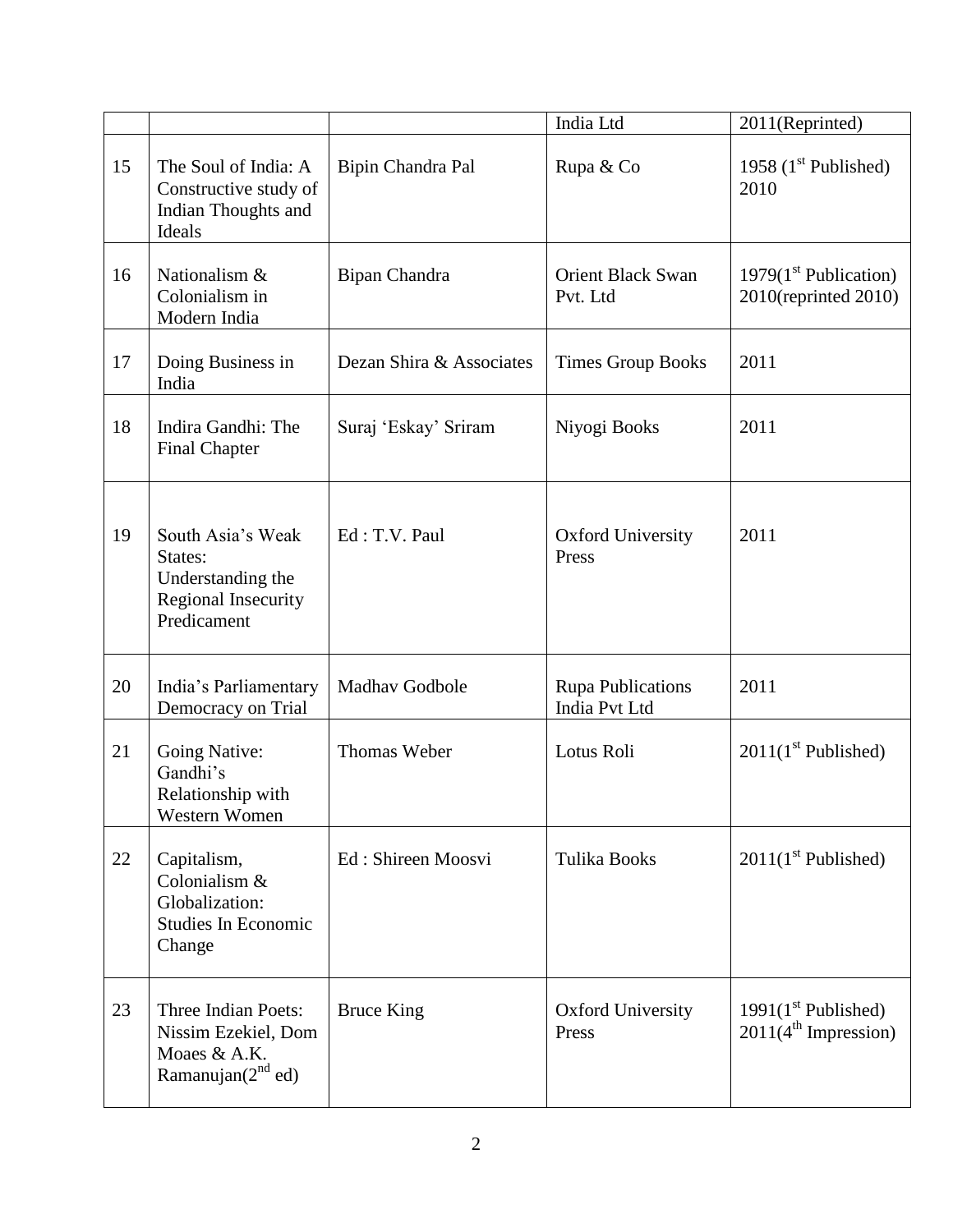| 24 | Sanskrit Hindi<br>Angrezi Shabdkosh<br>(Part 1)                                   | Dr.Shivprasad Bhardwaj<br>Shastri |                                           | 2008                                  |
|----|-----------------------------------------------------------------------------------|-----------------------------------|-------------------------------------------|---------------------------------------|
| 25 | India's Higher<br>Defense:<br>Organization and<br>Management                      | Wing Commander R.<br>Venkataraman | <b>KW Publishers Pvt</b><br>Ltd           | 2011                                  |
| 26 | Powering India: A<br>Decade of Policies &<br>Regulation                           | Ed: S.L. Rao                      | <b>Academic Foundation</b>                | 2011                                  |
| 27 | South Asia<br>Envisioning a<br><b>Regional Future</b>                             | Ed. Smruti S Pattanak             | Pentagon Security<br>International        | 2011(1 <sup>st</sup> Publications)    |
| 28 | Monsoon: The Indian<br>Ocean & the Future<br>of American Power                    | Robert D. Kaplan                  | <b>Random House Trade</b><br>Paperbacks   | 2011                                  |
| 29 | The Yoga Sutras of<br>Patanjali                                                   | Edwin F. Bryant                   | <b>North Pont Press</b>                   | 2009(1 <sup>st</sup> edition)         |
| 30 | Journeys: Four<br>Generations of Indian<br>Artist in their Own<br>Words           | Yashodhara Dalmia                 | <b>Oxford University</b><br>Press         | $2011(1st$ Published)                 |
| 31 | Land of Two Rivers:<br>A History of Bengal<br>from the<br>Mahabharata to<br>Mujib | Nitish Senugupta                  | Penguin Books                             | 2011                                  |
| 32 | Rabindranath Tagore:<br>A Pictorial<br>Biography                                  | Nityapriya Ghosh                  | Niyogi Books                              | 2011                                  |
| 33 | Nucleus & Nation:<br>Scientist,<br>International<br>Network & Power in<br>India   | Robert S. Anderson                | The University of<br><b>Chicago Press</b> | $2010(1st$ Published)<br>Reprint 2011 |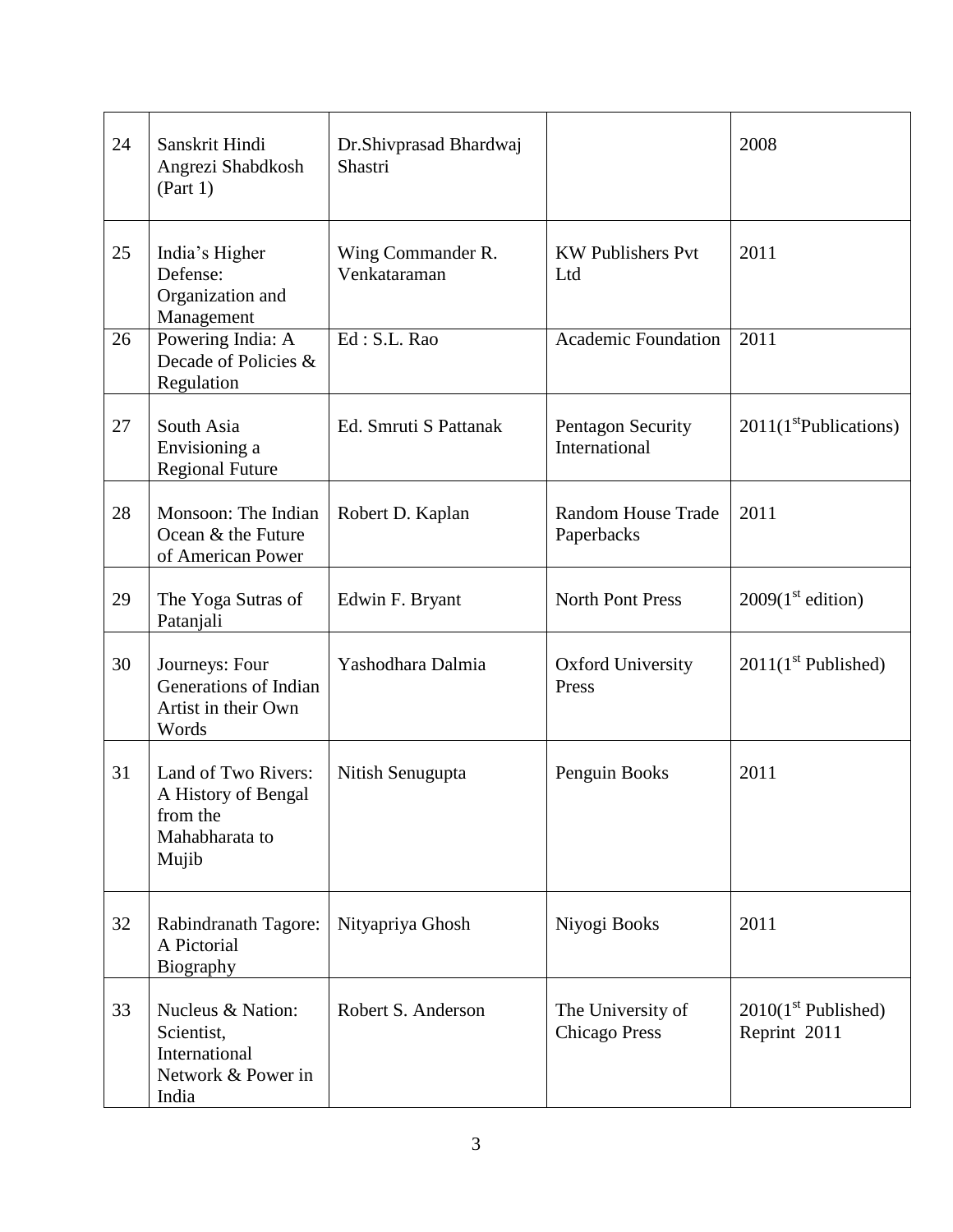| 34 | Hindi Theatre in<br>Kolkata:<br>Shyamanand Jalan<br>and His Times                                          | Ed: Pratibha Agrawal and<br>Samik Bandyopadhyay | Thema                                               | 2011                                        |
|----|------------------------------------------------------------------------------------------------------------|-------------------------------------------------|-----------------------------------------------------|---------------------------------------------|
| 35 | India Calling: An<br>Intimate Portrait of a<br>Nation's Remaking                                           | <b>Anand Giridharadas</b>                       | <b>Fourth Estate</b>                                | $2011(1st$ Published)                       |
| 36 | Kashmir & Beyond<br>1966-84: Select<br>Correspondence<br>Between Indira<br>Gandhi & Karan<br>Singh         | Ed. Jawaid Alam                                 | Penguin Viking                                      | 2011                                        |
| 37 | Mother India: A<br>Political Biography<br>of Indira Gandhi.                                                | <b>Pranay Gupte</b>                             | Penguin Books                                       | 1992 $(1st$ Published)<br>Reprinted in 2011 |
| 38 | India A History:<br>From the Earliest<br>Civilization to the<br>Boom of the Twenty<br><b>First Century</b> | John Keay                                       | <b>Harper Press</b>                                 | 2010                                        |
| 39 | The First Spring: The<br>Golden Age of India                                                               | Abraham Eraly                                   | Penguin Viking                                      | $2011(1st$ Published)                       |
| 40 | Sanskrit Hindi<br>Angrezi Shabdkosh<br>(Part 2)                                                            | Dr.Shivprasad Bhardwaj<br>Shastri               |                                                     | 2008                                        |
| 41 | Lonely Planet: India<br>$(14^{\text{th}}$ Edn.)                                                            | Sarina Singh                                    | <b>Lonely Planet</b><br><b>Publications Pvt Ltd</b> | $1981(1st$ Published)<br>Reprint 2011       |
| 42 | The Cambridge<br>Companion to<br>Gandhi                                                                    | Ed. Judith M. Brown &<br><b>Anthony Parel</b>   | Cambridge University<br>Press                       | $2011(1st$ Published)                       |
| 43 | The Rough Guide to<br>India                                                                                | David Abraham, Nick<br>Edwards, Mike Ford,      | <b>Rough Guides</b>                                 | 2011(8 <sup>th</sup> edition)               |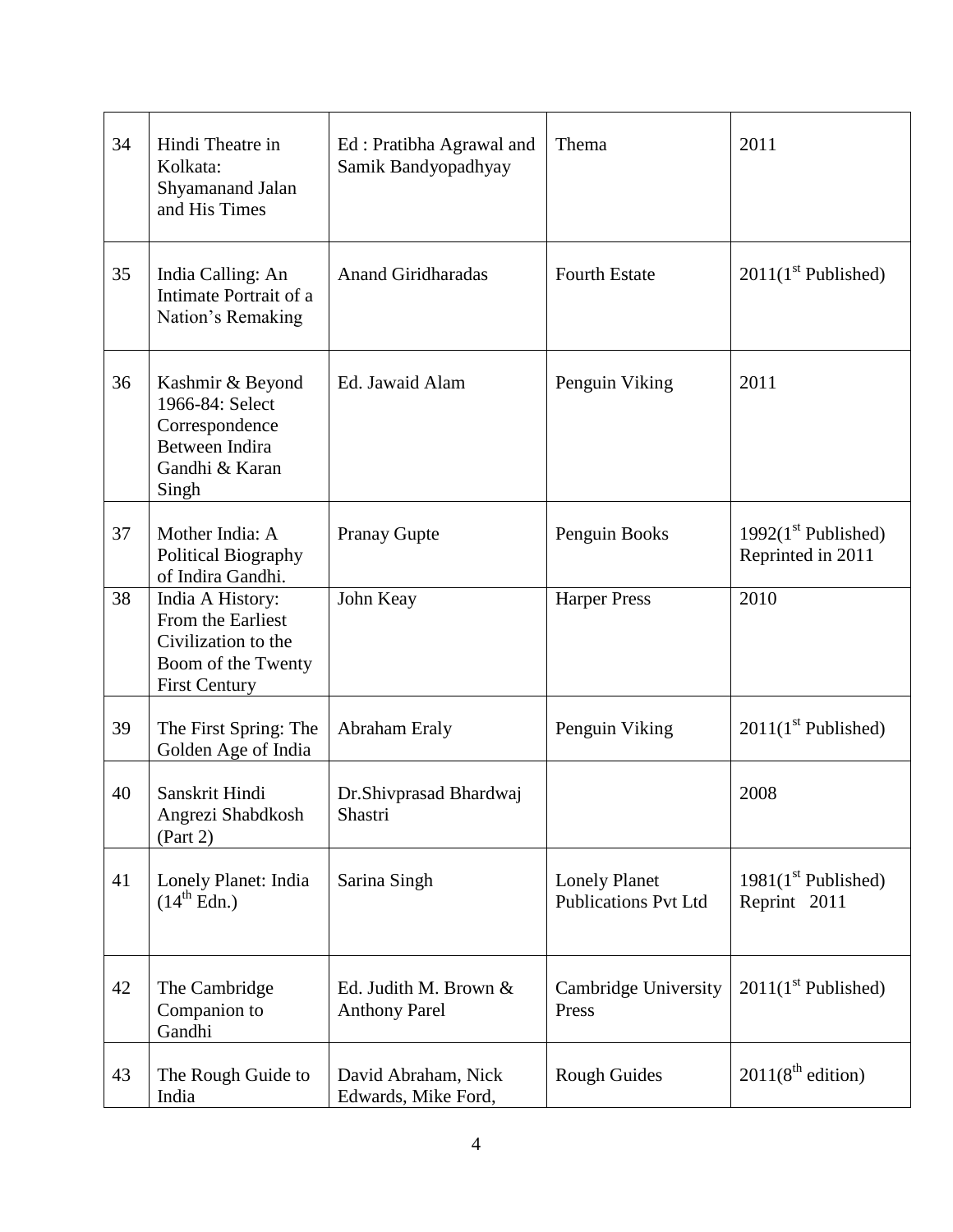|    |                                                                                     | Daniel Jacobs, Shafik<br>Meghji, Devdan Sen &<br><b>Gavin Thomas</b> |                                                |                                                 |
|----|-------------------------------------------------------------------------------------|----------------------------------------------------------------------|------------------------------------------------|-------------------------------------------------|
| 44 | Kalpana Chawla:<br>India's First Woman<br>Astronaut                                 | Dilip M Salwi                                                        | Rupa & Co.                                     | $2004(1st$ Published)<br>$2005(2nd$ Impression) |
| 45 | <b>Finding Forgotten</b><br>Cities: How the Indus<br>Civilization was<br>Discovered | Nayanjot Lahiri                                                      | Hachette India                                 | $2005(1st$ Published)                           |
| 46 | <b>History of Modern</b><br>India                                                   | Bipan Chandra                                                        | <b>Orient Black Swan</b><br>Pvt. Ltd           | $2009(1st$ Published)<br>2011(Reprinted)        |
| 47 | Nationalist<br>Movement in India:<br>A Reader                                       | Ed. Sekhar<br>Bandyopadhyay                                          | <b>Oxford University</b><br>Press              | $2009(1st$ Published)<br>$2010(2nd$ Impression) |
| 48 | Timeline of India                                                                   | Gordon Kerr                                                          | <b>Canary Press</b>                            | 2011                                            |
| 49 | India Handbook 2012<br>(18 <sup>th</sup> Edition)                                   | David Stott, Vanessa<br>Betts, Victoria McCulloch                    | <b>OM Books</b><br>International               | 2012                                            |
| 50 | India Inside: The<br><b>Emerging Innovation</b><br>Challenge to the<br>West.        | Nirmalya Kumar and<br><b>Phanish Puranam</b>                         | <b>Harvard Business</b><br><b>Review Press</b> | 2012                                            |
| 51 | Imagining Asia in<br>2030: Trends,<br>Scenarios and<br>Alternatives                 | Ed. Ajey Lele & Namrata<br>Goswami                                   | <b>Academic Foundation</b>                     | $2011(1st$ Published)                           |
| 52 | Revolutionary<br>Gandhi                                                             | Pannalal Dasgupta                                                    | <b>Earthcare Books</b>                         | 2011                                            |
| 53 | <b>Social Science</b><br>research in India:<br>Institutions and<br>Structure        | Ed.by M.V. Nadkarni,<br>R.S. Deshpande                               | <b>Academic Foundation</b>                     | $2011(1st$ Published)                           |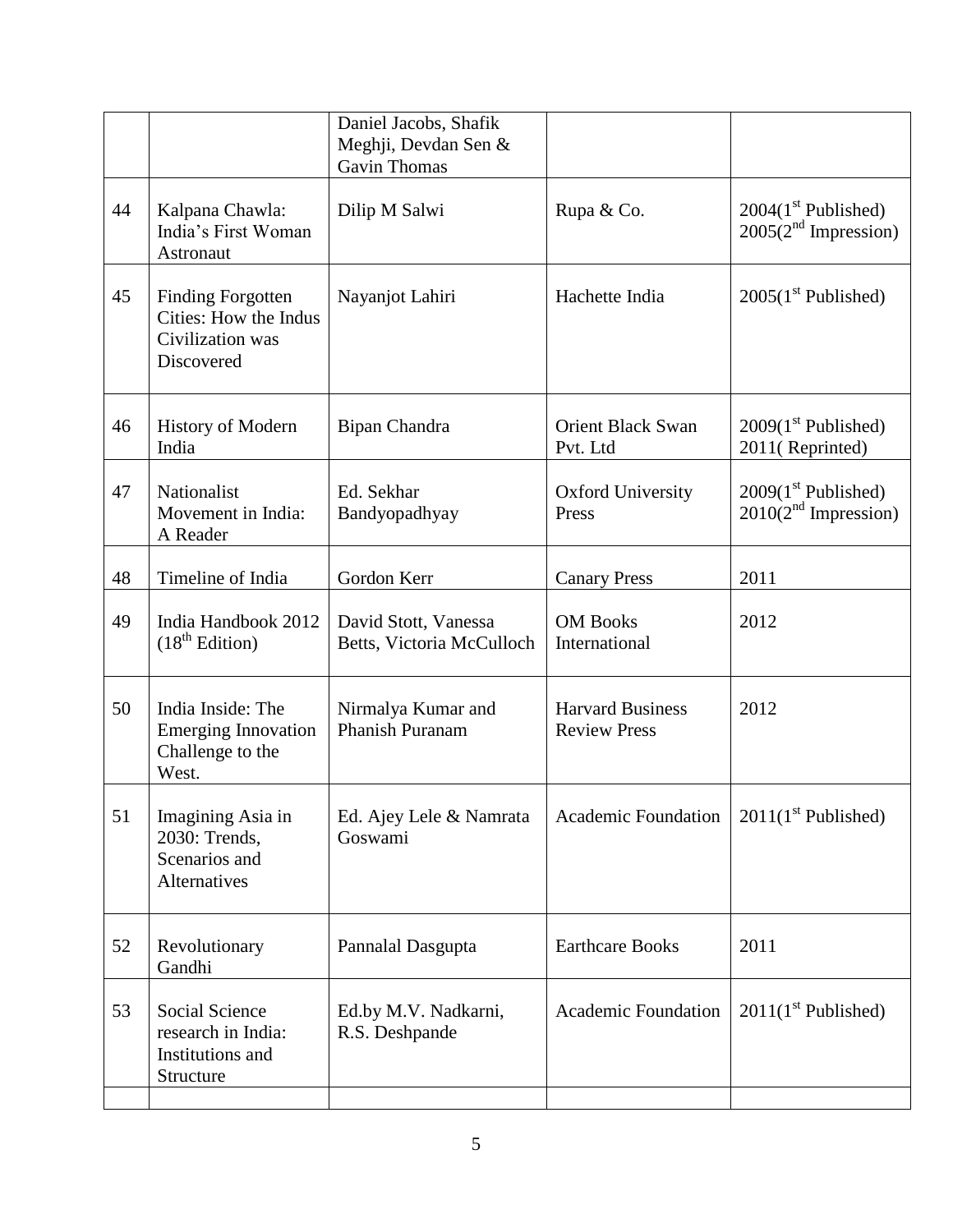| 54 | Sanskrit-Hindi<br>Shabdkosh                                                   | Vaman Shivram Apte       |                                         | Reprint 2011                   |
|----|-------------------------------------------------------------------------------|--------------------------|-----------------------------------------|--------------------------------|
| 55 | Mahavamsa                                                                     | Ananda W. P. Guruge      | S. Godage & Brothers                    | $2005(2nd$ revised<br>edition) |
| 56 | An Introduction to<br>the Legal System of<br>Sri Lanka                        | L.J.M.Cooray             | A Stamford Lake<br>Publication          | 2011(6 <sup>th</sup> print)    |
| 57 | History of Sindhi<br>Literature                                               | L.H.Ajwani               | Sahitya Akedemi                         | Reprint 1994                   |
| 58 | Indiya Ithihasaya 1<br>Kandaya                                                | Sinha & Baneerji         | Education<br>Publications<br>Department | Reprint 2007                   |
| 59 | Indiya Ithihasaya 11<br>Kandaya                                               | Sinha & Baneerji         | Education<br>Publications<br>Department | Reprint 2005                   |
| 60 | Indiyawe Ithihasaya                                                           | Sinha & Baneerji         | Education<br>Publications<br>Department | Reprint 2007                   |
| 61 | A History of<br>Kashmiri Literature                                           | <b>Trilokinath Raina</b> | Sahitya Akedemi                         | 2002                           |
| 62 | Indiyawe Ithihasaya                                                           | Romila Thapar            | Education<br>Publications<br>Department | 2009(5 <sup>th</sup> edition)  |
| 63 | Women and<br>Domestic Law and<br>Life in Sri Lanka and<br>the SAARC countries | Nimal Samarasundera      | Godage International<br>Publishers      | $2011(1^{st}$ Print)           |
| 64 | Sri Lanka and Non-                                                            | W.M.Karunadasa           | Image Lanka                             | 1997(1 <sup>st</sup> Edition)  |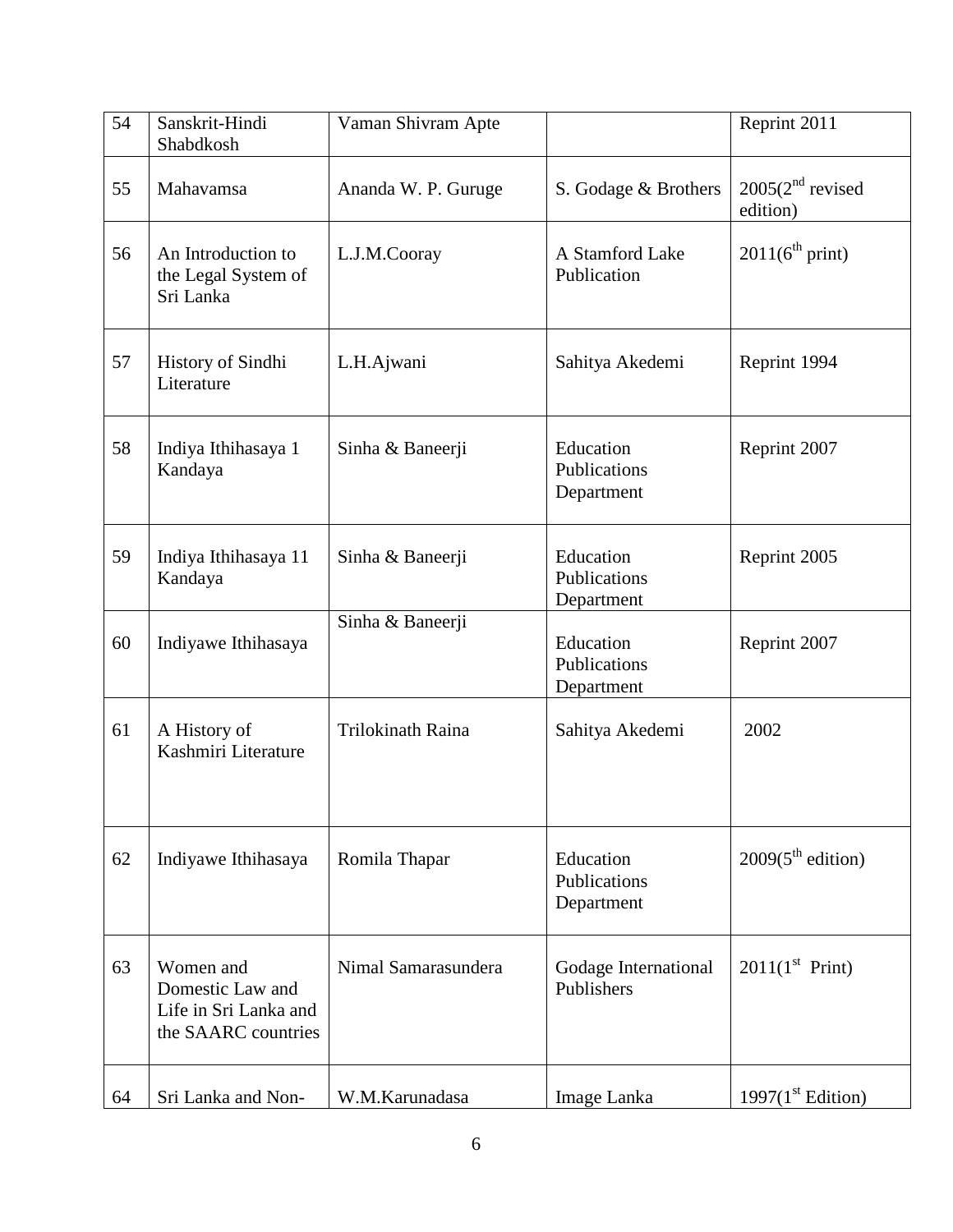|    | Alignement: A study<br>of Foreign Policy<br>from 1948-1982                                                                 |                     | Publishers                                                              |                             |
|----|----------------------------------------------------------------------------------------------------------------------------|---------------------|-------------------------------------------------------------------------|-----------------------------|
| 65 | Sri Lanka Soviet<br>Relations: A study in<br>Retrospect                                                                    | W.A.Wiswa Warnapala | Godage International<br>Publishers                                      | $2007(1st$ Published)       |
| 66 | The Indian Factor in<br>the Security<br>Perspectives of Sri<br>Lanka                                                       | A.Liayanagamage     | Research and<br>Publications<br>Committee,<br>University of<br>Kelaniya | 1993 $(1st$ Published)      |
| 67 | <b>Indian National</b><br>Congress since<br>Independence                                                                   | J.C.Johari          | <b>Lotus Press: New</b><br>Delhi                                        | 2006                        |
| 68 | Civil Service<br>Administration in<br>Ceylon: A study in<br><b>Bureaucratic</b><br>Adaptation                              | W.A.Wiswa Warnapala | Godage International<br>Publishers                                      | 2010(3 <sup>rd</sup> Print) |
| 69 | Understanding the<br>Sinhalese                                                                                             | J.B.Disanayak       | Godage Poth<br>Mendura                                                  | 1998 $(1st$ edition)        |
| 70 | International<br>Relations and<br>Geopolitics                                                                              | H.S.S.Nissanka      | Godage International<br>Publishers                                      | $2007(1st$ Published)       |
| 71 | The Foreign Policy<br>of Sri Lanka under<br>S.W.R.D.<br>Bandaranaike                                                       | H.S.S.Nissanka      | Godage International<br>Publishers (Pvt) Ltd                            | 2004(2 <sup>nd</sup> Print) |
| 72 | Link(Selected<br><b>Articles on Middle</b><br>Indo - Aryan,<br>Sinhala, Tamil and<br>Sri Lankan Gypsy<br>Telugu Languages) | W.S.Karunatillak    | Godage International<br>Publishers                                      | 2011(First Print)           |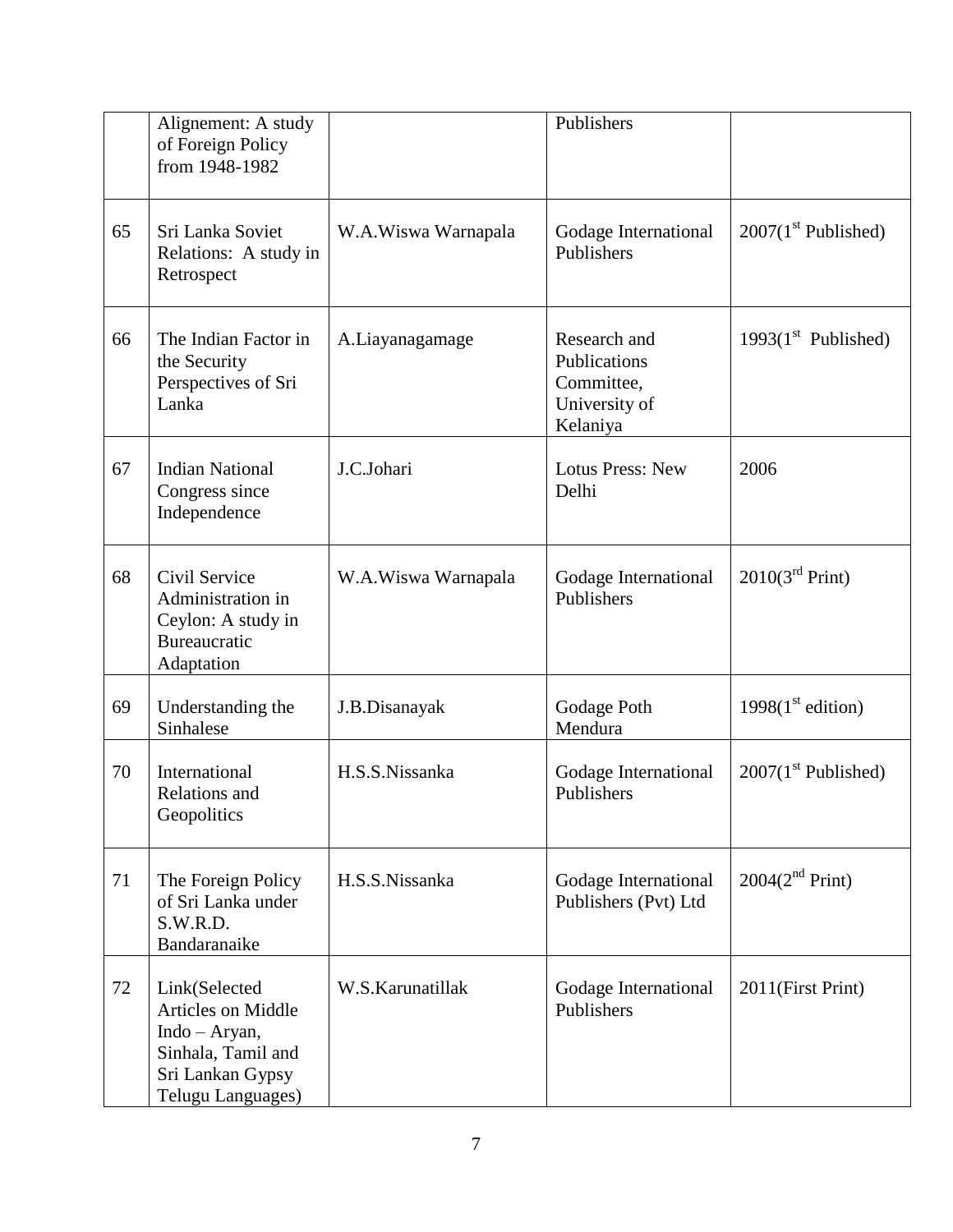| 73 | Religious Activities<br>and the Development<br>of a New Poetical<br>Tradition in<br>Sinhalese 185-1906     | Tissa Kariyawasam              | Godage International<br>Publishers (Pvt) Ltd | 2009(1 <sup>st</sup> Print)         |
|----|------------------------------------------------------------------------------------------------------------|--------------------------------|----------------------------------------------|-------------------------------------|
| 74 | South Asia Integrates<br>with the World<br>Economy: Economic<br>Liberalization: The<br>South Asian Episode | Punyasiri Subasinghe           | Godage International<br>Publishers (Pvt) Ltd | 2008 $(1st Edition)$                |
| 75 | Constitutional<br>Government In Sri<br>Lanka 1796-1977                                                     | L.J.M.Cooray                   | A Stamford Lake<br>Publication               | $2011(4^{\text{th}} \text{ Print})$ |
| 76 | Northern Ceylon(Sri<br>Lanka) in the $19th$<br>Century                                                     | Prof. Bertram<br>Bastiampillai | Godage International<br>Publishers           | 2006(1 <sup>st</sup> Edition)       |
| 77 | Scholar - Statesman<br>Jayatilake                                                                          | Ananda W.P.Guruge              | Godage International<br>Publishers (Pvt) Ltd | 2011(1 <sup>st</sup> Edition)       |
| 78 | Conflict In Sri<br>Lanka: Internal and<br>External<br>Consequences                                         | Ed by: V.R. Raghavan           | Vij Books India Pvt<br>Ltd                   | $2011(1st$ Published)               |
| 79 | English – Sinhala<br>Dictionary                                                                            | Ed: Munidasa Senarath<br>Yapa  | S. Godage & Brothers                         | Reprint 2010                        |
| 80 | Luvi Fisher Mahatma<br>Gandhi                                                                              | W. A. Abesinghe                | Rawaya                                       | $2007(1st$ Published)               |
| 81 | Intervention in Sri<br>Lanka: The IPKF<br><b>Experience Retold</b>                                         | <b>Harkirat Singh</b>          | Vijitha Yapa<br>Publications                 | 2006(1 <sup>st</sup> edition)       |
| 82 | Colamba Bhumikawa                                                                                          | J. N. Dixit                    | Vijitha Yapa                                 | $2008(1st$ Published)               |
| 83 | Indiawa Shunya                                                                                             | Eric Ilayaparachchi            | Sarasavi                                     | $2000(1st$ Published)               |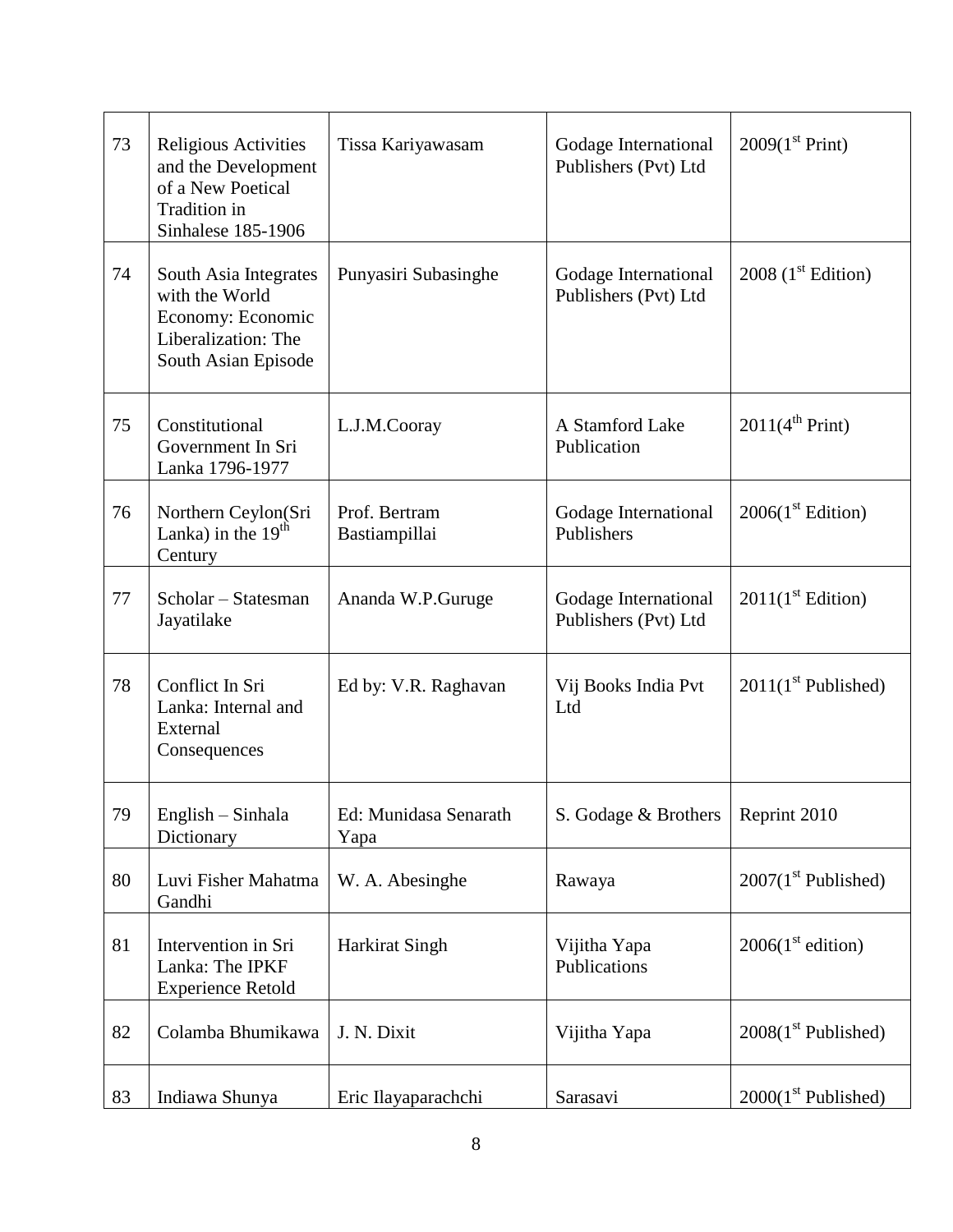|    | Sewima                                                                                                         |                                               |                                              |                               |
|----|----------------------------------------------------------------------------------------------------------------|-----------------------------------------------|----------------------------------------------|-------------------------------|
| 84 | The Aryan Village in<br>India and Ceylon                                                                       | John B. Phear                                 | <b>Asian Educational</b><br>Services         | Reprint 1995                  |
| 85 | Human Rights<br><b>Politics and States:</b><br>Burma, Cambodia,<br>Sri Lanka                                   | Laksiri Fernando                              | Social<br>Scientists' Association            | 2002                          |
| 86 | Sri Lankan<br>Subordinates of the<br>British: English-<br>educated Ceylonese<br>in Official Life 1865-<br>1883 | W.M.D.D.Andradi                               | Social<br>Scientists' Association            | 2002                          |
| 87 | Rabindranath Tagore<br>Mathaka<br>Satahan(Tagore<br>Reminiscnces)                                              | <b>Translated by Padma</b><br>Gunasekara      | <b>Sunera Publishers</b>                     | 2009(2 <sup>nd</sup> Print)   |
| 88 | Reaping the<br>Whirlwind: Ethnic<br>Conflict, Ethnic<br>Politics in Sri Lanka                                  | K.M. De Silva                                 | Penguin Books                                | 1998 $(1st$ Published)        |
| 89 | Declining Sri Lanka:<br><b>Terrorism and Ethnic</b><br>Conflict: the legacy<br>of J R Jayewardene              | Rajiva Wijesinha                              | Cambridge University<br>Press India Pvt. Ltd | $2007(1st$ Published)         |
| 90 | The Penguin Book of<br>Modern Indian Short<br><b>Stories</b>                                                   | Ed by: Stephen Alter and<br>Wimal Dissanayake | Penguin Books                                | 2001(revised edition)         |
| 91 | Indo Lanka Ethnic<br>Affinities 1                                                                              | P.N.Cumaranatunga                             | P.N.Cumaranatunga                            | 2001(1 <sup>st</sup> Edition) |
| 92 | Indo Lanka Ethnic<br>Affinities 3                                                                              | P.N.Cumaranatunga                             | P.N.Cumaranatunga                            | 2007(1 <sup>st</sup> Edition) |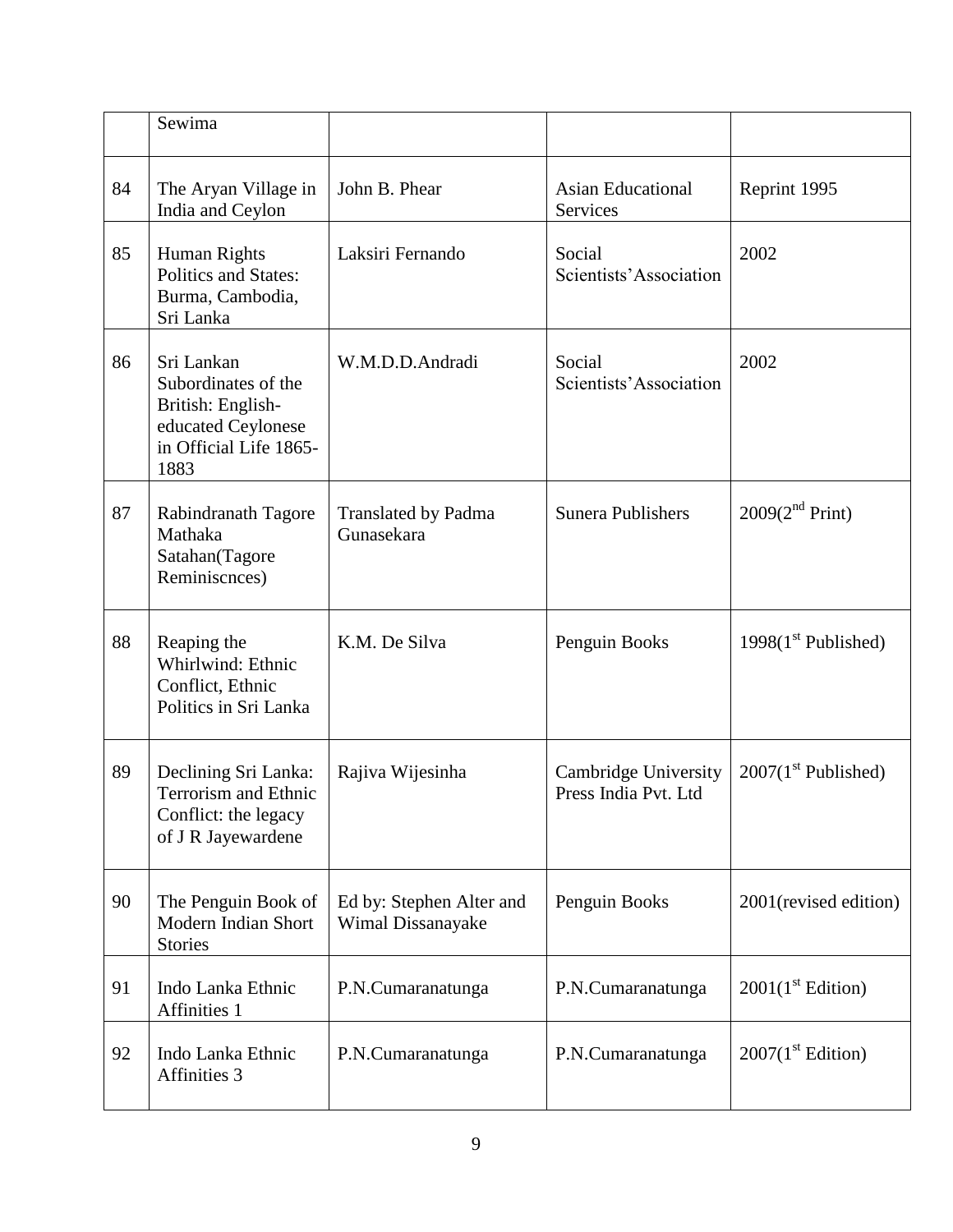| 93  | Loka Ithihasa<br>Sihiwatana Sri<br>Jawaharlal Nehru                                | David Karunaratne         | M.D.Gunasena                             | 2008                          |
|-----|------------------------------------------------------------------------------------|---------------------------|------------------------------------------|-------------------------------|
|     |                                                                                    |                           |                                          |                               |
| 94  | India in Sri Lanka<br>Between Lion and<br>the Tigers                               | <b>Avtar Singh Bhasin</b> | Vijitha Yapa<br>Publications             | 2004(1 <sup>st</sup> Edition) |
| 95  | My Days in Sri<br>Lanka                                                            | Lakshan Mehrotra          | Har-Anand<br><b>Publications Pvt Ltd</b> | $2011(1st$ Published)         |
| 96  | Conflict and Peace in<br>Sri Lanka: Major<br>Documents                             | S.I.Keethaponcalan        | Kumaran Book House                       | 2009(1 <sup>st</sup> Edition) |
| 97  | Ceylon Under the<br><b>British Occupation</b><br>1795-1833 volume<br>one           | Colvin R De Silva         | Navarang                                 | Reprinted 1995                |
| 98  | <b>Communal Politics</b><br>under the<br>Donoughmore<br>Constitution 1931-<br>1947 | <b>Jane Russell</b>       | Tisra Prakasakyo Ltd                     | 1982(1 <sup>st</sup> Edition) |
| 99  | The Federal Party of<br>Sri Lanka                                                  | A. Sivarajah              | Kumarana Book<br>House                   | 2007(1 <sup>st</sup> Edition) |
| 100 | Before the Divide:<br>Hindu and Urdu<br><b>Literary Culture</b>                    | Ed by: Francesca Orsini   | <b>Orient Black Swan</b>                 | $2010(1st$ Published)         |
| 101 | Language, Media &<br>Society: Essence of<br>Advertising<br>Communication           | Gajendra Singh Chauhan    | <b>Rawat Publications</b>                | 2010                          |
|     |                                                                                    |                           |                                          |                               |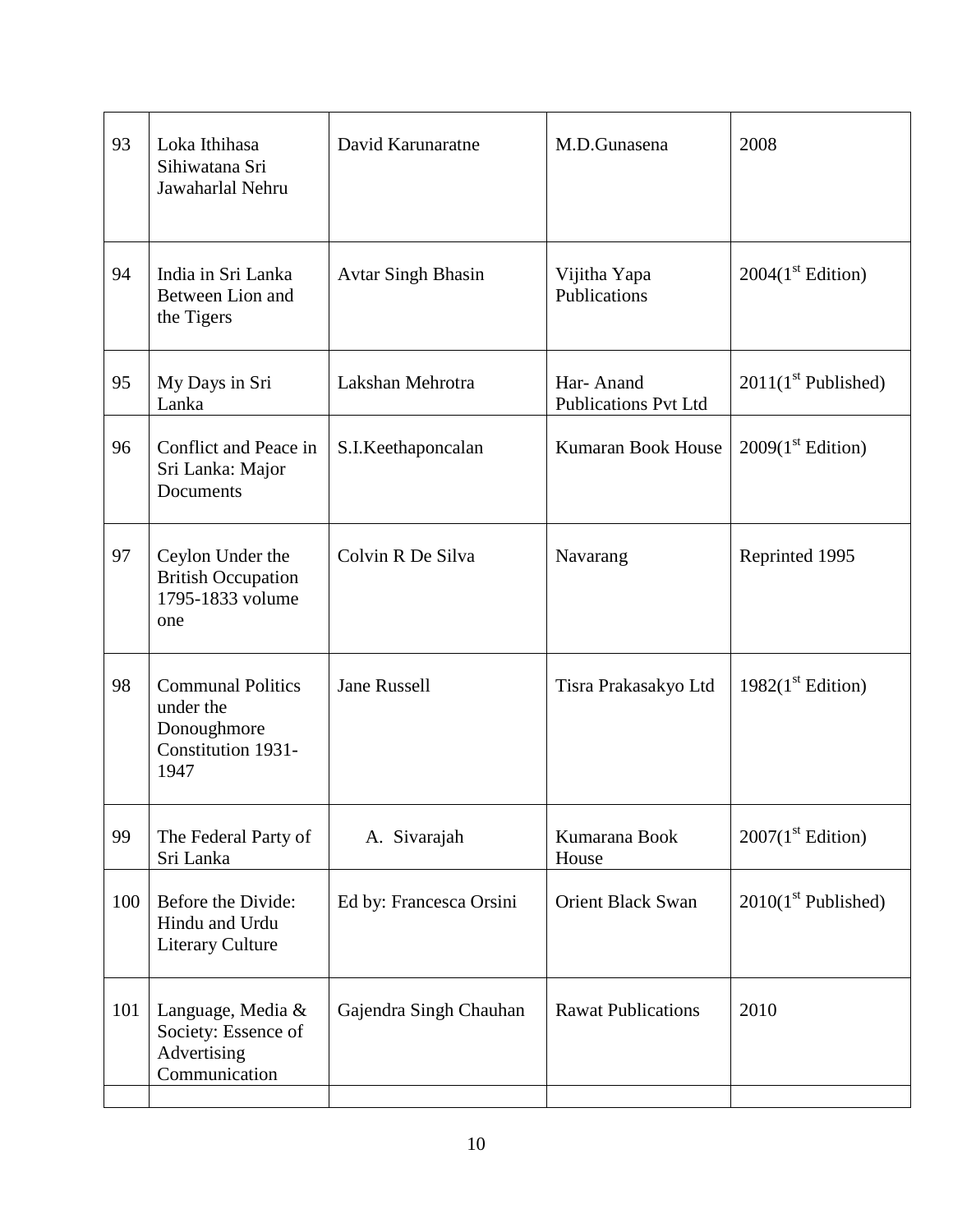| 102 | Sri Lankan<br>Subordinates of the<br>British: English-<br>educated Ceylonese<br>in Official Life 1865-<br>1883      | W.M.D.D. Andradi                | <b>SSA</b>                | 2011                                          |
|-----|---------------------------------------------------------------------------------------------------------------------|---------------------------------|---------------------------|-----------------------------------------------|
| 103 | Indian Cinema in the<br>Time of Celluloid:<br>From Bollywood to<br>the Emergency                                    | Ashish Rajadhyaksha             | <b>Tulika Books</b>       | $2009(1st$ Published)                         |
| 104 | Handy<br>Perinbanayagam: A<br><b>Memorial Volume</b>                                                                | Ed by: Santasilan<br>Kadirgamar | <b>Kumaran Book House</b> | 2012(revised edition)<br>1980 $(1st$ edition) |
| 105 | The Language of the<br>Gods in the worlds of<br>men: Sanskrit,<br>Culture and Power in<br>Pre-modern India          | <b>Sheldon Pollock</b>          | <b>Permanent Black</b>    | $2007(1st$ published)                         |
| 106 | The making of the<br>Indian Working<br>class; the case of the<br>Tata Iron and Steel<br>Co., 1880-1946              | Vinay Bahl                      | <b>Sage Publications</b>  | 1995                                          |
| 107 | Indian Secularism: A<br>social and intellectual<br>history 1890-1950                                                | Shabnum Tejani                  | <b>Permanent Black</b>    | 2007                                          |
| 108 | Caste and<br><b>Democratic Politics</b><br>in India                                                                 | Ed by: Ghanshyam Shah           | Permanent Black           | 2008(3 <sup>rd</sup> impression)              |
| 109 | <b>English Education</b><br>and the question of<br><b>Indian Nationalism:</b><br>A perspective on the<br>Vernacular | Santosh Dash                    | <b>AAKAR</b>              | $2009(1st$ published)                         |
| 110 | Rabindranath Tagore                                                                                                 | Ed By: Bhudeb Chaudhuri         | Indian Institute of       | $1988(1st$ published)                         |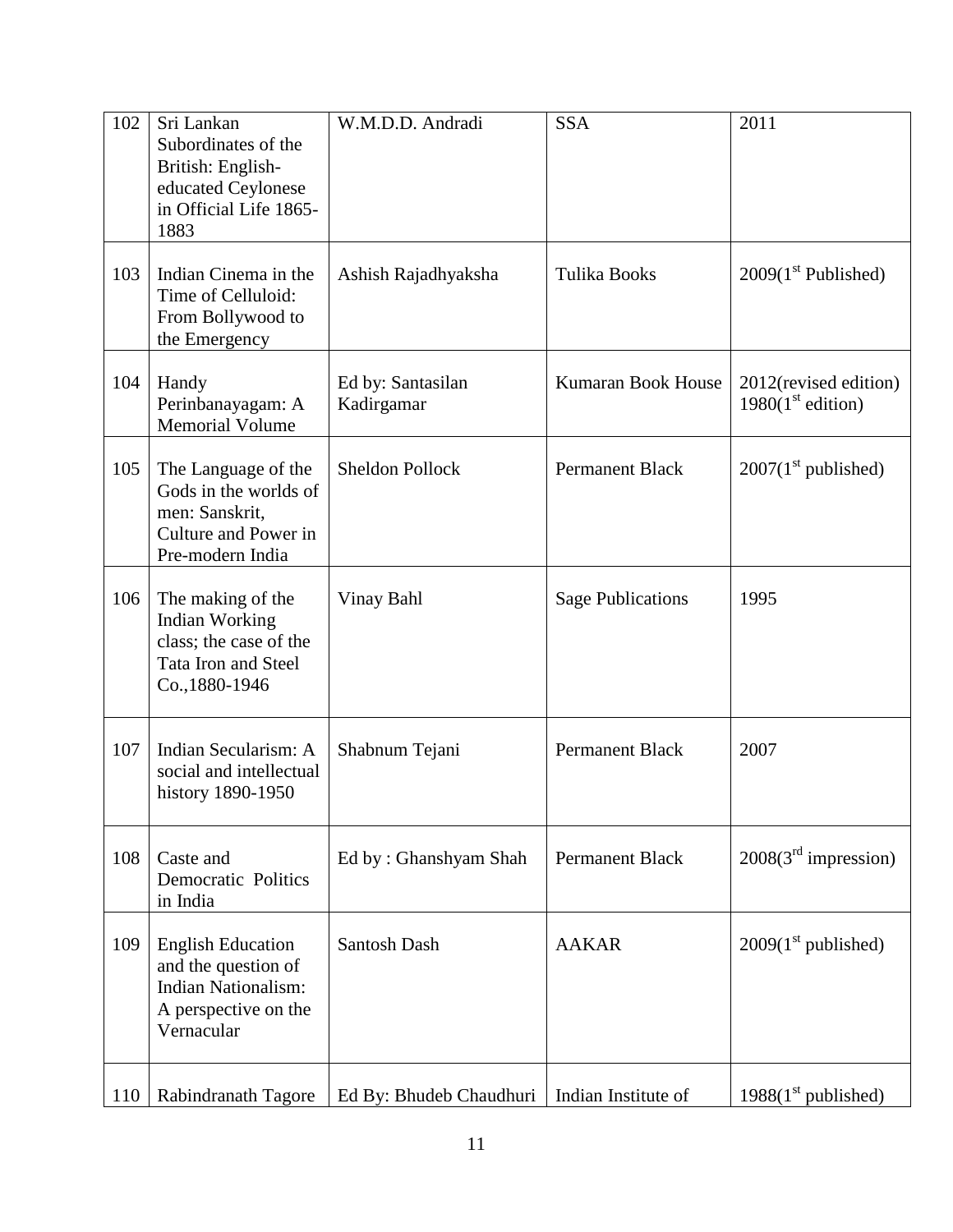|     | and the Challenges of<br>today                                                                        | & K.G. Subramanyan                                                                                   | <b>Advanced Study</b>     |                                                                             |
|-----|-------------------------------------------------------------------------------------------------------|------------------------------------------------------------------------------------------------------|---------------------------|-----------------------------------------------------------------------------|
| 111 | Poverty and Fertility<br>in India:<br>Demographic field<br>theory perspective                         | Shekhar Mukerji                                                                                      | <b>Rawat Publications</b> | 2007                                                                        |
| 112 | Women in the Indian<br><b>National Movement:</b><br>Unseen faces and<br>Unheard voices,<br>1930-42    | Suruchi Thapar Bjorkert                                                                              | <b>Sage Publications</b>  | $2006(1st$ Published)                                                       |
| 113 | Western Science in<br>Modern India:<br>Metropolitan<br>Methods, Colonial<br><b>Studies</b>            | Pratik Chakrabarti                                                                                   | <b>Permanent Black</b>    | 2004                                                                        |
| 114 | <b>Bridging Partition:</b><br>People's Initiatives<br>for Peace between<br>India and Pakistan         | Ed by: Smitu Kothari and<br>Zia Mian with Kamla<br>Bhasin, A.H.Nayyar and<br><b>Mohammed Tahseen</b> | Orient BlackSwan          | $2010(1st$ Published)                                                       |
| 115 | Visva Hindu<br>Parishad and Indian<br>Politics                                                        | Manjari Katju                                                                                        | Orient Longman            | 2003                                                                        |
| 116 | Rabindranath Tagore:<br>A century volume<br>1861-1961                                                 | Sahitya Akademi                                                                                      | Sahitya Akademi           | $1961(1st$ published)<br>$2010(150^{th}$ Birth<br>Anniversary of<br>Tagore) |
| 117 | Contested<br>Transformations:<br><b>Changing Economies</b><br>and Identities in<br>Contemporary India | Ed by: Mary E John,<br>Praveen Kumar Jha amd<br>Surinder S Jodhka                                    | <b>Tulika Books</b>       | $2006(1st$ Published)                                                       |
| 118 | <b>Outside the Archives</b>                                                                           | Y.D.Gundevia                                                                                         | <b>Sangam Books</b>       | 1984 $(1st$ Published)<br>2008(Reprinted)                                   |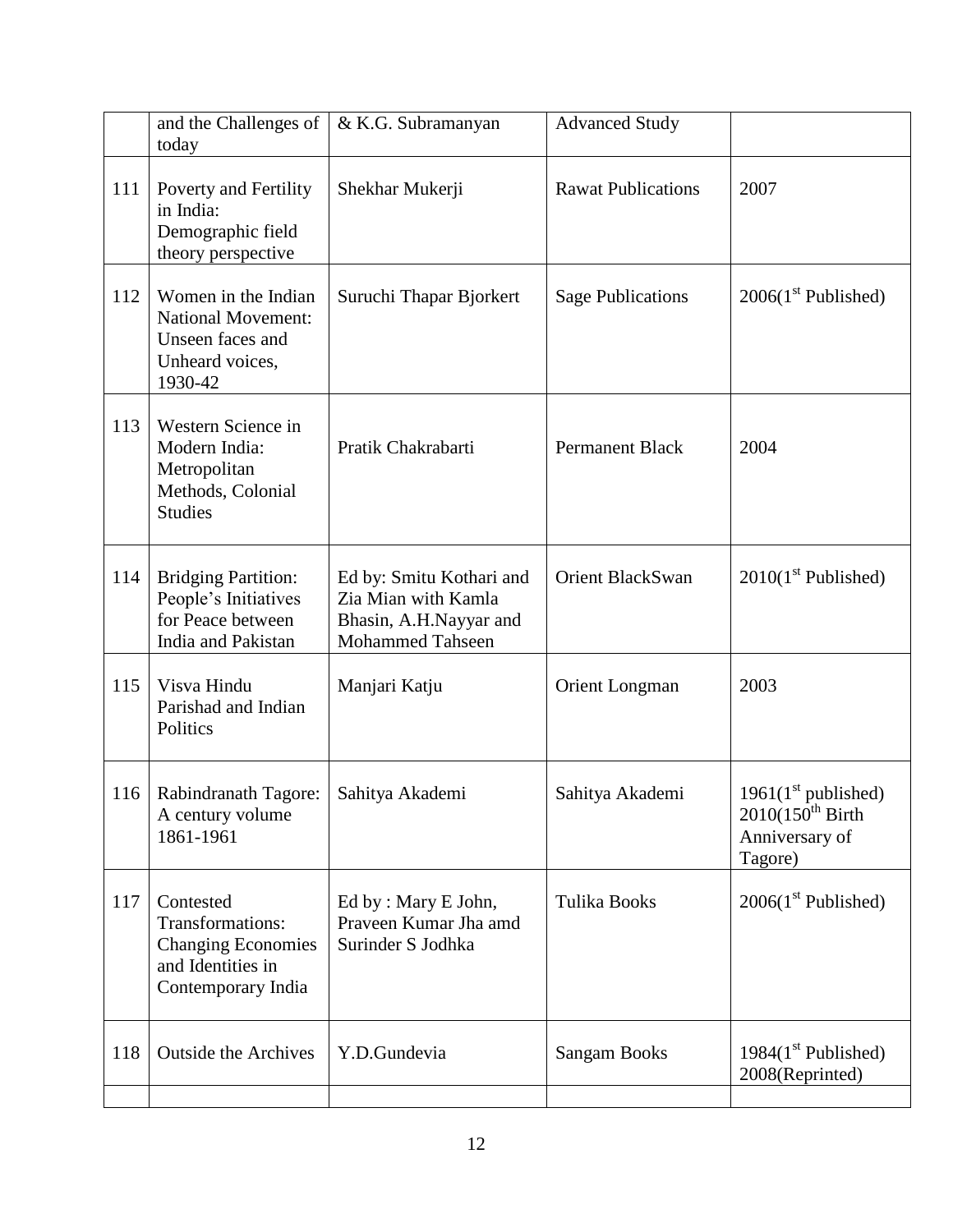| 119 | Asana Pranayama<br>Mudra Bandha                                                                                      | Swami Satyananda<br>Saraswati                                                 | <b>Yoga Publications</b><br><b>Trust</b>                                      | 1969 $(1st$ Published)<br>2005(Reprinted) |
|-----|----------------------------------------------------------------------------------------------------------------------|-------------------------------------------------------------------------------|-------------------------------------------------------------------------------|-------------------------------------------|
| 120 | The Elephant and the<br>Dragon: The Riseof<br>India and China and<br>What it means for all<br>of us.                 | Robyn Meredith                                                                | W.W. Norton &<br>Company                                                      | 2007                                      |
| 121 | India Who's Who<br>2010-2011                                                                                         | Ed by Inder Jit                                                               | <b>INFA Publications</b>                                                      | $31st$ Edition                            |
| 122 | A Traveler's<br>Notebook,<br><b>Inherited Spaces</b><br><b>Inhabited Places:</b><br>World Heritage Sites<br>In India | Raghu Rai                                                                     | <b>External Publicity</b><br>Division, Ministry Of<br><b>External Affairs</b> |                                           |
| 123 | Raja Ravi Varma:<br>The most celebrate<br>Paniter of India<br>1848-1906                                              | E.M.J.Venniyoor                                                               | Parsram Mangharam                                                             | 2007                                      |
| 124 | Himalayan: Buddhist<br>monasteries                                                                                   | M.N.Rajesh & Thomas L.<br>Kelly                                               | <b>Lustre Press Roli</b><br><b>Books</b>                                      | 2005                                      |
| 125 | The Complete Indian<br>Wine Guide                                                                                    | Dr Aakash & Singh<br>Rathore                                                  | Lotus Roli                                                                    | 2005                                      |
| 126 | <b>India Timeless</b><br>Splendor                                                                                    | Chairmen: J.S.Uberoi                                                          | Xavier Collaco                                                                | 2011                                      |
| 127 | India for Billion<br>Reasons                                                                                         | <b>Illustration by Sudhir</b><br>Tailang                                      | Wisdom Tree                                                                   | 2011                                      |
| 128 | India: A Dynamic<br>Democracy                                                                                        | <b>External Publicity</b><br>Division, Ministry of<br><b>External Affairs</b> | <b>External Publicity</b><br>Division, Ministry of<br><b>External Affairs</b> |                                           |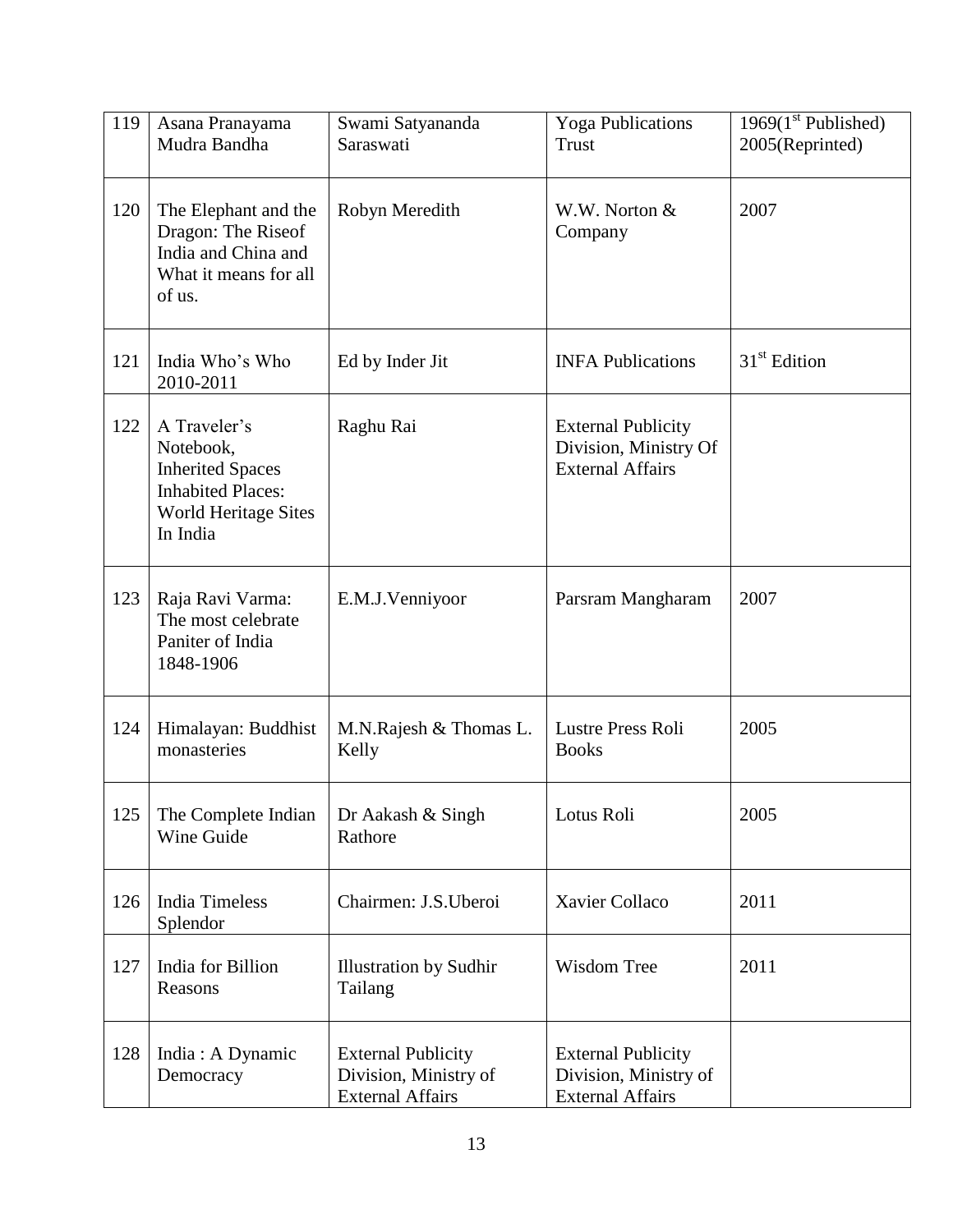| 129 | Delhi then and now                                                                                    | Dilip Bobb                                          | Lustre Press Roli<br><b>Books</b>     |                                                           |
|-----|-------------------------------------------------------------------------------------------------------|-----------------------------------------------------|---------------------------------------|-----------------------------------------------------------|
| 130 | Prehistoric,<br>Mythological and<br>Legendary Links: Sri<br>Lanka - India                             | <b>Achal Malhotra</b>                               | <b>B.R.</b> Publishing<br>Corporation | $2006(1st$ Published)                                     |
| 131 | India                                                                                                 | Shashi Tharoor                                      | Penguin Studio                        | 2009                                                      |
| 132 | Superstar India:<br>From Incredible to<br>Unstoppable                                                 | Shobhaa De                                          | Penguin Books                         | 2008                                                      |
| 134 | Time and Again                                                                                        | Mukur K Khisha                                      | Macmillan India Ltd                   | 2004                                                      |
| 135 | My Religion                                                                                           | M.K. Gandhi                                         | Navajivan Publishing<br>House         | $1955(1st$ Published)<br>$2007(5th$ Reprint)              |
| 136 | Satyagraha In South<br>Africa                                                                         | M.K. Gandhi                                         | Navajivan Publishing<br>House         | 2006(1 <sup>st</sup> Edition)                             |
| 137 | An Autobiography or<br>the Story of my<br>experiments with<br>truth                                   | M.K. Gandhi                                         | Navajivan Publishing<br>House         | 2006(1 <sup>st</sup> Edition)                             |
| 138 | Jatakamala: Stories<br>from the Buddha's<br>Pervious Births                                           | Translated from the<br>Sanskrit by A.N.D.<br>Haksar | <b>Harper Collins</b><br>Publishers   | 2003                                                      |
| 139 | Temptations of the<br>West: How to be<br>Modern in India,<br>Pakistan and Beyond                      | Pankaj Mishra                                       | Picador                               | $2006(1st$ Published)                                     |
| 140 | The Retreat of<br>Democracy and other<br>Itinerant Essays on<br>Globalization,<br>Economics and India | Kaushik Basu                                        | <b>Permanent Black</b>                | $2007(1st$ Published)<br>2008(2 <sup>nd</sup> impression) |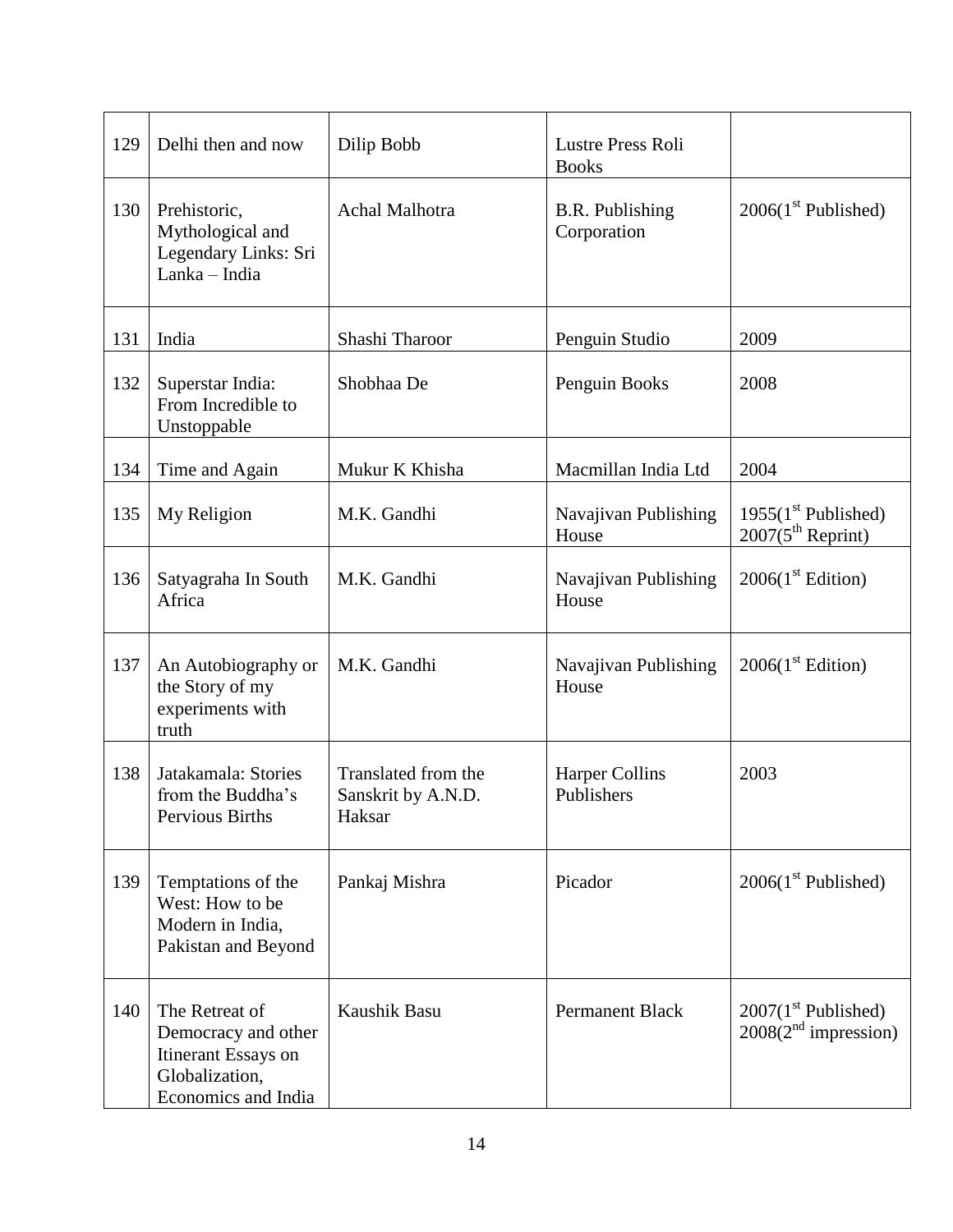| 141 | Naked in the Wind                                                           | <b>Brinda Charry</b>              | Penguin Books                        | $2007(1st$ Published)                                                    |
|-----|-----------------------------------------------------------------------------|-----------------------------------|--------------------------------------|--------------------------------------------------------------------------|
| 142 | In the land of the<br><b>Blue Jasmine</b>                                   | Amit Dasgupta                     | <b>Star Publications Pvt</b><br>Ltd  | 2006(1 <sup>st</sup> edition)                                            |
| 143 | Encounters with<br>Enlightenment:<br>Stories from the Life<br>of the Buddha | Saddhaloka                        | Wisdom tree                          | 2008                                                                     |
| 144 | The Kalam Effect:<br>My years with the<br>President                         | P.M. Nair                         | <b>Harper Collins</b><br>Publishers  | 2008                                                                     |
| 145 | A History of India;<br>Volume one                                           | Romila Thapar                     | Penguin Books                        | 1966 $(1st$ Published)<br>1990(Reprinted)                                |
| 146 | A writer's people:<br>Ways of Looking and<br>Feeling                        | V.S. Naipaul                      | Picador                              | $2007(1st$ Published)                                                    |
| 147 | Can you hear the<br>night bird call?                                        | Anita Rau Badami                  | Penguin Viking                       | 2006                                                                     |
| 148 | Of Hemlock I have<br>Drunk                                                  | Manubhai Pancholi<br>'Darshak'    | <b>National Book Trust</b>           | 2004(1 <sup>st</sup> Edition)<br>$2006(1st$ Reprint)                     |
| 149 | Mahatma Gandhi:<br>Essays and<br>Reflections                                | Ed by Sarvepalli<br>Radhakrishnan | Jaico Publishing<br>House            | 1957(1 <sup>st</sup> impression)<br>$2007(17^{\text{th}}$<br>impression) |
| 150 | My Non-Violence                                                             | M.K. Gandhi                       | Navajivan Publishing<br>House        | 1960                                                                     |
| 151 | An autobiography or<br>my experiments with<br>truth                         | M.K. Gandhi                       | Madhubun<br><b>Educational Books</b> | 2006                                                                     |
| 152 | Mahatma vs. Gandhi                                                          | Dinkar Joshi                      | Jaico Publishing<br>House            | 2008                                                                     |
| 153 | Gandhi on Personal                                                          | <b>Anand Kumarasamy</b>           | Jaico Publishing                     | 2008                                                                     |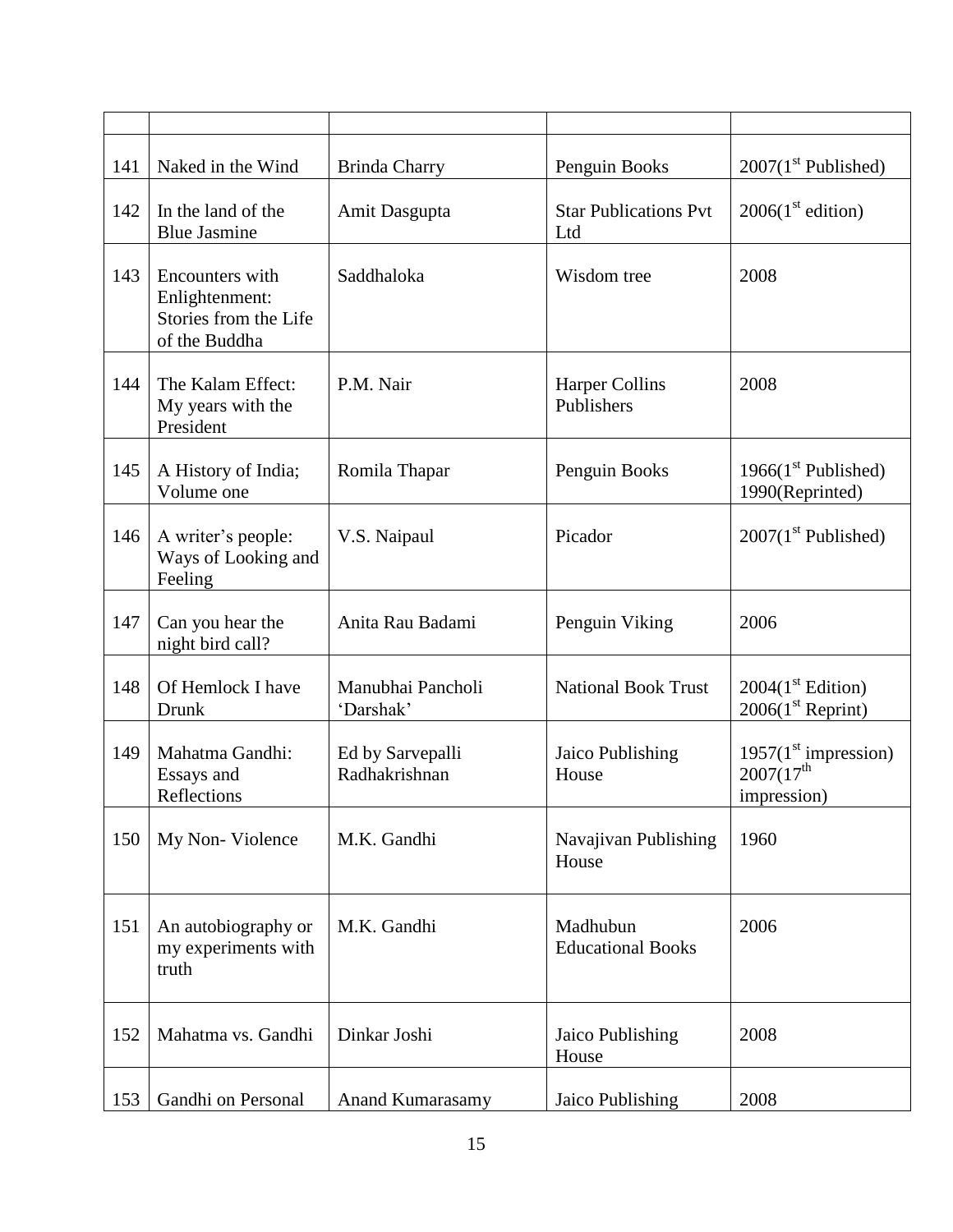|     | Leadership: Lessons<br>from the life and<br>times of India's<br>Visionary leader |                                                                             | House                             |                                                        |
|-----|----------------------------------------------------------------------------------|-----------------------------------------------------------------------------|-----------------------------------|--------------------------------------------------------|
| 154 | The Life and Death<br>of Mahatma Gandhi                                          | <b>Robert Payne</b>                                                         | Rupa. Co                          | 1967                                                   |
| 155 | Debating Gandhi: A<br>reader                                                     | Ed By A. Raghuramaraju                                                      | <b>Oxford University</b><br>Press | 2006                                                   |
| 156 | The Jim Corbett<br>Omnibus(2 copies)                                             | Jim Corbett                                                                 | <b>Oxford University</b><br>Press | $1991(1st$ Published)<br>$2003(15^{th}$<br>Impression) |
| 157 | Gandhi as we have<br>known him                                                   | Lavanam Gora and Mark<br>Lindley                                            | <b>Gyan Publishing</b><br>House   | 2007(1 <sup>st</sup> edition)                          |
| 158 | Discussing the<br>Mahatma                                                        | <b>Public Diplomacy</b><br>Division, Ministry of<br><b>External Affairs</b> |                                   | 2007                                                   |
| 159 | It's a wild story                                                                | <b>Public Diplomacy</b><br>Division, Ministry of<br><b>External Affairs</b> |                                   | 2008                                                   |
| 160 | War of Civilization:<br>The Road to Delhi<br>India AD 1957                       | Amaresh Misra                                                               | Rupa                              | 2008                                                   |
| 161 | War of Civilization:<br>The Long Revolution<br>India AD 1857                     | <b>Amaresh Misra</b>                                                        | Rupa                              | 2008                                                   |
| 162 | The story of Gandhi                                                              | Rajkumari Shanker                                                           | <b>CBT</b> Publications           | 1969                                                   |
| 163 | The Illustrated<br>Cultural History of<br>India                                  | Ed By A.L. Basham                                                           | <b>Oxford University</b><br>Press | 2007                                                   |
|     |                                                                                  |                                                                             |                                   |                                                        |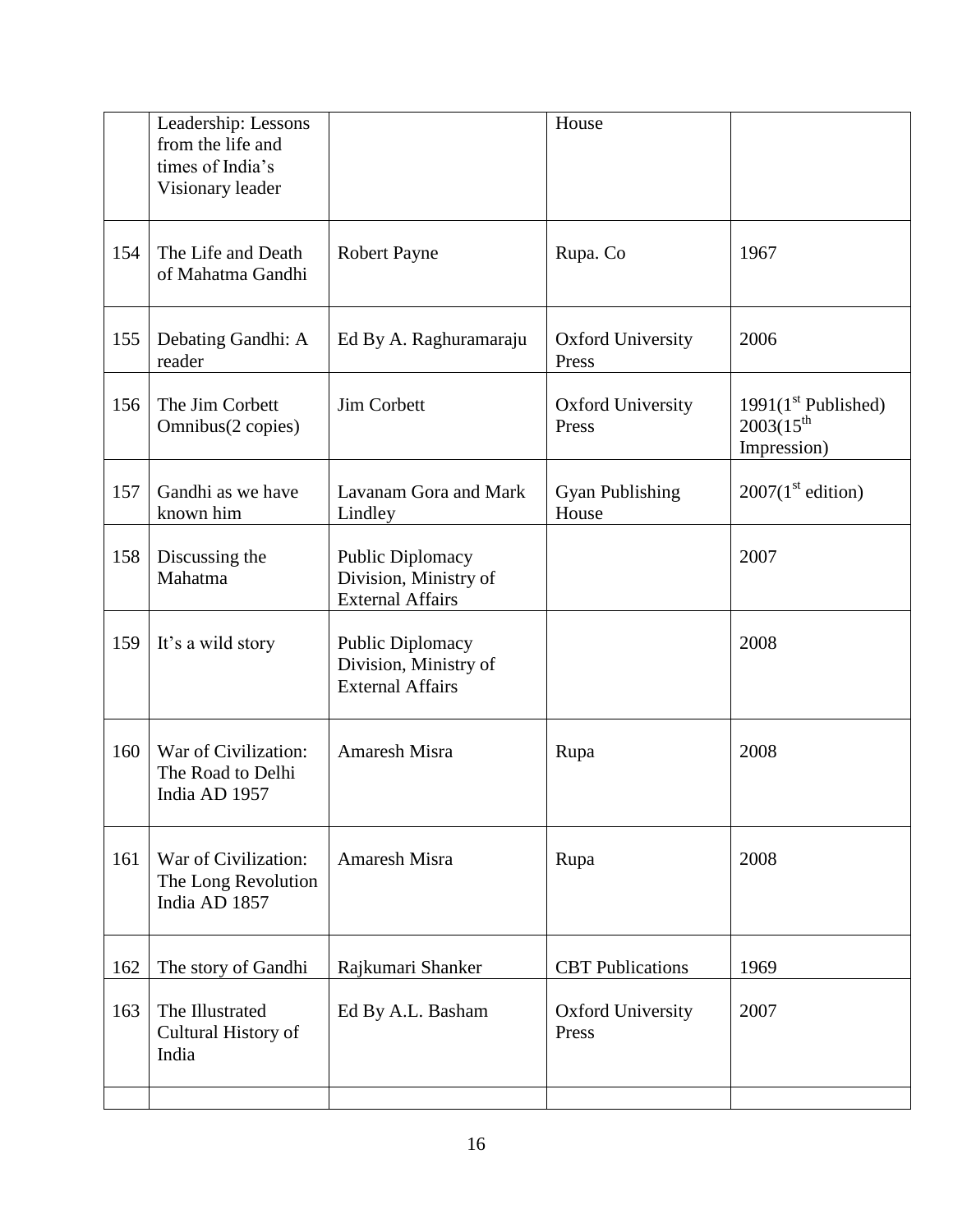| 164 | <b>Tamarind Woman</b>                                                                  | Anita Rau Badami                       | Algonquin Book of<br>chapel Hill  | 2002                  |
|-----|----------------------------------------------------------------------------------------|----------------------------------------|-----------------------------------|-----------------------|
| 165 | Islam in South Asia:<br>Volume IV The<br>Realm of the Secular                          | Ed By Mushirul Hasan                   | Manohar                           | 2009                  |
| 166 | Under the wild skies:<br>An anthology of<br>Modern Malayalam<br><b>Short Stories</b>   | Ed by K. Satchidanandan                | <b>National Book Trust</b>        | 2002                  |
| 167 | The Eight Neighbors:<br>Together We Survive                                            | Ajeet Cour and Noor<br>Zaheer          | <b>SAARC</b>                      | 2011                  |
| 168 | The Foundations of<br>the Composite<br>Culture in India                                | Malik Mohamed                          | <b>AAKAR</b>                      | 2007                  |
| 169 | The Oxford India<br>Gandhi: Essential<br>Writings                                      | Ed By: Gopalkrishna<br>Gandhi          | <b>Oxford University</b><br>Press | $2008(1st$ Published) |
| 170 | <b>IDSA</b> Strategic<br>Review 2007                                                   | Ed By S.D. Muni                        | <b>Academic Foundation</b>        | $2008(1st$ Published) |
| 171 | Islam in South Asia:<br>Volume II<br>Encountering the<br>West Before and<br>After 1857 | Ed By Mushirul Hasan                   | Manohar                           | 2008                  |
| 172 | Islam in South Asia:<br>Volume III The<br>Realm of the<br>Traditional                  | Ed By Mushirul Hasan                   | Manohar                           | 2008                  |
| 173 | The Second Jim<br><b>Corbett Omnibus</b>                                               | Jim Corbett                            | <b>Oxford University</b><br>Press | 1991                  |
| 174 | <b>Gendered Space</b><br>Anthology of Stories                                          | Ed by: Jehanara Wasi and<br>Alka Tyagi | Srishti Publishers                | 2004                  |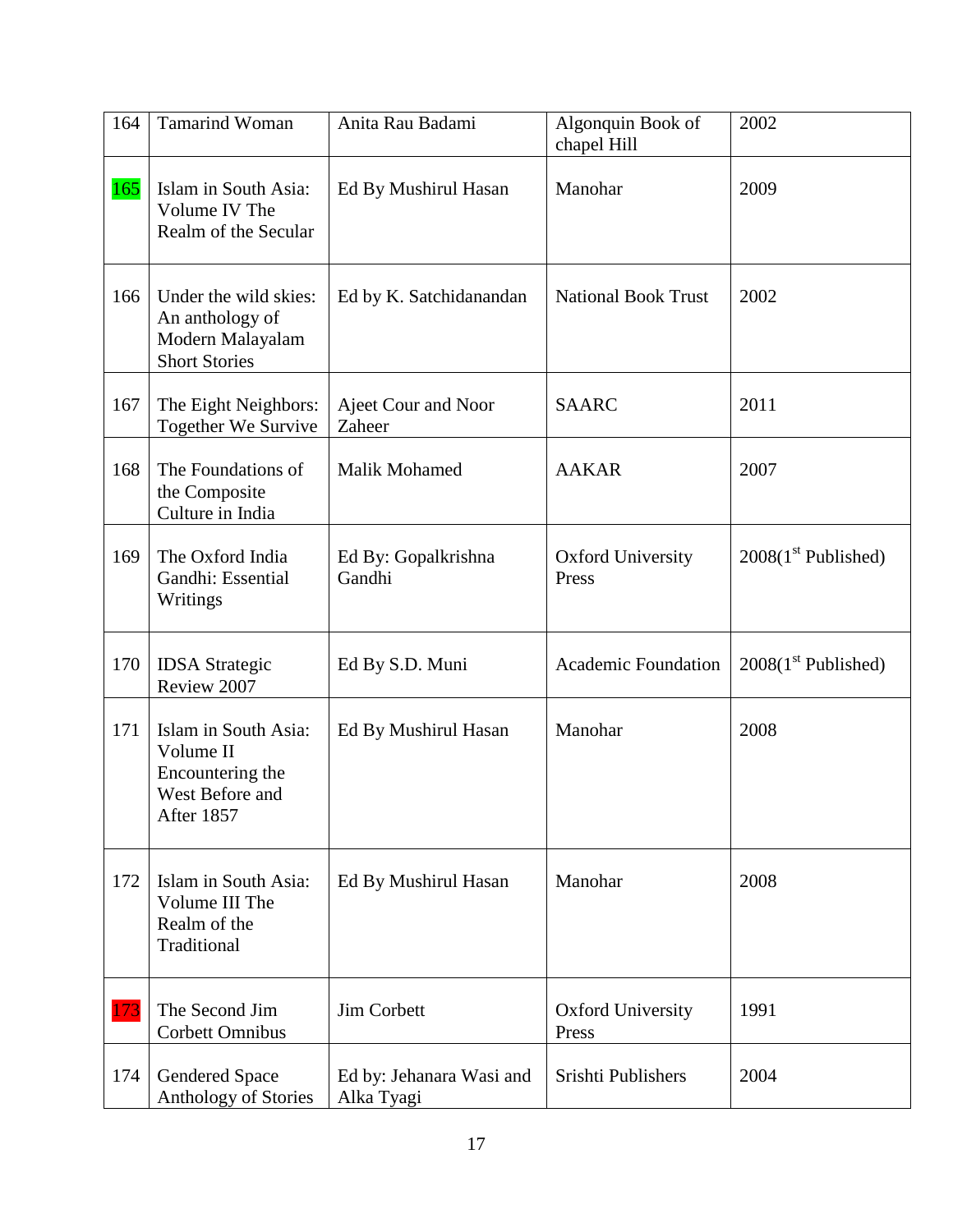| 175                | <b>Katha Prize Stories</b>                                                                                          | Ed By : Geeta<br>Dharmarajan                                | Katha                                                                          | 2004 |
|--------------------|---------------------------------------------------------------------------------------------------------------------|-------------------------------------------------------------|--------------------------------------------------------------------------------|------|
| 176                | Maximum City:<br>Bombay lost and<br>Found                                                                           | Suketu Mehta                                                | Penguin Books                                                                  | 2006 |
| 177                | With Gandhiji in<br>Ceylon                                                                                          | <b>Mahadev Desai</b>                                        | S. Ganesan Publishers                                                          | 1998 |
| 178                | <b>SAARC: Building</b><br>Bridges in the South<br><b>Asian Region</b>                                               | Ed By: Saifuddin Soz,<br>R.N. Srivastava and Sanju<br>Gupta | <b>Foundation for Peace</b><br>and Sustainable<br>Development                  | 2011 |
| 179                | Nehru and Sri Lanka:<br>A Collection of<br>Jawaharlal Nehru's<br>speeches and<br>writings covering<br>three decades | Compiled by<br>Gopalkrishna Gandhi                          | Vishva Lekha                                                                   | 2002 |
| 180                | Dialogue of<br>Civilizations:<br>William Jones and<br>the Orientalists                                              | Mohandas Moses and<br>Achala Moulik                         | <b>Aryan Books</b><br>International                                            | 2009 |
| 181                | Hand Book of<br><b>ASEAN</b> and<br>Regional<br>Cooperation $12^{th}$<br>summit and Beyond                          | Dr. Prabhas Chandra<br>Sinha                                | Pentagon Press                                                                 | 2007 |
| 182                | Dilli's Red Fort by<br>the Yamuna                                                                                   | N.L. Batra                                                  | Niyogi Books                                                                   | 2007 |
| 183                | India 2010 A<br>reference Annual                                                                                    | Compiled By Research,<br>Reference and Training<br>Division | Publications<br>Division-Ministry of<br>Information and<br><b>Broadcasting</b> | 2010 |
| 1 <mark>8</mark> 4 | Inclusive Growth: K                                                                                                 | Ed by Ashoka Mody                                           | Sameeksha                                                                      | 2006 |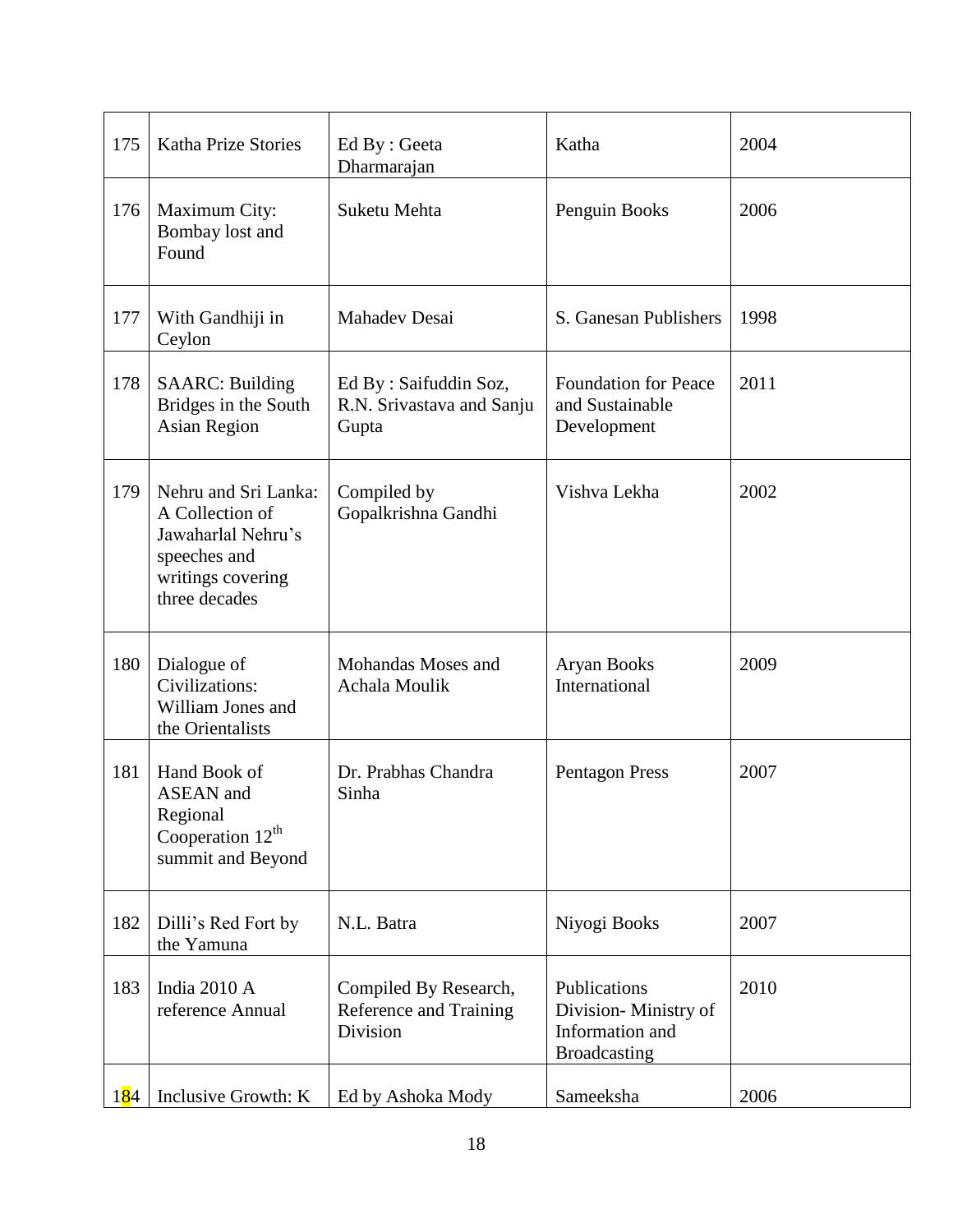|     | N Raj's essays on<br>Economic<br>development and<br>economic and<br>political weekly                          |                                             | Trust/Orient<br>Longman                                                       |                                         |
|-----|---------------------------------------------------------------------------------------------------------------|---------------------------------------------|-------------------------------------------------------------------------------|-----------------------------------------|
| 185 | Managing<br>Suspicions:<br>Understanding<br>India's relations with<br>Bangladesh, Bhutan,<br>Nepal, Sri Lanka | Padmaja Murthy                              | KW(Knowledge<br>World)                                                        | 2000                                    |
| 186 | A Life less Ordinary                                                                                          | <b>Bay Halder</b>                           | Penguin Books                                                                 | 2006                                    |
| 187 | Readings from India                                                                                           | G.N.S. Raghavan                             | Indian Council for<br><b>Cultural Relations</b>                               | 2006                                    |
| 188 | A foreign policy for<br>India                                                                                 | I.K. Gujral                                 | <b>External Publicity</b><br>Division, Ministry of<br><b>External Affairs</b> | 1998                                    |
| 189 | Living with<br>Secularism: The<br>Destiny of India's<br><b>Muslims</b>                                        | Ed by Mushirul Hasan                        | Manohar                                                                       | 2008                                    |
| 190 | Meghnad Saha                                                                                                  | Santimay Chatterjee &<br>Enakshi Chatterjee | <b>National Book Trust</b>                                                    | 1984 $(1st Edition)$<br>1997(Reprinted) |
| 191 | The Strategic Shape<br>of the world:<br>Proceeding of MEA-<br><b>IISS</b> Foreign policy<br>dialogue          | Ed By Amit Dasgupta                         | <b>SAGE Publications</b>                                                      | 2008                                    |
| 192 | Peace Mission:<br>Around the world on<br>Motocycle                                                            | <b>Bhim Singh</b>                           | Har-Anand<br>Publications                                                     | 2009                                    |
|     |                                                                                                               |                                             |                                                                               |                                         |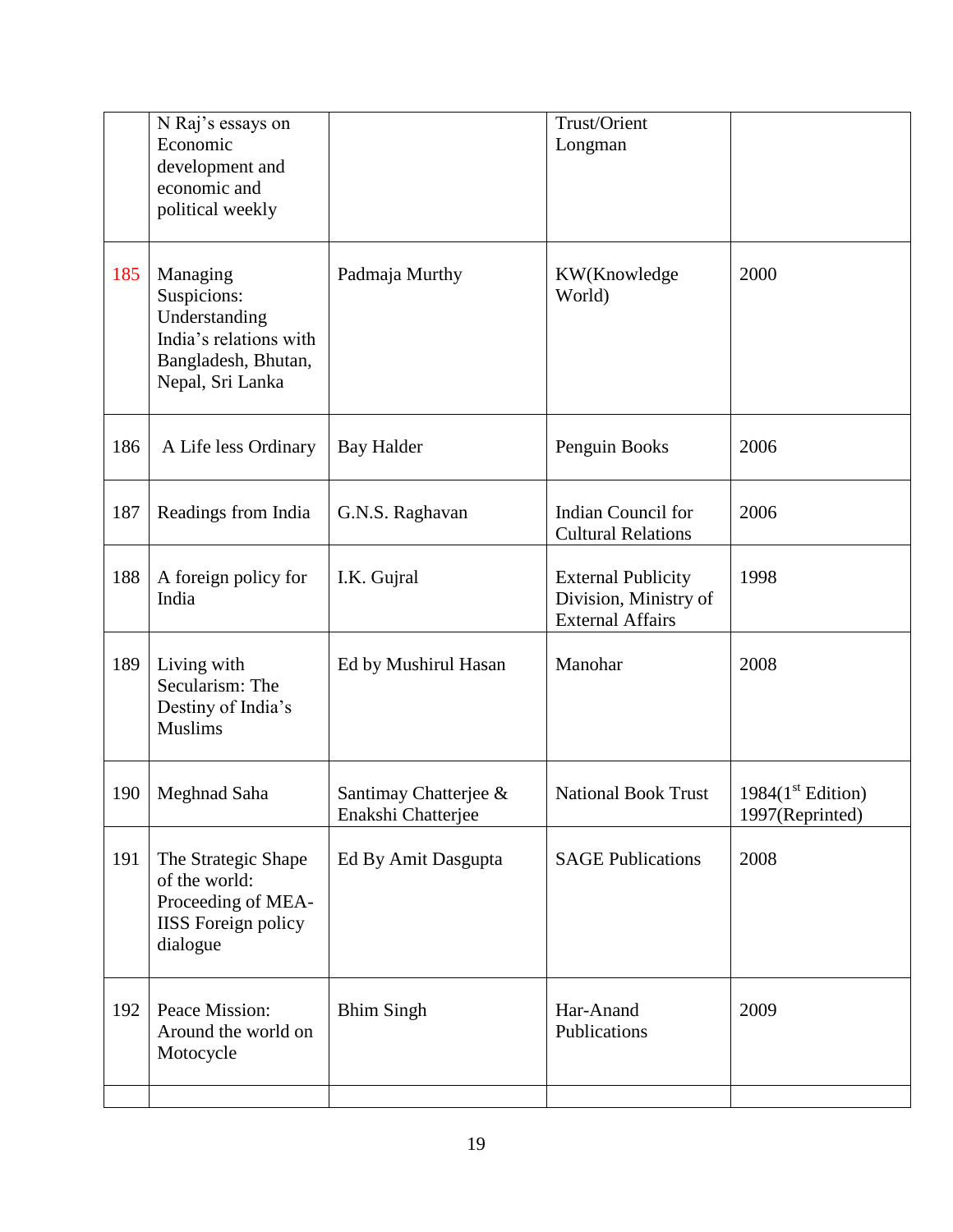| 193 | <b>Body Maps: Stories</b><br>by South Asian<br>Women                                           | Ed By Radha Chakravarty | Zubaan                            | 2007                                                   |
|-----|------------------------------------------------------------------------------------------------|-------------------------|-----------------------------------|--------------------------------------------------------|
| 194 | The Elephant the<br>Tiger and the<br>Cellphone:<br>Reflections on India<br>in the 21at Century | Shashi Tharoor          | Penguin Viking                    | 2007                                                   |
| 195 | Disinvestment in<br>India: I lose and you<br>gain                                              | Pradip Baijal           | Pearson Longman                   | $2008(1st$ Impression)                                 |
| 196 | The Shadow Lines                                                                               | <b>Amitav Ghosh</b>     | Radi Dayal Publisher              | $1988(1st$ Published)<br>$2006(10^{th}$<br>Impression) |
| 197 | An audiobook: The<br>story of my<br>experiments with<br>truth-autobiography-<br>M.K. Gandhi    |                         | Charkha Audiobooks                | 2006                                                   |
| 198 | Faces of Indian Art:<br>Through the lens of<br>Nemai Ghosh                                     | Ed by Ina Puri          | <b>Art Alive Gallery</b>          | 2007                                                   |
| 199 | Kite's Eye View:<br>India between Earth<br>and Sky                                             | Nicholas Chorier        | Lustre Press Roli<br><b>Books</b> | 2007                                                   |
| 200 | Wit and Humor In<br>Colonial North India                                                       | Mushirul Hasan          | Niyogi Books                      | 2007                                                   |
| 201 | India A Timeless<br>Celebration                                                                | Amit Mehra              | <b>Timeless Books</b>             | 2008                                                   |
| 202 | The Hooghly: Living<br>with our River                                                          | Lakshmi Subramanian     | <b>Showcase Roli Books</b>        | 2009                                                   |
| 203 | The Art of Play:<br>Board and Card<br>games of India                                           | Ed By Andrew Topsfield  | <b>Marg Publications</b>          | 2006                                                   |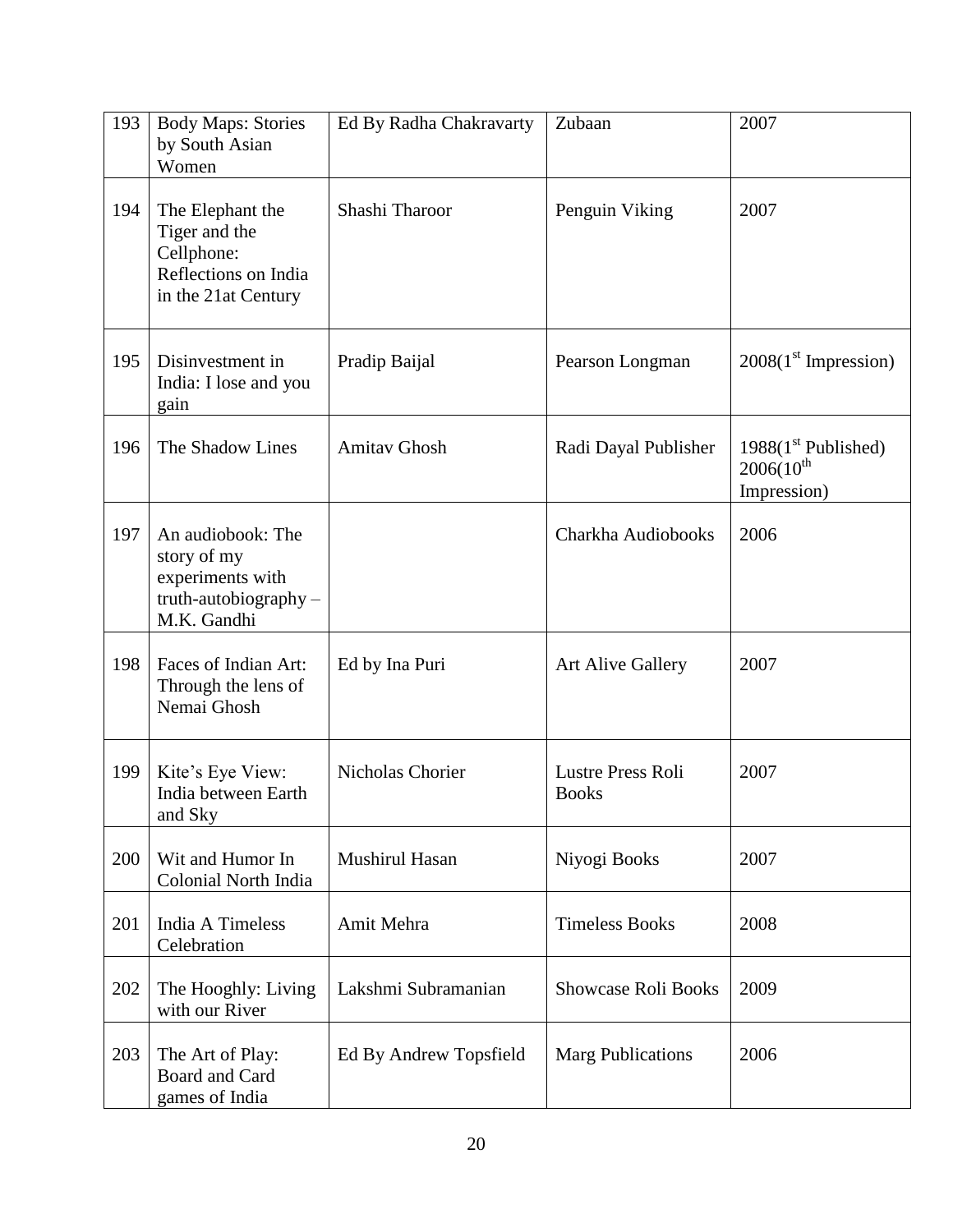| 204 | Tirumala Tirupati:<br>the legends and<br>beyond                                                  | T Sarita Reddy & Birad<br>Rajaram Yajnik                     | Visual Quest India                             | 2006 |
|-----|--------------------------------------------------------------------------------------------------|--------------------------------------------------------------|------------------------------------------------|------|
| 205 | Himalaya: Lens and<br>Passion                                                                    | Ashok Dilwali                                                | <b>Kinsey Bros</b>                             | 2009 |
| 206 | Poems of<br>Rabindranath Tagore                                                                  | Ed by Humayun Kabir                                          | <b>UBS</b> Publisher                           | 2005 |
| 207 | Buddhism: on the<br>path to nirvana                                                              | Swati Chopra                                                 | <b>BRIJBASI Art Press</b><br>Ltd               | 2005 |
| 208 | Rabindranath Tagore:<br>A Commemorative<br>Volume                                                | Coeditors Udaya<br>Narayana Singh and<br>Navdeep Suri        | <b>Public Diplomacy</b><br>Division            | 2011 |
| 209 | The Indo-Lankans:<br>Their 200 years Saga                                                        | S. Muthiah                                                   | Indian Heritage<br>Foundation                  | 2003 |
| 210 | Bombay to Mumbai:<br>Changing<br>Perspectives                                                    | Ed By Pauline<br>Rohatgi, Pheroza Godrji &<br>Rahul Mehrotra | <b>Marg Publications</b>                       | 1997 |
| 211 | Bachchanalia: The<br>Films and<br>Memorabilia of<br>Amitabh Bachchan                             | Bhawana Somaaya                                              | $OSIAN's -$<br>Connoisseurs of Art<br>Pvt. Ltd | 2009 |
| 212 | Inside The Pakistan<br>Army: A Woman's<br>Experience on the<br>Frontline of the War<br>on Terror | Carey Scmofield                                              | <b>Biteback Publishing</b><br>Ltd              | 2011 |
| 213 | R.D.Burman: The<br>Man, The Music                                                                | Anirudha Bhattacharjee &<br>Balaji Vittal                    | <b>Harper Collins</b>                          | 2011 |
| 214 | China Today:<br>Politics, Society and                                                            | Ed: M.Rasgotra                                               | <b>Academic Foundation</b>                     | 2011 |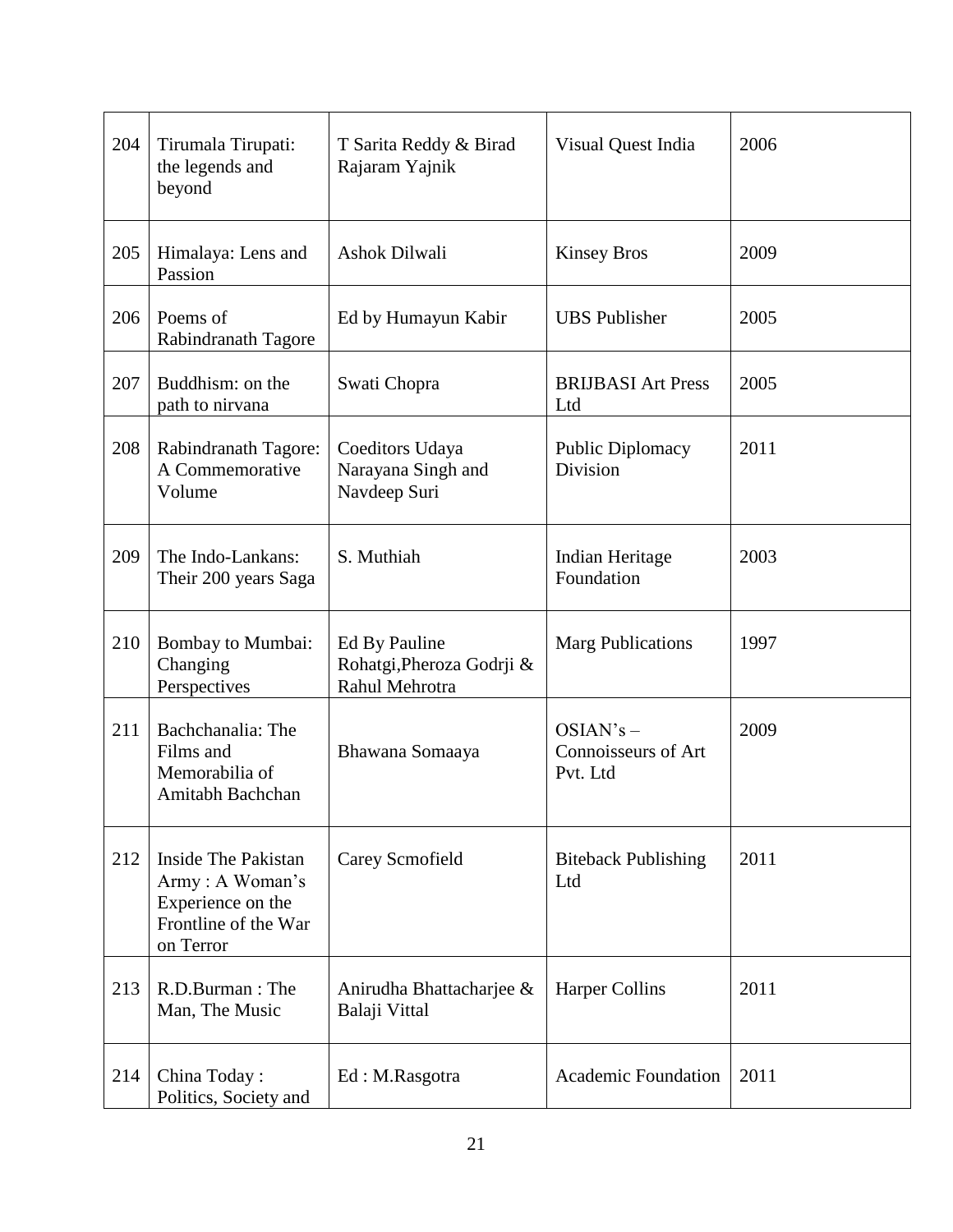|     | Culture                                                                                                                                    |                                                                |                                               |                                  |
|-----|--------------------------------------------------------------------------------------------------------------------------------------------|----------------------------------------------------------------|-----------------------------------------------|----------------------------------|
| 215 | <b>Indo-Pak Relations:</b><br>Glamour, Drama or<br>Diplomacy?                                                                              | U.V.Singh                                                      | <b>Pentagon Press</b>                         | 2012                             |
| 216 | Is The Internet<br>Changing The Way<br>You Think? The<br>Net's Impact On Our<br>Minds and Future                                           | Ed: John Brockman                                              | Harper Perennial                              | 2011                             |
| 217 | Sachin: 501 Things<br>You Didn't Know<br><b>About the Master</b><br><b>Blaster</b>                                                         | Suvam Pal                                                      | <b>Harper Collins</b><br>Publishers           | 2011                             |
| 218 | India: An<br>Archaeological<br>History: Palaeolithic<br><b>Beginnings to Early</b><br><b>Historic Foundations</b><br>(2 <sup>nd</sup> Edn) | Dilip K.Chakrabarti                                            | <b>Oxford University</b><br>Press             | 2010(4 <sup>th</sup> Impression) |
| 219 | Indian Economy:<br>Performance and<br>Policies $(11th Edn)$<br>2011-12                                                                     | Uma Kapila                                                     | <b>Academic Foundation</b>                    | 2011                             |
| 220 | Citizen Leadership:<br>Deepening<br>Democratic<br>Accountability in<br>India, Brazil and<br>South Africa                                   | Ed: Vikas Jha, Bhavita<br>Vaishnava & Kaustuv<br>Bandyopadhyay | <b>Academic Foundation</b>                    | 2011                             |
| 221 | Dalits in India:<br><b>Search for Common</b><br>Destiny                                                                                    | Sukhadeo Thorat                                                | <b>SAGE</b>                                   | 2009                             |
| 222 | Capitalism at Risk:<br>Rethinking the Role                                                                                                 | Joseph L.Bower, Herman<br>Leonard & Lynn Paine                 | <b>Harved Business</b><br><b>Review Press</b> | 2011                             |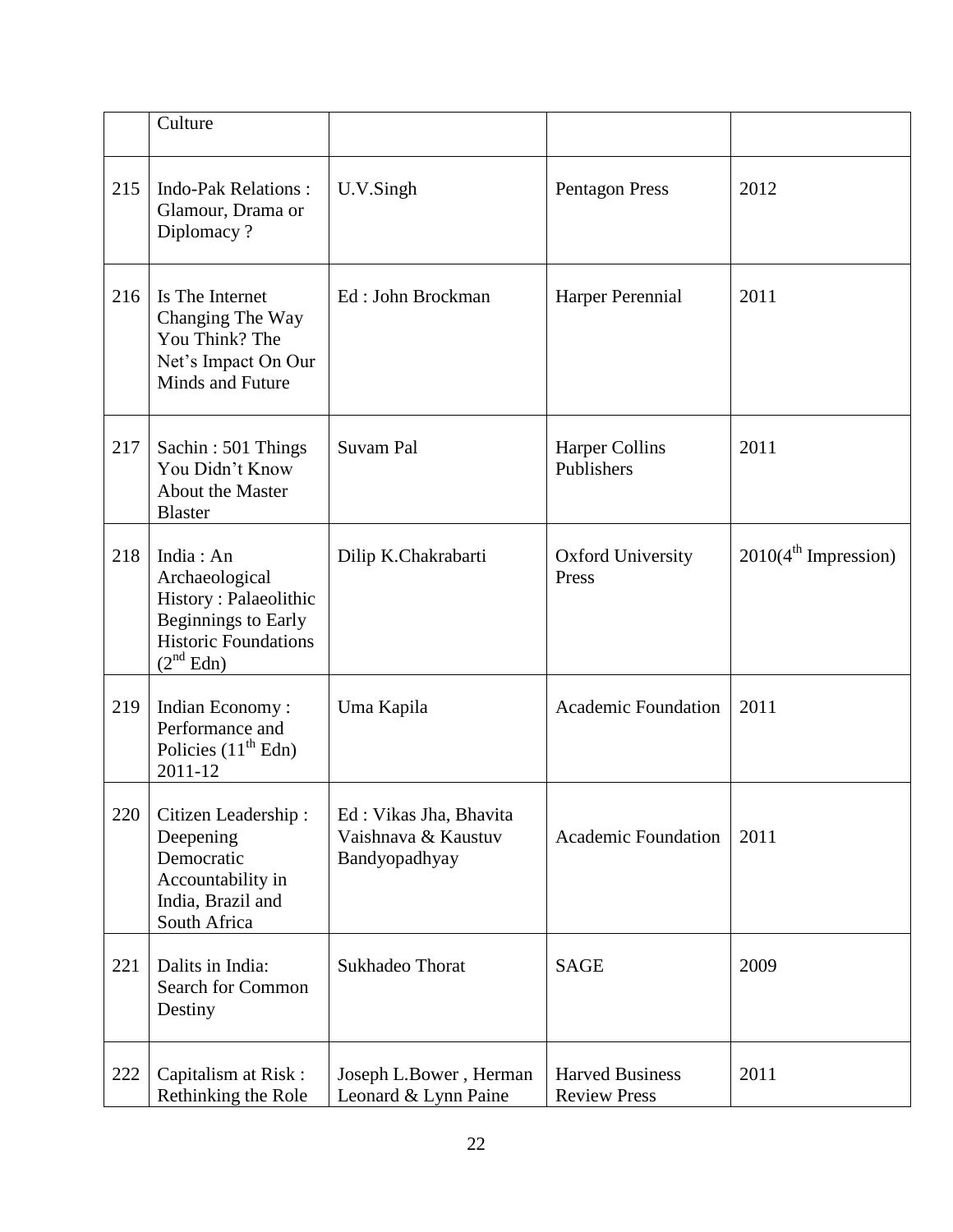|     | of Business                                                                                                      |                                             |                                   |                                  |
|-----|------------------------------------------------------------------------------------------------------------------|---------------------------------------------|-----------------------------------|----------------------------------|
| 223 | Towards a new<br>Poverty Agenda in<br><b>India: Social Policies</b><br>and Economic<br>Transformation            | Adjan De Haan                               | <b>SAGE</b>                       | 2010                             |
| 224 | <b>Lesser Turned Pages</b><br>of India                                                                           | K.V.Singh                                   | <b>Times Group Books</b>          | 2011                             |
| 225 | Nothing To Lose,<br>Everything To Gain:<br>How I Went From<br>Gang Member To<br>Multimillionaire<br>Entrepreneur | Ryan Blair with Don<br>Yaeger               | Penguin Group                     | 2011                             |
| 226 | Birds of India: A<br><b>Literary Anthology</b>                                                                   | Ed: Abdul Jamil Urfi                        | <b>Oxford University</b><br>Press | 2011(2 <sup>nd</sup> Impression) |
| 227 | The small voice of<br>History                                                                                    | Ranajit Guha<br>Ed: Partha Chatterjee       | <b>Permanent Black</b>            | 2009                             |
| 228 | <b>Beyond The Border:</b><br>An Indian in Pakistan                                                               | Yoginder Sikand                             | Penguin Books                     | 2011                             |
| 229 | Human Development<br>in the Indian Context:<br>A socio-cultural<br>focus                                         | Margaret Khalakdina                         | <b>SAGE</b>                       | 2011                             |
| 230 | Urban Women in<br>Contemporary India                                                                             | Ed by: Regana Ghadially                     | <b>SAGE</b>                       | 2007                             |
| 231 | Doing your Masters<br>Dissertation                                                                               | Chris Hart                                  | <b>Vistaar Publications</b>       | 2005                             |
| 232 | Engendering<br>Performance: Indian<br>women performance<br>in search of an<br>identity                           | Bishnupriya Dutt &<br>Urmimala Sarkar Munsi | <b>SAGE</b> publication           | 2010                             |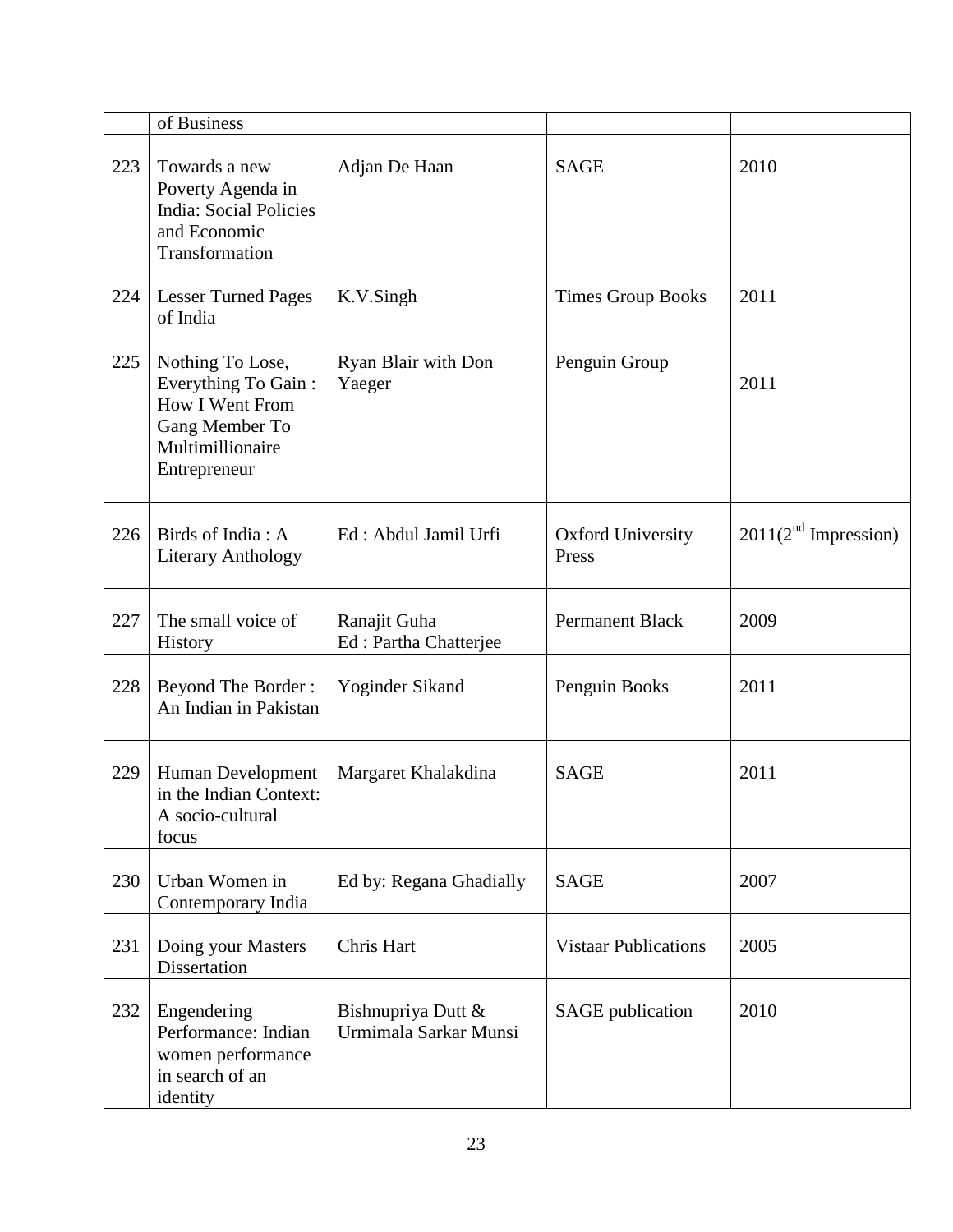| 233 | Dalits in Modern<br>India: vision and<br>values                                                                               | Ed by: S.M. Michael                                      | <b>SAGE</b> publication                  | 1999 |
|-----|-------------------------------------------------------------------------------------------------------------------------------|----------------------------------------------------------|------------------------------------------|------|
| 234 | Sri Sri Ravi<br>Shankar: The art of<br>stress living                                                                          | Regina Bonsel                                            | Hay House Publishers                     | 2011 |
| 235 | Festivals of India:<br>Some Known, Some<br>Unknown Where<br>China Meets India:<br>Burma and the New<br>Crossroads of Asia     | Thant Myint-U                                            | <b>Times Group Books</b>                 | 2011 |
| 236 | <b>Reconnecting Britain</b><br>and India: Ideas for<br>an Enhanced<br>Partnership                                             | Ed by: Jo Johnson & Rajiv<br>Kumar                       | <b>Academic Foundation</b>               | 2011 |
| 237 | Mafia Queens of<br>Mumbai: Stories of<br>Women from the<br>Ganglands                                                          | S.Hussain Zaidi with Jane<br><b>Borges</b>               | <b>Tranquebar Press</b>                  | 2011 |
| 238 | Letters from Vietnam<br>: A Daughter's<br>Search For Her<br>Father                                                            | Jacqueline Lundquist and<br>Lt.Col.Donald<br>C.Lundquist | Har-Anand<br><b>Publications Pvt Ltd</b> | 2011 |
| 239 | Jammu and Kashmir<br>: The Blunders and<br>Way Out                                                                            | <b>Bhim Singh</b>                                        | Har-Anand<br><b>Publications Pvt Ltd</b> | 2011 |
| 240 | The Boss Is Not<br>Your Friend: A<br>Handbook for Indian<br><b>Managers to Survive</b><br><b>All Things</b><br>Organizational | Vijay Nair                                               | Hachette India                           | 2011 |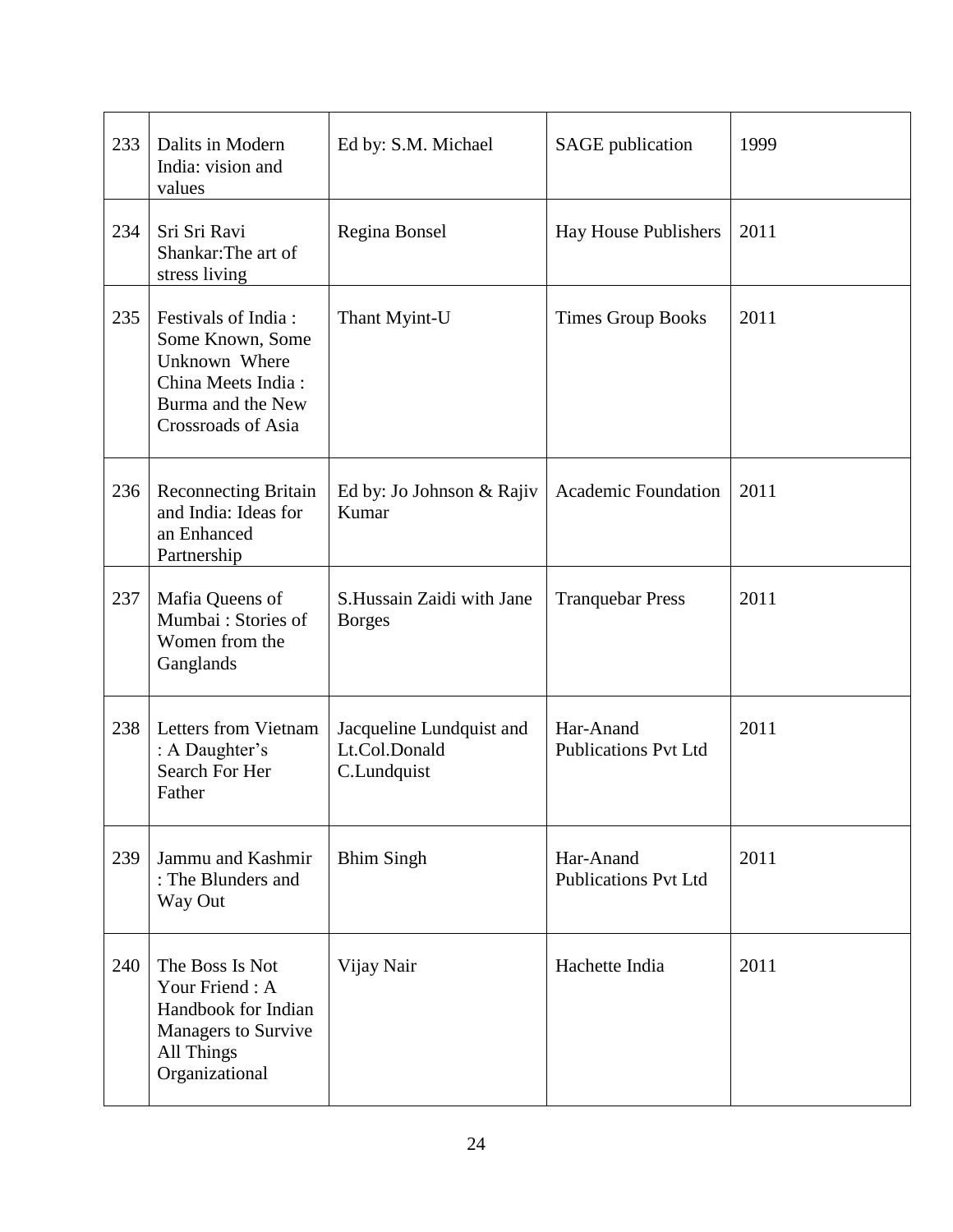| 241 | The Evolution of<br>God: The Origins of<br>our Beliefs                                               | Robert Wright            | <b>ABACUS</b>                             | 2009 |
|-----|------------------------------------------------------------------------------------------------------|--------------------------|-------------------------------------------|------|
| 242 | The intolerant Indian:<br>why we must<br>rediscover a liberal<br>space                               | Gautam Adhikari          | <b>Harper Collins</b><br>Publishers India | 2011 |
| 245 | On the Salt March:<br>The historiography of<br>Mahatma Gandhi's<br>march to Dandi                    | Thomas Weber             | Rupa. Co                                  | 2009 |
| 246 | The Hindi Tradition:<br>Readings in Oriental<br>Thought                                              | Ed by: Ainslie T. Embree | <b>Vintage Books</b>                      | 1972 |
| 247 | 50 spiritual gateways<br>of India                                                                    | Times group Books        | Times group Books                         | 2011 |
| 248 | The Heart of the<br><b>Matter: Eating</b><br>healthy Indian<br>vegetarian food                       | Gitanjali Gurbaxani      | Times group Books                         | 2011 |
| 249 | <b>Butterflies of India</b>                                                                          | Arun Pratap Singh        | <b>OM Books</b><br>International          | 2011 |
| 250 | Every Business Is a<br><b>Growth Business:</b><br>How Your Company<br>Can Prosper Year<br>After Year | Ram Charan and Noel M.   | <b>Three Rivers Press</b>                 | 1998 |
| 251 | The Confessions                                                                                      | Jan- Jacques Rousseau    | Penguin Books                             | 1953 |
| 252 | Indian Identity<br>Narratives and the<br>Politics of Security                                        | Gitika Commuri           | <b>SAGE Publication</b>                   | 2010 |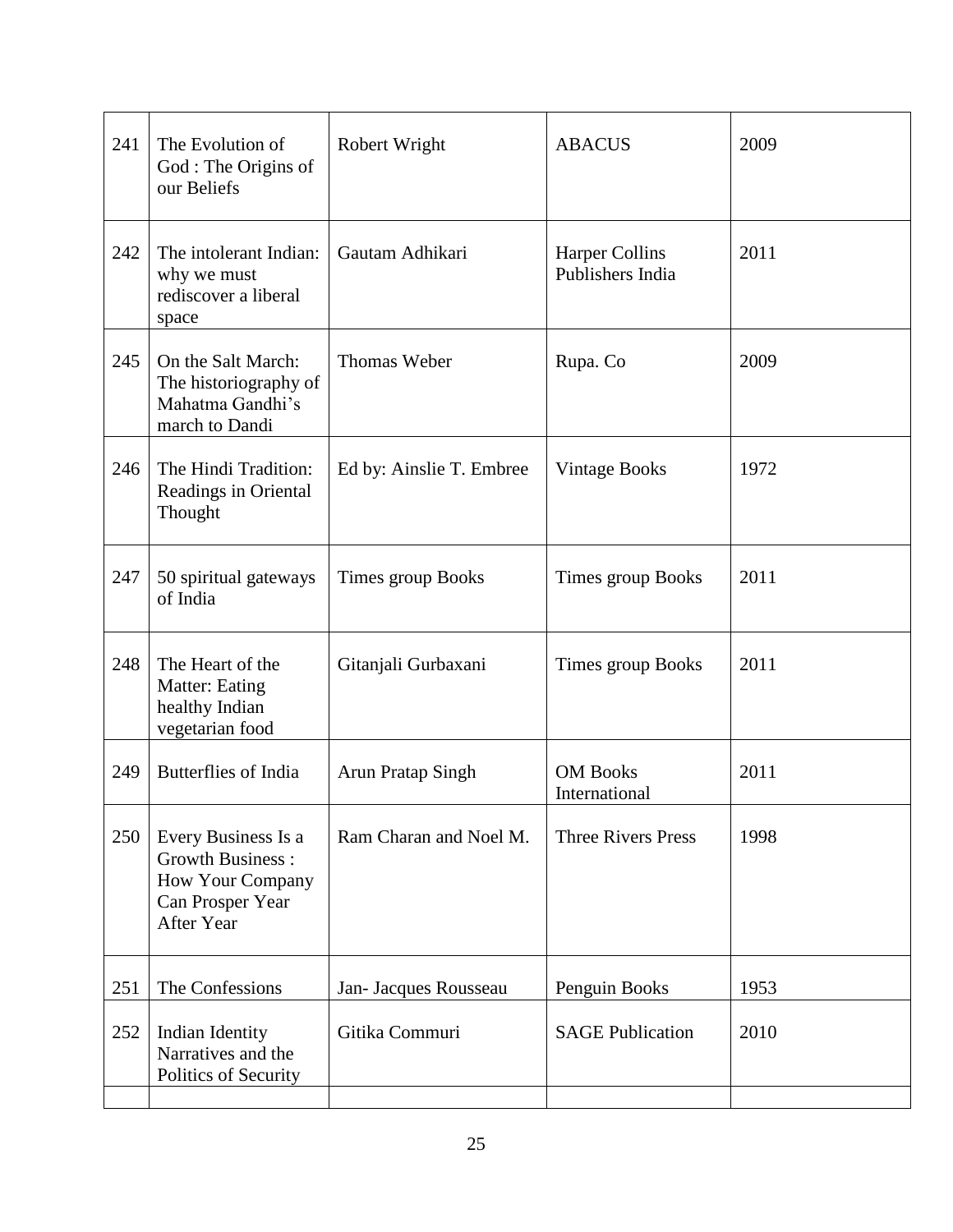| 253 | Indian Mujahideen:<br>the enemy within                                                                                          | Shishir Gupta                              | Hachette India                                  | 2011                    |
|-----|---------------------------------------------------------------------------------------------------------------------------------|--------------------------------------------|-------------------------------------------------|-------------------------|
| 254 | Political Economy of<br>Communications in<br>India: The Good, the<br>Bad and the Ugly                                           | Pradip Ninan Thomas                        | <b>SAGA Publications</b>                        | 2010                    |
| 255 | The social<br>organization: How to<br>use social media to<br>tap the collective<br>genius of your<br>customers and<br>employees | Anthony J. Bradley &<br>Mark P. McDonald   | <b>Harvard Business</b><br><b>Review Press.</b> | 2011                    |
| 256 | Power realignment in<br>Asia: China, India<br>and the United States                                                             | Ed by: Alyssa Ayres and<br>C. Raja Mohan   | <b>SAGE Publications</b>                        | $2009(2 \text{copies})$ |
| 257 | The Kalam Effect:<br>My years with the<br>President                                                                             | P.M. Nair                                  | <b>Harper Collins</b><br>Publishers             | 2008                    |
| 258 | Social Legislation of<br>the East India<br>Company: Public<br>Justice versus Public<br>Instruction                              | <b>Nancy Gardner Cassels</b>               | <b>SAGE Publications</b>                        | 2010                    |
| 259 | Ethnic Life-Worlds<br>in North - East India:<br>An Analysis                                                                     | Prasenjit Biswas &<br>Chandran Suklabaidya | <b>SAGE Publications</b>                        | 2008                    |
| 260 | <b>Political Violence</b><br>and he Police in India                                                                             | K.S. Subramanian                           | <b>SAGE Publications</b>                        | 2007                    |
| 261 | Inside Al- Qaeda and<br>the Taliban: Beyond<br>Bin Laden and 9/11                                                               | Syed Salem Shahzad                         | <b>Pluto Press</b>                              | 2011                    |
| 262 | The scientific Indian:                                                                                                          | A.P.J. Abdul Kalam &                       | Penguin Books                                   | 2010                    |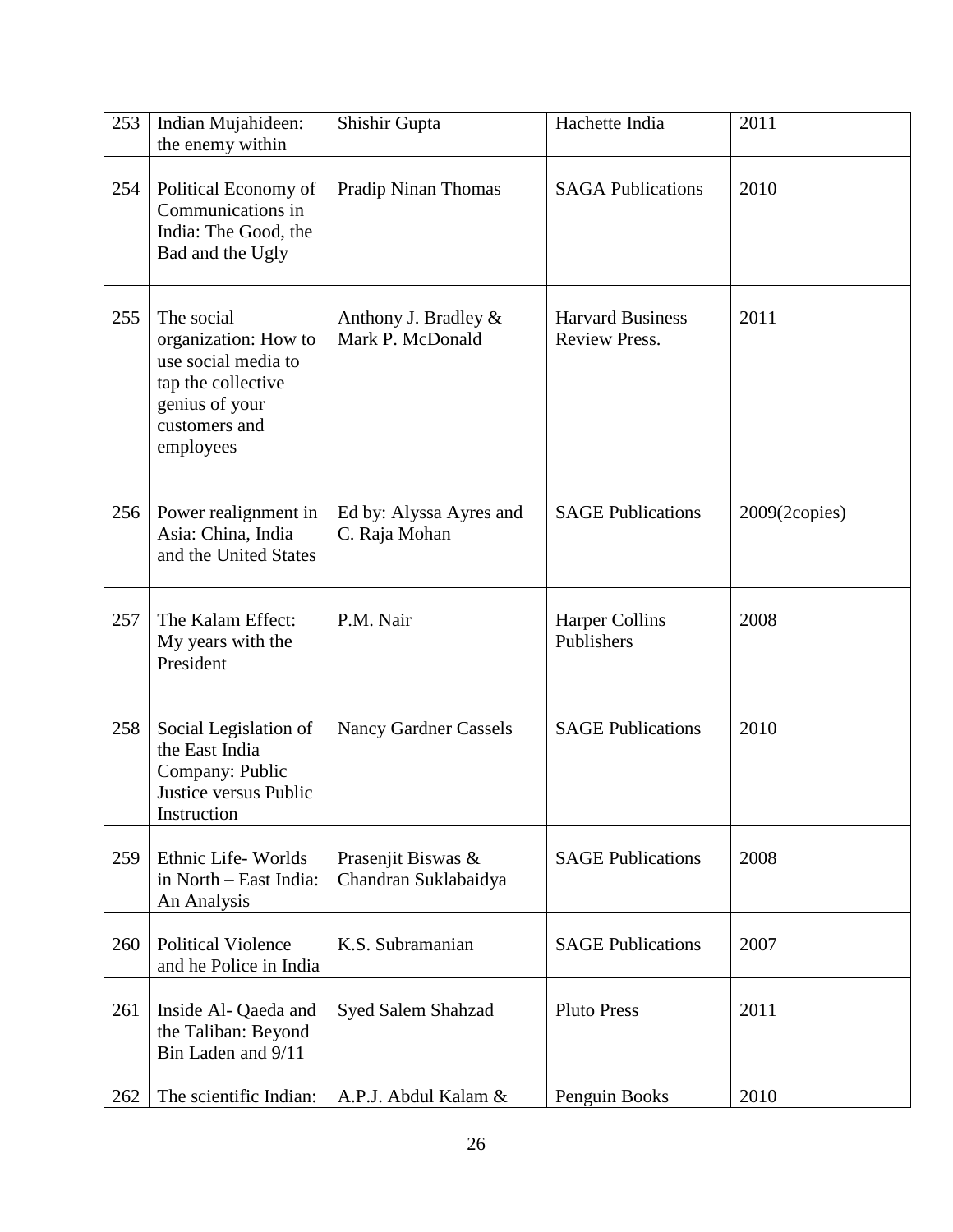|     | A twenty first<br>century guide to the<br>world around us                                          | Y.S. Rajan                                  |                                    |                               |
|-----|----------------------------------------------------------------------------------------------------|---------------------------------------------|------------------------------------|-------------------------------|
| 263 | The 1857 rebellion:<br>debates in Indian<br>history and society                                    | Ed by: Biswamoy Pati                        | <b>Oxford University</b><br>Press  | 2007                          |
| 264 | Water and the laws in<br>India                                                                     | Ed by: Ramaswamy R.<br>Lyer                 | <b>SAGE Publications</b>           | 2009                          |
| 265 | The Black Banners:<br>Inside the hunt for Al<br>- Qaeda                                            | Ali H. Soufan                               | Penguin Group                      | 2011                          |
| 266 | Water: Asia's new<br>battleground                                                                  | <b>Brahma Chellaney</b>                     | <b>Harper Collins</b><br>Publisher | 2011                          |
| 267 | <b>Identity Politics in</b><br>India and Europe                                                    | Michael Dusche                              | <b>SAGE Publications</b>           | 2010                          |
| 268 | Good food Good<br>Living                                                                           | Karen Anand                                 | <b>Harper Collins</b><br>Publisher | 2011                          |
| 269 | Ancient India: New<br>Research                                                                     | Ed by: Upinder Singh $&$<br>Nayonjot Lahiri | <b>Oxford University</b><br>Press  | $2011(3^{rd}$<br>Inmpression) |
| 270 | The Communist<br>Manifesto                                                                         | Karl Marx & Friedrich<br>Engels             | <b>Worldworths Editions</b><br>Ltd | 1864                          |
| 271 | How to change the<br>world: Tales of Marx<br>and Marxism                                           | Eric Hobsbawm                               | <b>ABACUS</b>                      | 2011                          |
| 272 | The Times of Indian<br>:Global Indian                                                              | <b>Times Group Books</b>                    | <b>Times Group Books</b>           | 2011                          |
| 273 | Lata: Voice of the<br>Golden Era                                                                   | Dr. Mandar V. Bichu                         | Popular Prakashan<br>Pvt.Ltd       | 2010                          |
| 274 | Women in the Indian<br><b>National Movement</b><br>:Unseen Faces and<br>Unheard Voices,<br>1930-42 | Suruchi Thapar-Bjorkert                     | <b>SAGE Publications</b>           | 2006                          |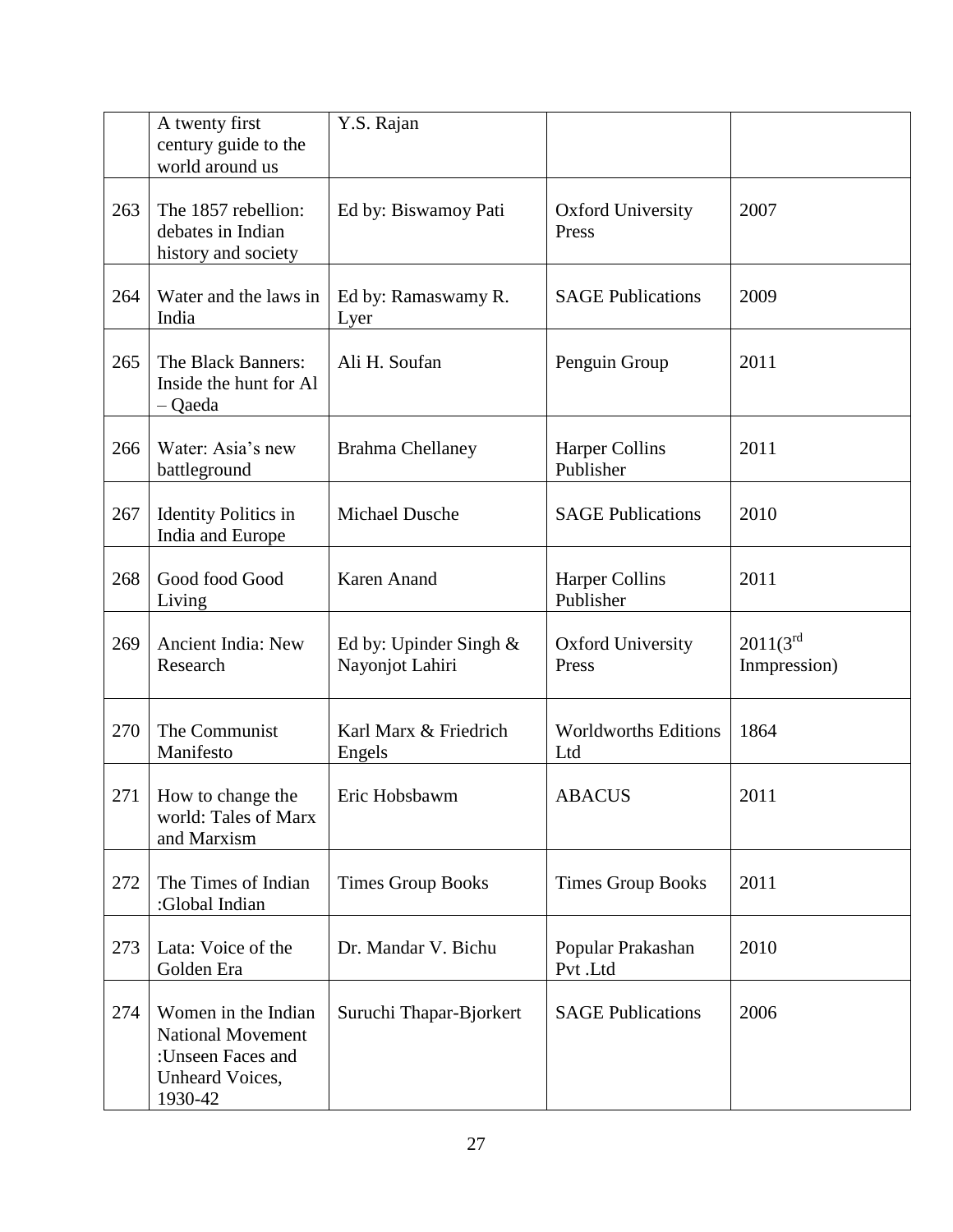| 274 | 100% tried & tested<br>recipes: One spoon<br>oil cooking                                 | Sushma kk                                                               | <b>Macro Designs</b>              |                                  |
|-----|------------------------------------------------------------------------------------------|-------------------------------------------------------------------------|-----------------------------------|----------------------------------|
| 275 | The Hinduism<br>Omnibus                                                                  | T. N. Madan, Madeleine<br>Biardeau, Nirad C.<br>Chaudhuri, D. F. Pocock | <b>Oxford University</b><br>Press | 2003                             |
| 276 | Minorities and the<br>State: changing<br>social and political<br>landscape of Bengal     | Ed by: Abhijit Dasgupta,<br>Masahiko Togowa and<br><b>Abdul Barkat</b>  | <b>SAGE Publications</b>          | 2011                             |
| 277 | Language, emotion,<br>politics in South<br>India: the making of<br>a mother tongue       | Lisa Mitchell                                                           | Permanent black                   | 2009                             |
| 278 | War and Society in<br>Colonial India                                                     | Ed by: Kaushik Roy                                                      | <b>Oxford University</b><br>Press | 2011(2 <sup>nd</sup> edition)    |
| 279 | India's Emerging<br>Economy:<br>Performances and<br>prospects in the<br>1990s and Beyond | Ed by: Kaushik Basu                                                     | <b>Oxford University</b><br>Press | 2011(7 <sup>th</sup> impression) |
| 280 | Academic Writing: A<br>guide for<br>Management<br>Students ad<br>Researchers             | Mathukutty M.<br>Monippally &<br>Badrinrayan Shankar<br>Pawar           | <b>Response Books</b>             | 2010                             |
| 281 | The History of<br>History: Politics and<br>Scholarship in<br>Modern India                | Vinay Lal                                                               | <b>Oxford University</b><br>Press | 2011(6 <sup>th</sup> impression) |
| 282 | <b>Improving Access</b><br>and Efficiency in<br>Public Health                            | Nirupam Bajpai, Jeffrey<br>D Sachs, Ravindra H<br>Dholakia              | <b>SAGE Publications</b>          | 2010                             |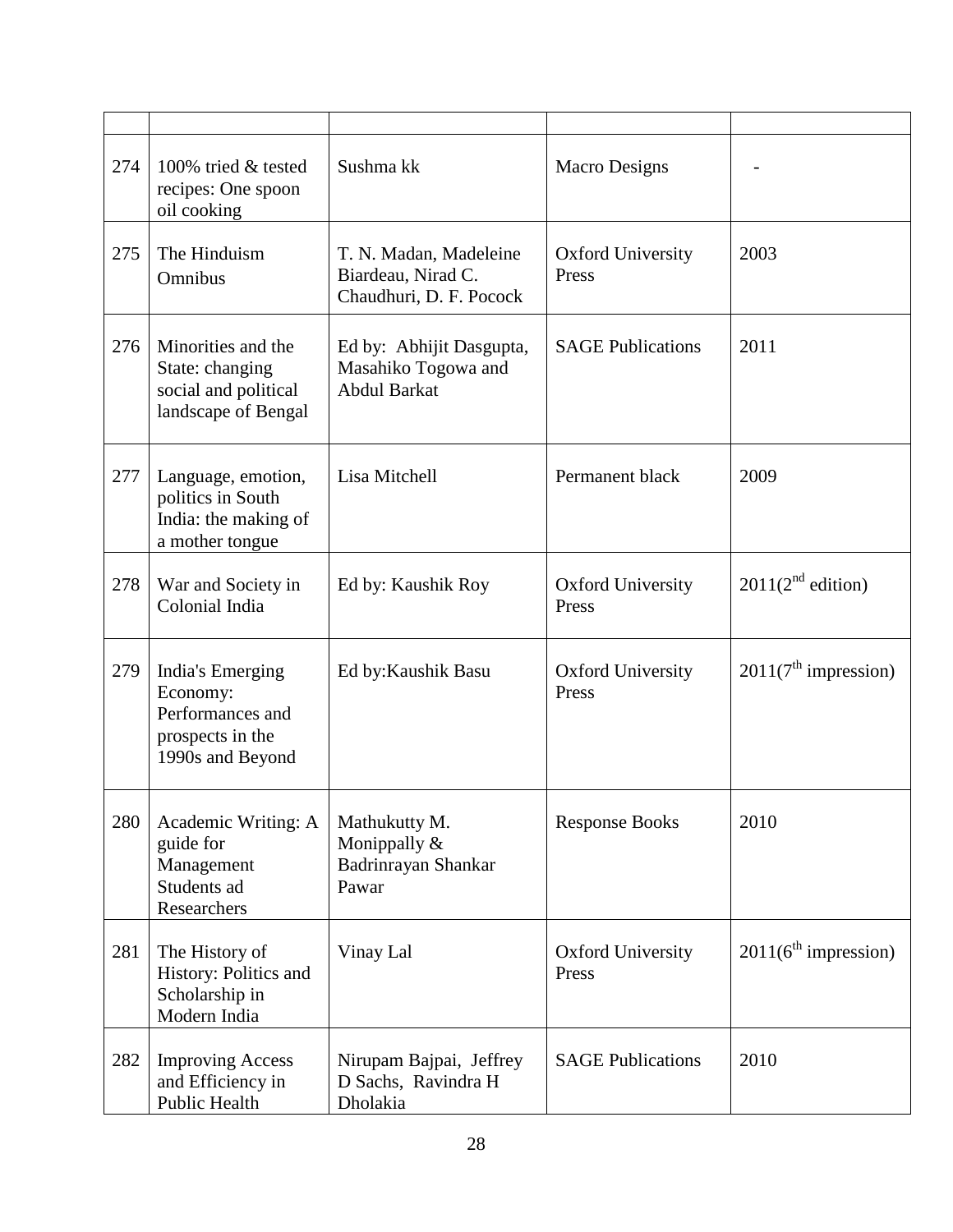|     | Services: Mid-term<br><b>Evaluation of India's</b><br><b>National Rural</b><br><b>Health Mission</b> |                                        |                          |      |
|-----|------------------------------------------------------------------------------------------------------|----------------------------------------|--------------------------|------|
| 283 | Microfinance India<br>:State of the Sector<br>Report 2010                                            | N Srinivasan                           | <b>SAGE Publications</b> | 2010 |
| 284 | State of India's<br>Livelihoods Report<br>2010 : The 4P Report                                       | Ed by: Sankar Datta,<br>Vipin Sharma   | <b>SAGE Publications</b> | 2010 |
| 285 | Inclusion and<br><b>Exclusion</b> in Local<br>Governance: Field<br>studies from rural<br>India       | Ed by: B.S. Baviskar &<br>Gorge Mathew | <b>SAGE Publications</b> | 2009 |
| 286 | Hindu Wife, Hindu<br>Nation: Community,<br>religion and Culural<br>Nationalism                       | Tanika Sarkar                          | <b>Permanent Black</b>   | 2001 |
| 287 | <b>Stateless in South</b><br>Asia: The Chakmas<br>between Bangladesh<br>and India                    | Depak K. Singh                         | <b>SAGE Publications</b> | 2010 |
| 288 | Law of Business<br>Contracts in India                                                                | Ed by: Sairam Bhat                     | <b>SAGE Publications</b> | 2009 |
| 289 | Migration<br>Remittances and<br>Development in<br>South Asia                                         | Ed by: Saman Kelegama                  | <b>SAGE Publications</b> | 2011 |
| 290 | Public Relations in<br>India: New Tasks and                                                          | J.V. Vilanilam                         | <b>SAGE Publications</b> | 2011 |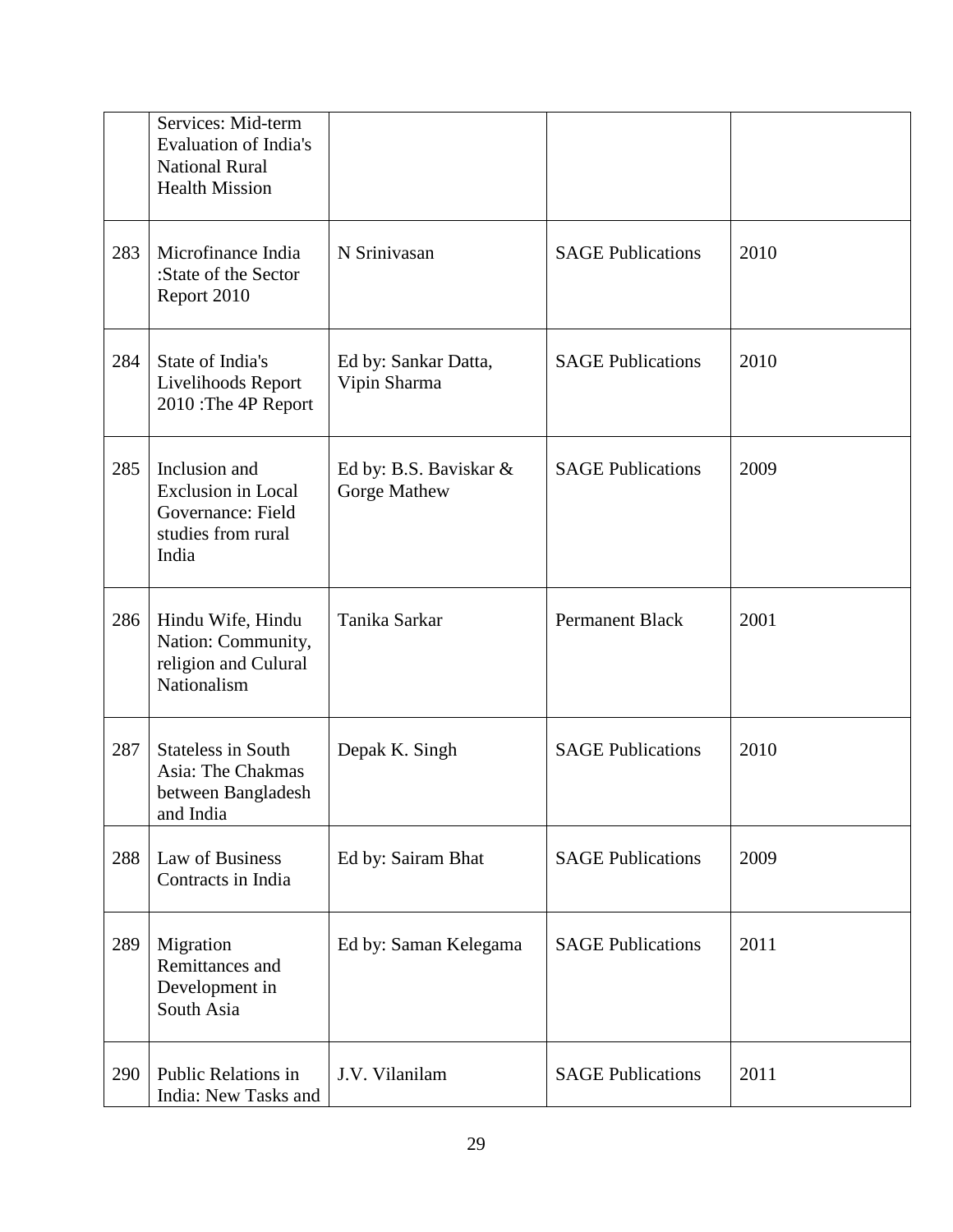|     | Responsibilities                                                                                        |                                                        |                                      |                                  |
|-----|---------------------------------------------------------------------------------------------------------|--------------------------------------------------------|--------------------------------------|----------------------------------|
| 291 | The other India:<br><b>Realties of Emerging</b><br>Power                                                | Ed by: Rajesh Chakrabarti                              | <b>SAGE Publications</b>             | 2009                             |
| 292 | <b>Indian Government</b><br>and Politics                                                                | <b>Bidyut Chakrabarty and</b><br>Rajendra Kumar Pandey | <b>SAGE Publications</b>             | 2008                             |
| 293 | Debate Over Climate<br>Change & Global<br>Warming                                                       | Ed: Madhoo Pavaskar<br>and Nilanjan                    | <b>TAER</b>                          | 2011                             |
| 294 | Retelling the<br>Ramayana: Voices<br>from Kerala                                                        | C. N. Sreekantan Nair,<br>Sarah Joseph                 | <b>Oxford University</b><br>Press    | 2011(3 <sup>rd</sup> impression) |
| 295 | The Eighteenth<br>Century in India:<br>Debates in Indian<br>History and society                         | Ed by: Seema Alavi                                     | <b>Oxford University</b><br>Press    | 2011(5 <sup>th</sup> Impression) |
| 296 | Implications of the<br>Philosophy of Kant                                                               | Krishnachandra<br>Bhattacharyya                        | <b>Oxford University</b><br>Press    | $2011(1st$ Published)            |
| 297 | Post-Hindu India: A<br>Discourse in Dalit-<br>Bahujan, Socio-<br>Spiritual and<br>Scientific Revolution | Kancha Ilaiah                                          | <b>SAGE Publications</b>             | 2009                             |
| 298 | An Anthropologist<br>among the Historians<br>and Other Essays                                           | Bernard S. Cohn                                        | <b>Oxford University</b><br>Press    | $2012(12^{th}$<br>Impression)    |
| 299 | <b>South Asian Cultures</b><br>of the Bomb: Atomic<br>Publics and the State<br>in India and Pakistan    | Ed by: Itty Abraham                                    | <b>Orient Black Swan</b><br>Pvt. Ltd | 2010                             |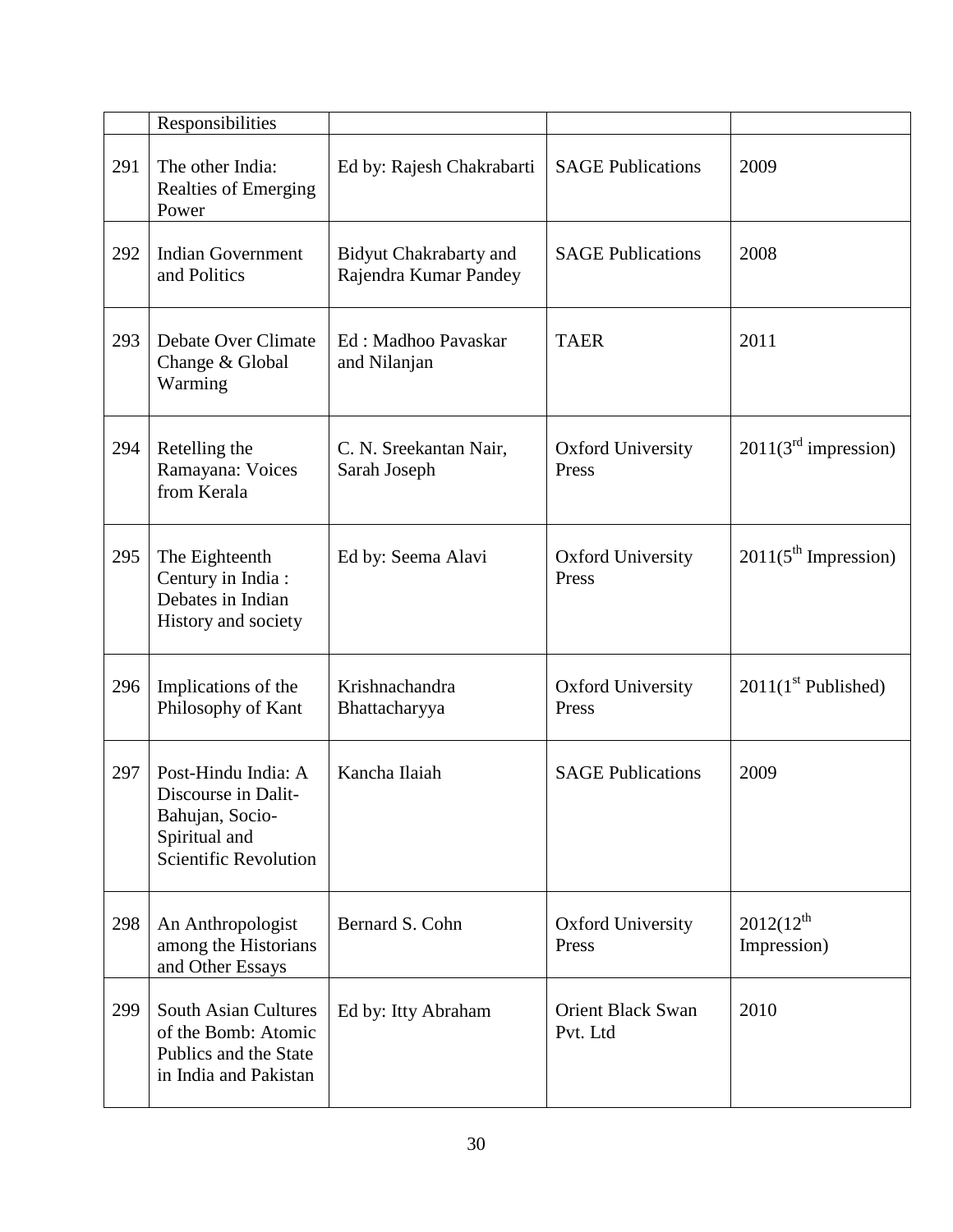| 300 | Ethical Life in South<br>Asia                                                    | Ed by: Anand Pandian and<br>Daud Ali                        | <b>Oxford University</b><br>Press | $2011(1st$ Published)            |
|-----|----------------------------------------------------------------------------------|-------------------------------------------------------------|-----------------------------------|----------------------------------|
| 301 | Reflective<br>Interviewing: A<br>Guide to Theory and<br>Practice                 | Kathryn Roulston                                            | <b>SAGE Publications</b>          | 2010                             |
| 302 | Doing Essays and<br>Assignments:<br><b>Essential Tips for</b><br><b>Students</b> | Pete Greasley                                               | <b>SAGE Publications</b>          | 2011(3 <sup>rd</sup> Edition)    |
| 303 | Subaltern Studies,<br>Volumes 1-10                                               |                                                             | <b>Oxford University</b><br>Press |                                  |
| 304 | The Management and<br><b>Ethics Omnibus</b>                                      | S. K. Chakraborty                                           | <b>Oxford University</b><br>Press | 2011(9 <sup>th</sup> Impression) |
| 305 | The Partha Chatterjee<br>Omnibus                                                 | Partha Chatterjee                                           | <b>Oxford University</b><br>Press | $2012(11^{th}$<br>Impression)    |
| 306 | The Partition<br>Omnibus                                                         | G.D. Khosla, David Page,<br>Penderel Moon                   | <b>Oxford University</b><br>Press | 2011(5 <sup>th</sup> Impression) |
| 307 | <b>India's Muslims</b>                                                           | Barbara Daly Metcalf,<br>Rafiuddin Ahmed &<br>Muhirul Hasan | <b>Oxford University</b><br>Press | 2001                             |
| 308 | Themes in Indian<br>History: The Middle<br>Class in Colonial<br>India            | Ed By: Sanjay Joshi                                         | <b>Oxford University</b><br>Press | 2011(3 <sup>rd</sup> Impression) |
| 309 | Cornelia Sorabji<br>:India's Pioneer                                             | Suparna Gooptu                                              | <b>Oxford University</b><br>Press | 2011(2 <sup>nd</sup> Impression) |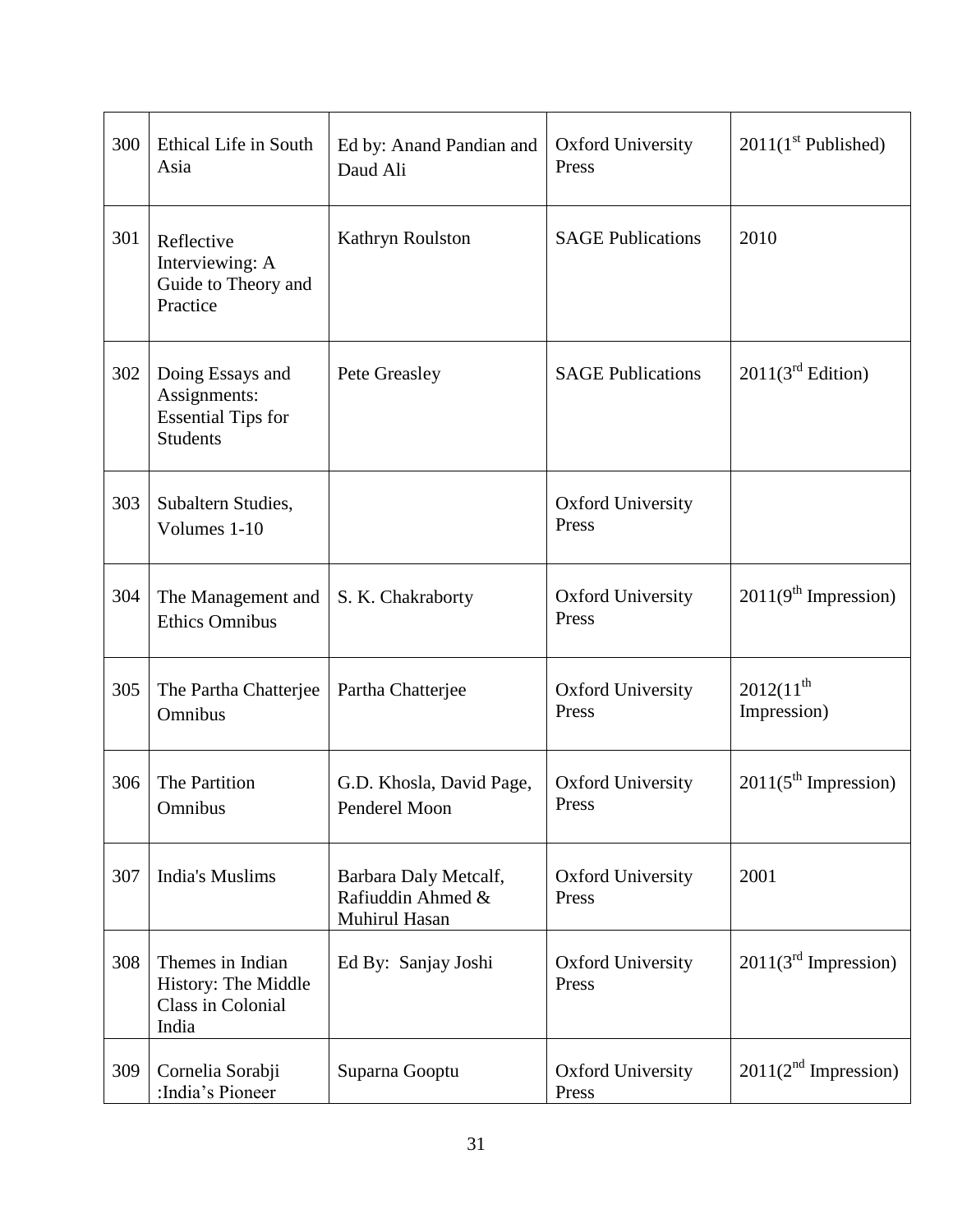|     | Woman Lawyer                                                                                             |                                    |                                   |                                  |
|-----|----------------------------------------------------------------------------------------------------------|------------------------------------|-----------------------------------|----------------------------------|
| 310 | India's Economic<br><b>Transition: The</b><br>Politics of Reforms                                        | Ed by: Rahul Mukherji              | <b>Oxford University</b><br>Press | $200791st$ Published)            |
| 311 | Lal Bahadur Shastri:<br>Prime Minister of<br>India 1964-1966, A<br>Life of Truth in<br>Politic           | C P Srivastava                     | <b>Oxford University</b><br>Press | 2011(9 <sup>th</sup> Impression) |
| 312 | <b>Scaling Justice:</b><br>India's Supreme<br>Court, Anti-Terror<br>Laws, and Social<br>Rights           | Shylashri Shankar                  | <b>Oxford University</b><br>Press | $2009(1st$ Published)            |
| 313 | Nehru: A Political<br>Life                                                                               | Judith M. Brown                    | <b>Oxford University</b><br>Press | $2010(3rd$ Impression)           |
| 314 | The Use and Abuse<br>of Nature                                                                           | Madhav Gadgil,<br>Ramachandra Guha | <b>Oxford University</b><br>Press | 2011(7 <sup>th</sup> Impression) |
| 315 | The Sikh Separatist<br>Insurgency in India:<br>Political Leadership<br>and Ethnonationalist<br>Movements | Jugdep S Chima                     | <b>SAGE Publications</b>          | $2010(1st$ Published)            |
| 316 | <b>Troubled Periphery</b><br>:The Crisis of India's<br>North East                                        | Subir Bhaumik                      | <b>SAGE Publications</b>          | $2009(1st$ Published)            |
| 317 | Clothing for<br>Liberation: A<br>Communication<br>Analysis of Gandhi's<br>Swadeshi Revolution            | <b>Peter Gonsalves</b>             | <b>SAGE Publications</b>          | 2010                             |
| 318 | The 9/11 Wars                                                                                            | <b>Jason Burke</b>                 | Penguin Groups                    | $2011(1st$ Published)            |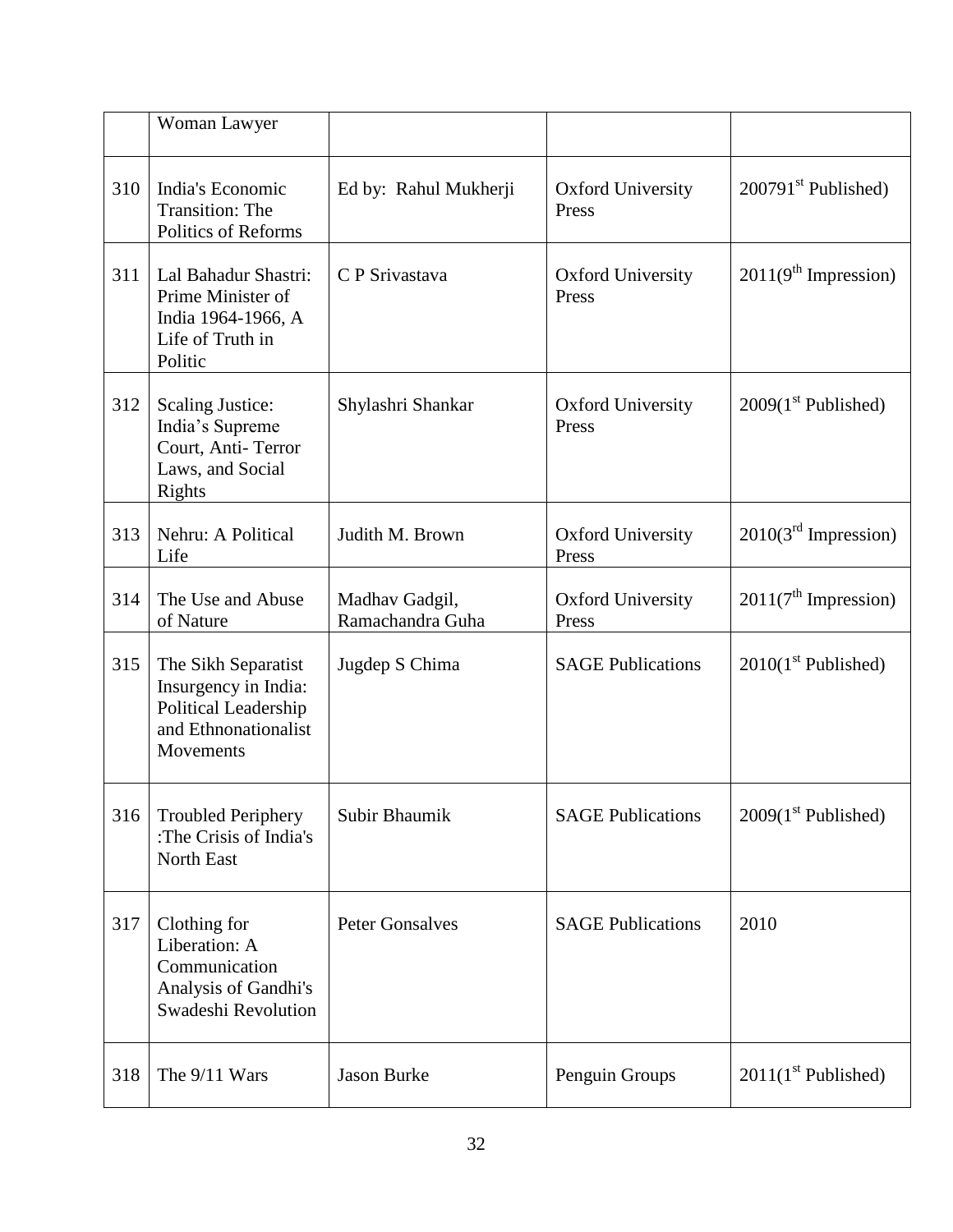| 319 | Men, Ideas, and<br>Politics                                                                            | Peter F. Drucker                                     | <b>Harvard Business</b><br><b>Review Press</b> | 2010                             |
|-----|--------------------------------------------------------------------------------------------------------|------------------------------------------------------|------------------------------------------------|----------------------------------|
| 320 | From Third World<br>To First: Singapore<br>and the Asian<br>Economic Boom                              | Lee Kuan Yew                                         | <b>Harper Business</b>                         | 2011                             |
| 321 | Communal Identity<br>in India                                                                          | Ed by: Bidyut<br>Chakrabarty Chakrabarty             | <b>Oxford University</b><br>Press              | 2011(4 <sup>th</sup> Impression) |
| 322 | Developing India: An<br>Intellectual and<br>Social History                                             | Benjamin Zachariah                                   | <b>Oxford University</b><br>Press              | $2005(1st$ Published)            |
| 323 | <b>Between Modernity</b><br>and Nationalism:<br>halide Edip's<br>Encounter with<br>Gandhi's India      | Mushirul Hasan                                       | <b>Oxford University</b><br>Press              | $2010(1st$ Published)            |
| 324 | Agrarian crisis and<br><b>Farmer Suicide</b>                                                           | Ed: R S Deshpande and<br>Saroj Arora                 | <b>SAGE Publications</b>                       | $2010(1st$ Published)            |
| 325 | <b>Beyond Nationalist</b><br>Frames: Relocating<br>Postmodernism,<br>Hindutva, History                 | Sumit Sarkar                                         | <b>Permanent Black</b>                         | $2007(3rd$ Impression)           |
| 326 | The Politics of<br>Belonging in the<br>Himalayas: Local<br>Attachments and<br><b>Boundary Dynamics</b> | Ed By: Joanna Pfaff-<br>Czarnecka & Gerard<br>Toffin | <b>SAGE Publications</b>                       | $2011(1st$ Published)            |
| 327 | The essential<br>writings of B.R.<br>Ambedkar                                                          | Ed by: Valerian Rodrigues                            | <b>Oxford University</b><br>Press              | $2012(10^{th}$<br>Impression)    |
| 328 | Wives, widows &                                                                                        | Mytheli Sreenivas                                    | <b>Orient Black Swan</b>                       | 2009                             |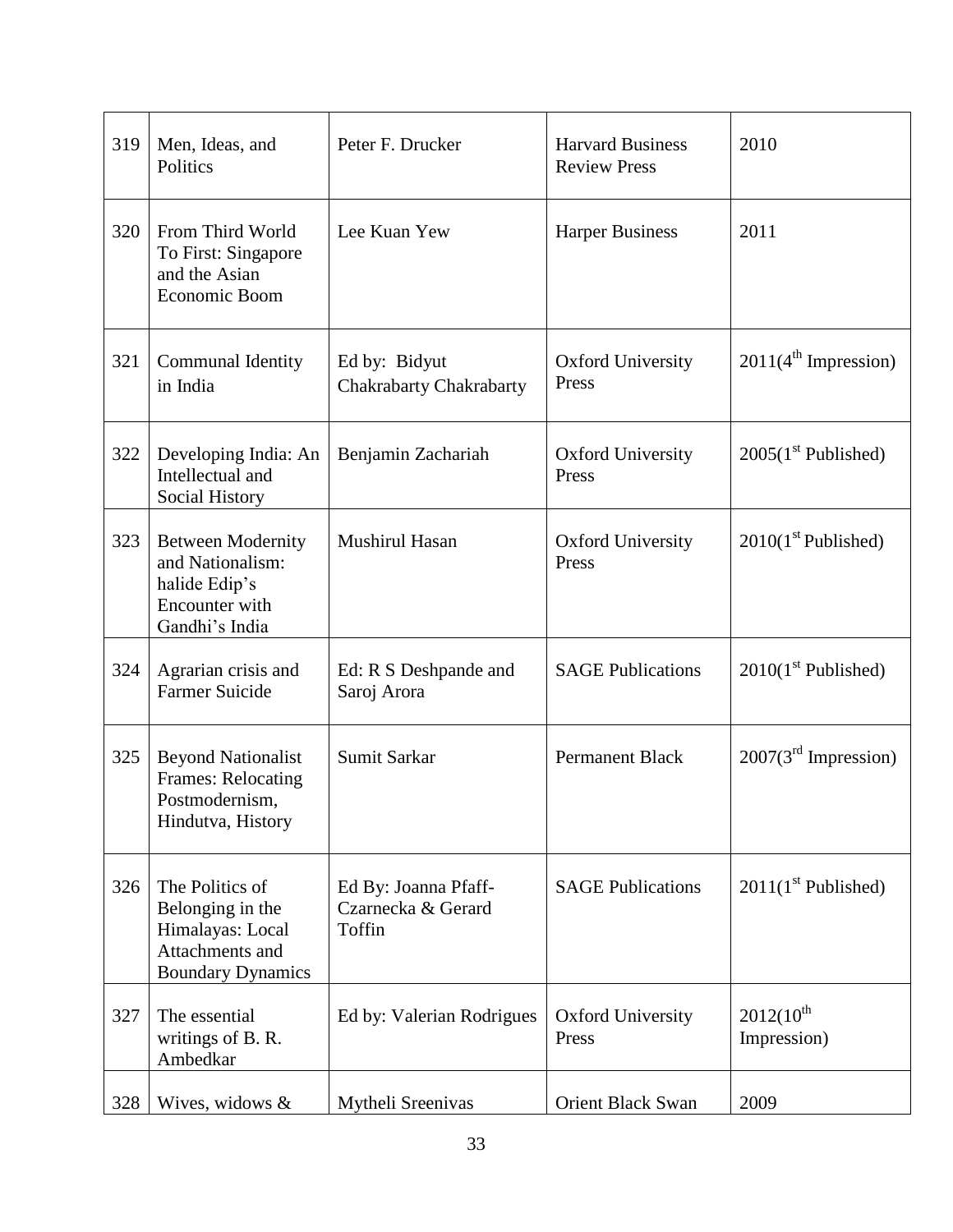|     | Concubines: The<br>Conjugal Family<br><b>Ideal</b> in Colonial<br>India                                       |                                  | Pvt. Ltd                          |                        |
|-----|---------------------------------------------------------------------------------------------------------------|----------------------------------|-----------------------------------|------------------------|
| 329 | <b>Muslim Portraits:</b><br>Everyday Lives in<br>India                                                        | Ed by: Mukulika Banerjee         | <b>YODA</b> Press                 | $2008(1st$ Published)  |
| 330 | Socio-political and<br>Economic<br>challengers in South<br>Asia                                               | Ed by: TanTai Yong               | <b>SAGE Publications</b>          | $2009(1st$ Published)  |
| 331 | Principles of<br>Methodology:<br>Research design in<br>social Science                                         | Perri 6 & Christine<br>Bellamy   | <b>SAGE Publications</b>          | $2012(1st$ Published)  |
| 332 | Wandering with<br>Sadhus: Ascetics in<br>the Hindu Himalayas                                                  | Sondra L. Hausner                | <b>Foundation Books</b>           | $2012(1st$ Published)  |
| 333 | Themes in Indian<br>History: Cast in<br>History                                                               | Ed by: Ishita Banerjee-<br>Dube  | <b>Oxford University</b><br>Press | $2012(3rd$ Impression) |
| 334 | <b>Indian Trees</b>                                                                                           | <b>Dietrich Brands</b>           | Natraj Publishers                 | 1906 $(1st$ Published) |
| 335 | Indian Cinema in the<br>time of Celluloid:<br>From Bollywood to<br>the Emergency                              | Ashish Rajadhyaksha              | <b>Tulika Books</b>               | $2009(1st$ Published)  |
| 336 | Globalization and<br>Emerging<br>Economies: Brazil,<br>Russia, India,<br>Indonesia, China and<br>South Africa | <b>OECD</b>                      | <b>BOOKWELL</b>                   | 2011                   |
| 337 | Power Brands 2010-<br>2011: India's Most<br>powerful brands<br>chosen by the<br>consumers                     | <b>IIPM &amp; Planman Marcom</b> | Planman Media                     | 2010-2011              |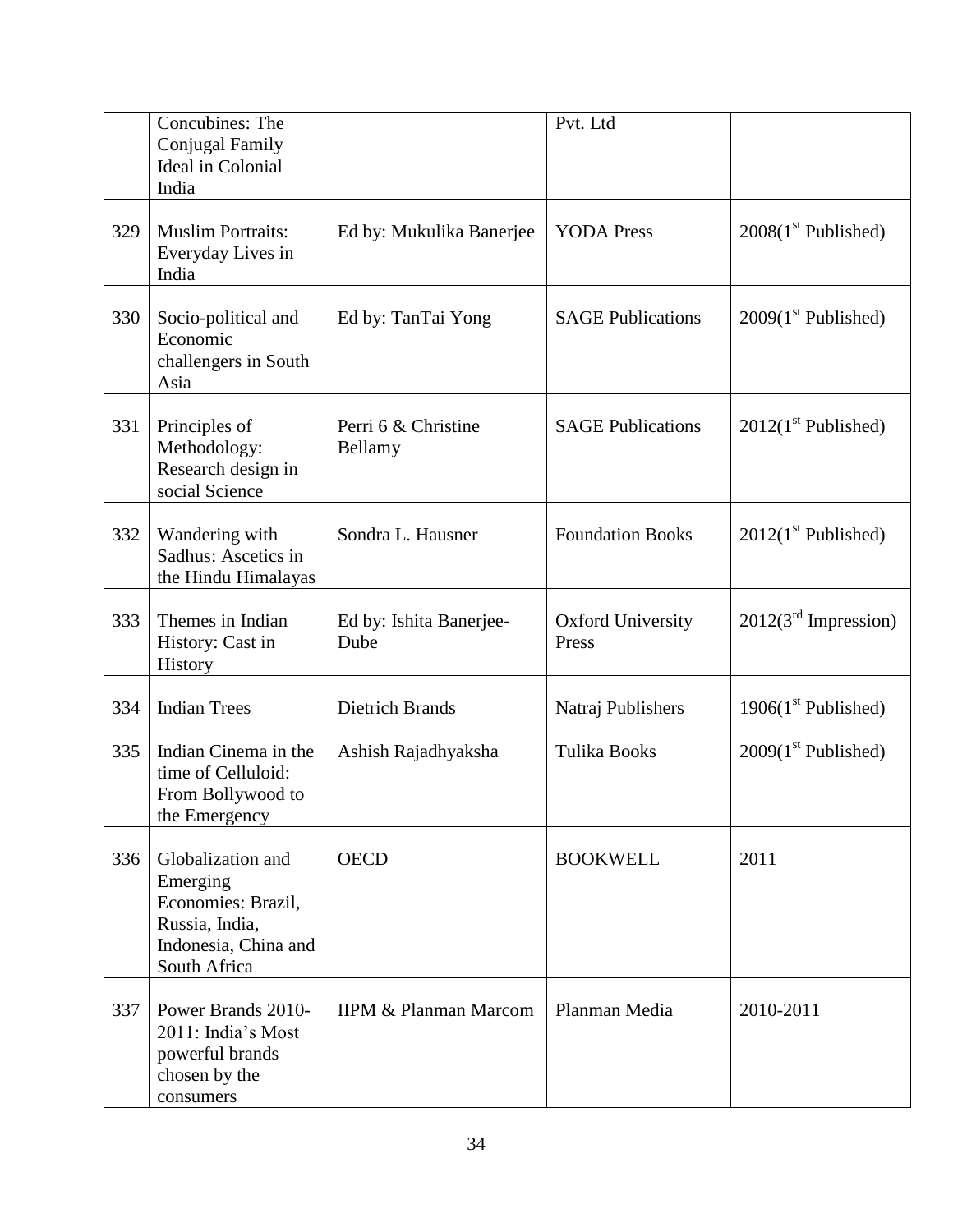| 338 | An Indian Political<br>Life Charan Singh<br>and Congress<br>Politics, 1937 to<br>1961                       | Paul R Brass                                 | <b>SAGE Publications</b> | $2011(1st$ Published) |
|-----|-------------------------------------------------------------------------------------------------------------|----------------------------------------------|--------------------------|-----------------------|
| 339 | Understanding<br>Gandhi:Gandhians in<br>Conversation with<br>Fred J Blum                                    | Usha Thakkar & Jayshree<br>Mehta             | <b>SAGE Publications</b> | $2011(1st$ Published) |
| 340 | Cooperate<br>Governance in India                                                                            | Jayati Sarkar & Subrata<br><b>Sarkar</b>     | <b>SAGE Publications</b> | $2012(1st$ Published) |
| 341 | Modern Indian<br><b>Political Thought:</b><br><b>Text and Context</b>                                       | Bidyut Chakrabarty,<br>Rajendra Kumar Pandey | <b>SAGE Publications</b> | $2009(1st$ Published) |
| 342 | Local Democracy in<br>South Asia: Micro<br>processes of<br>Democratization in<br>Nepal and its<br>Neighbors | David N. Gellner &<br>Krihna Hachhethu       | <b>SAGE Publications</b> | $2008(1st$ Published) |
| 343 | Is it all about Hips? :<br>Around the world<br>with Bollywood<br>Dance                                      | Sangita Shresthova                           | <b>SAGE Publications</b> | $2011(1st$ Published) |
| 344 | Women Heroes and<br>Dalit Assertion in<br>North India: Culture,<br><b>Identity and Politics</b>             | Badri Narayan                                | <b>SAGE Publications</b> | $2006(1st$ Published) |
| 345 | Riots and After in<br>Mumbai: Chronicles<br>of Truth and                                                    | Meena Menon                                  | <b>SAGE Publications</b> | $2012(1st$ Published) |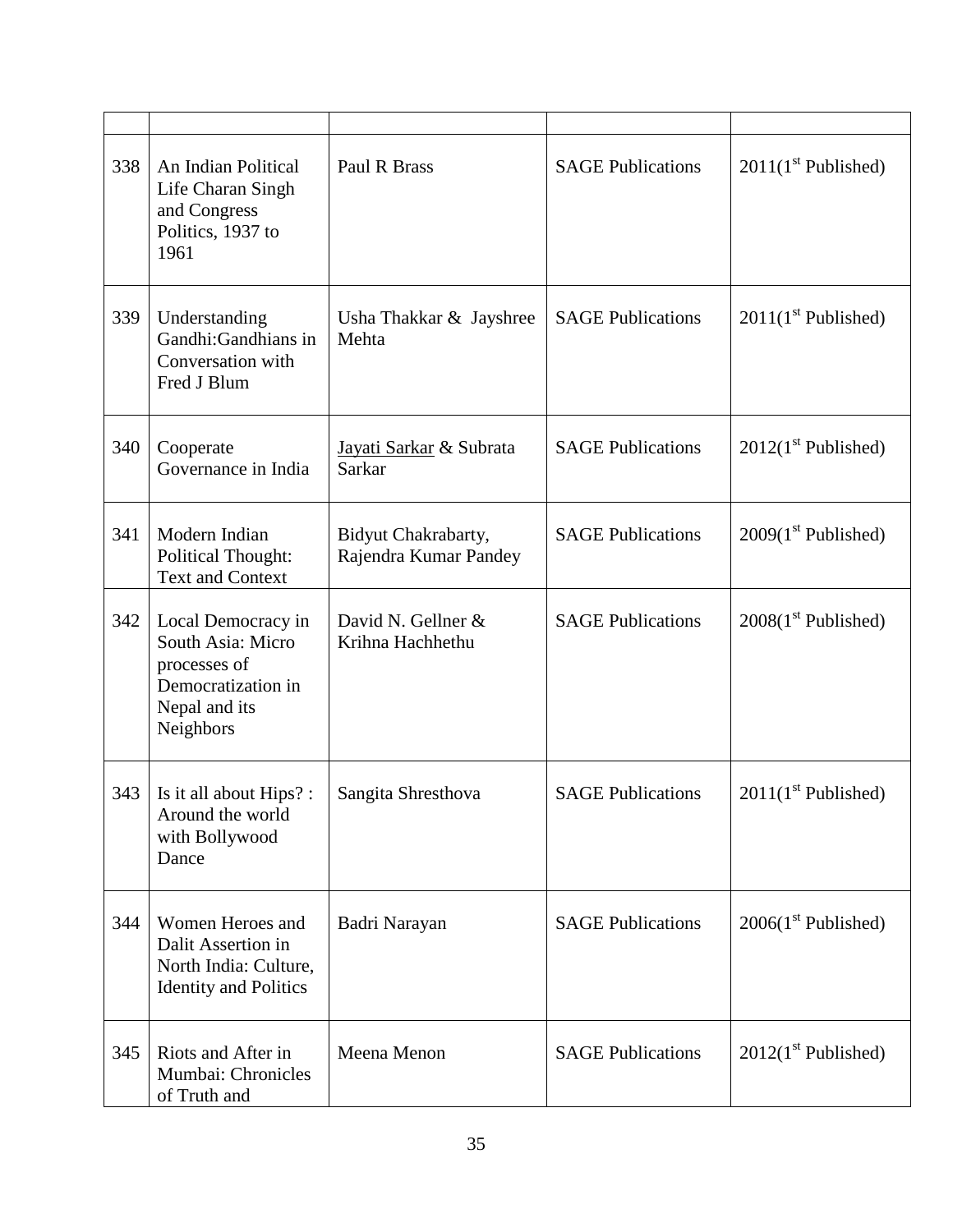|     | Reconciliation                                                                                  |                                                        |                          |                       |
|-----|-------------------------------------------------------------------------------------------------|--------------------------------------------------------|--------------------------|-----------------------|
|     |                                                                                                 |                                                        |                          |                       |
| 346 | How to Publish your<br><b>PHD</b>                                                               | Sarah Caro                                             | <b>SAGE Publications</b> | 2009                  |
| 347 | The South Asia Story<br>:The First Sixty<br>Years of US<br>Relations with India<br>and Pakistan | Harold A Gould                                         | <b>SAGE Publications</b> | $2010(1st$ Published) |
| 348 | Mumbai: Post 26/11:<br>An Alternate<br>Perspective                                              | Ed by: Ram Puniyani,<br>Shabnam Hashmi                 | <b>SAGE Publications</b> | $2010(1st$ Published) |
| 349 | Lost Years of the<br><b>RSS</b>                                                                 | Sanjeev Kelkar                                         | <b>SAGE Publications</b> | $2011(1st$ Published) |
| 350 | Women in Indian<br><b>Borderlands</b>                                                           | Ed by: Paula Banerjee,<br>Anasua Basu Ray<br>Chaudhury | <b>SAGE Publications</b> | $2011(1st$ Published) |
| 351 | Nepal - Nation-State<br>in the Wilderness:<br>Managing State,<br>Democracy and<br>Geopolitics   | Lok Raj Baral                                          | <b>SAGE Publications</b> | $2012(1st$ Published) |
| 352 | Sustainability of<br>Rights after<br>Globalization                                              | Ed by: Sabyasachi Basu<br>Ray Chaudhury, Ishita<br>Dey | <b>SAGE Publications</b> | $2011(1st$ Published) |
| 353 | A History of the Jana<br>Natya Manch: Plays<br>for the people                                   | Arjun Ghosh                                            | <b>SAGE Publications</b> | $2012(1st$ Published) |
| 354 | <b>Community Policing:</b><br>Misnomer or Fact?                                                 | Veerendra Mishra                                       | <b>SAGE Publications</b> | $2011(1st$ Published) |
| 355 | Defragmenting India:                                                                            | Harish Nambiar                                         | <b>SAGE Publications</b> | $2012(1st$ Published) |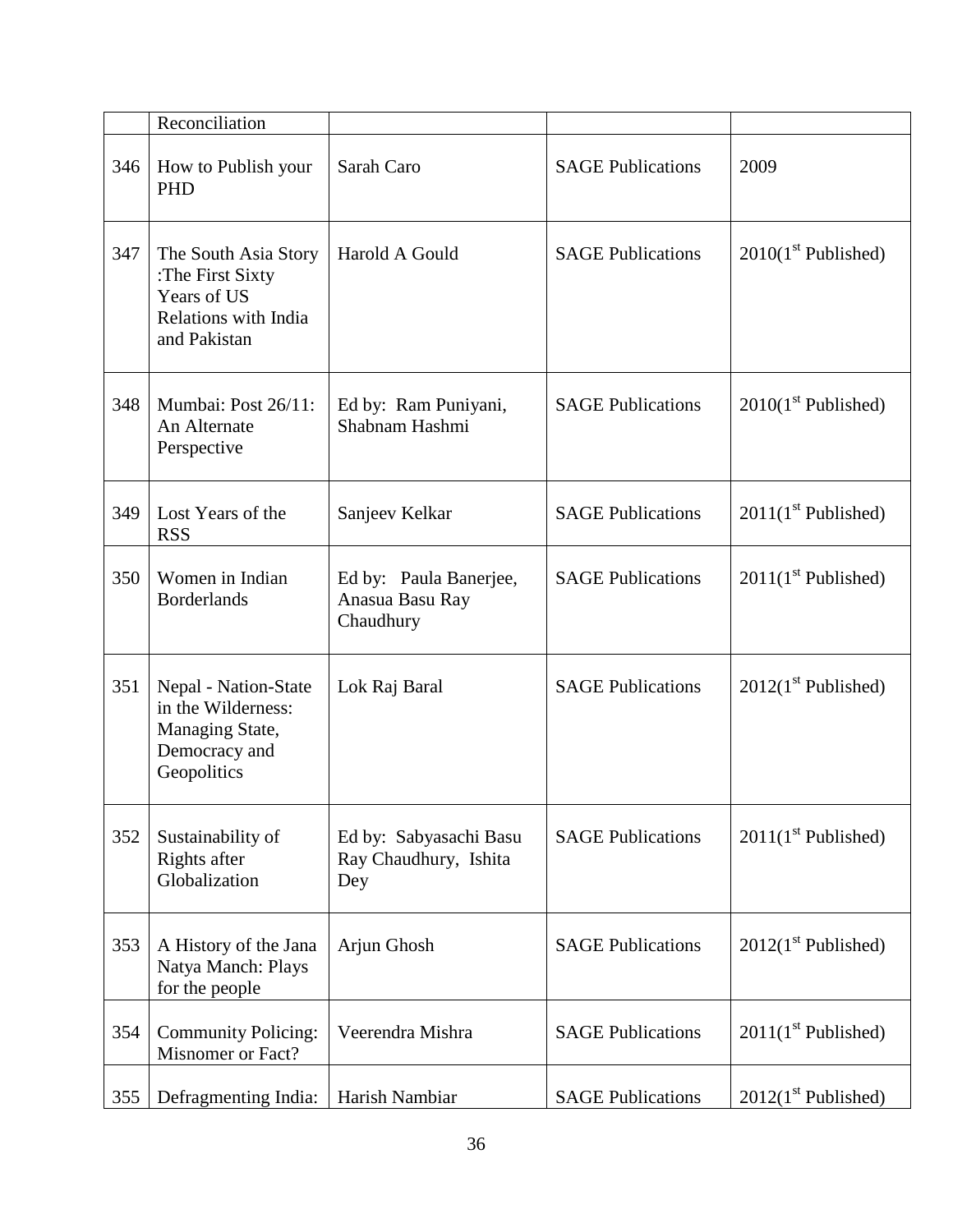|     | Riding a Bullet<br>through the<br><b>Gathering Storm</b>                                                                   |                                                        |                          |                       |
|-----|----------------------------------------------------------------------------------------------------------------------------|--------------------------------------------------------|--------------------------|-----------------------|
| 356 | An Insight into<br>Dementia care in<br>India                                                                               | Leena Mary Emmatty                                     | <b>SAGE Publications</b> | $2009(1st$ Published) |
| 357 | Women Teaching in<br>South Asia                                                                                            | Ed: Jacki Kirk                                         | <b>SAGE Publications</b> | $2008(1st$ Published) |
| 358 | The No Nonsense<br>Guide to Minority<br>Rights In South Asia                                                               | Rita Manchanda                                         | <b>SAGE Publications</b> | $2009(1st$ Published) |
| 359 | Fascinating<br>Hindutva: Saffron<br>Politics and Dalit<br>Mobilization                                                     | Badri Narayan                                          | <b>SAGE Publications</b> | $2009(1st$ Published) |
| 360 | Doing your social<br>science dissertation                                                                                  | <b>Judith Burnett</b>                                  | <b>SAGE Publications</b> | $2009(1st$ Published) |
| 361 | Asia 2050: Realizing<br>the Asian Century                                                                                  | Ed: Harinder S Kohli,<br>Ashok Sharma and Anil<br>Sood | <b>SAGE Publications</b> | $2011(1st$ Published) |
| 362 | New Forms of Urban<br>Governance in India:<br>Shifts, Models,<br>Networks and<br><b>Contestations: The</b><br>Punjab Story | Aman Sidhu and Inderjit<br>Singh Jailee                | <b>SAGE Publications</b> | $2008(1st$ Published) |
| 363 | North East India:<br>Local Economic<br>Development and<br><b>Global Markets</b>                                            | Ed by: Hans-Peter<br><b>Brunner</b>                    | <b>SAGE Publications</b> | $2010(1st$ Published) |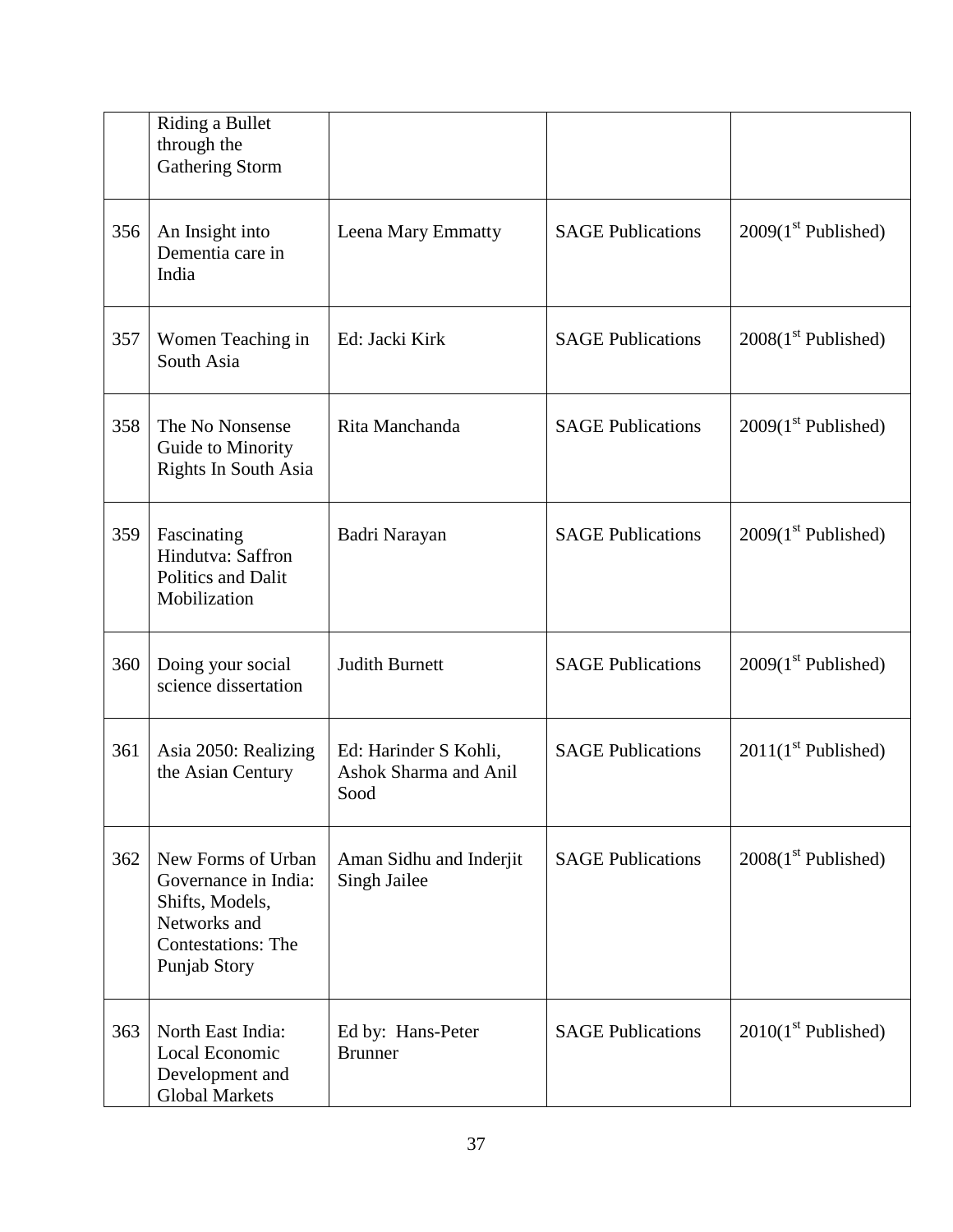| 364 | Politics Thought in<br>Modern India                                                                    | Ed by: Thomas Panthem<br>ad Kenneth L Deutsch | <b>SAGE Publications</b> | 1986 $(1st$ Published) |
|-----|--------------------------------------------------------------------------------------------------------|-----------------------------------------------|--------------------------|------------------------|
| 365 | Militarizing Sri<br>Lanka: Popular<br>Culture, Memory and<br>Narrative in the<br><b>Armed Conflict</b> | Neloufer De Mel                               | <b>SAGE Publications</b> | $2007(1st$ Published)  |
| 366 | <b>Mass</b><br>Communication in<br>India: A Sociological<br>Perspective                                | J V Vilanilam                                 | <b>SAGE Publications</b> | $2005(1st$ Published)  |
| 367 | The Green pen:<br>Environmental<br>Journalism in India<br>and South Asia                               | Ed: Keya Acharya and<br>Frederick Noronha     | <b>SAGE Publications</b> | $2010(1st$ Published)  |
| 368 | Buddhism In India:<br>Challenging<br>Brahmanism and<br>Caste                                           | Gail Omvet                                    | <b>SAGE Publications</b> | $2003(1st$ Published)  |
| 369 | An American<br>Witness To India's<br>Partition                                                         | Phillip Talbot                                | <b>SAGE Publications</b> | $2007(1st$ Published)  |
| 370 | Leadership in the<br>Indian Army:<br>Biographies of<br><b>Twelve Soldiers</b>                          | Major General V K Singh                       | <b>SAGE Publications</b> | $2005(1st$ Published)  |
| 371 | Caste, Culture and<br>Hegemony: Social<br>Dominance in<br><b>Colonial Bengal</b>                       | Sekhar Bandyopadhyay                          | <b>SAGE Publications</b> | $2004(1st$ Published)  |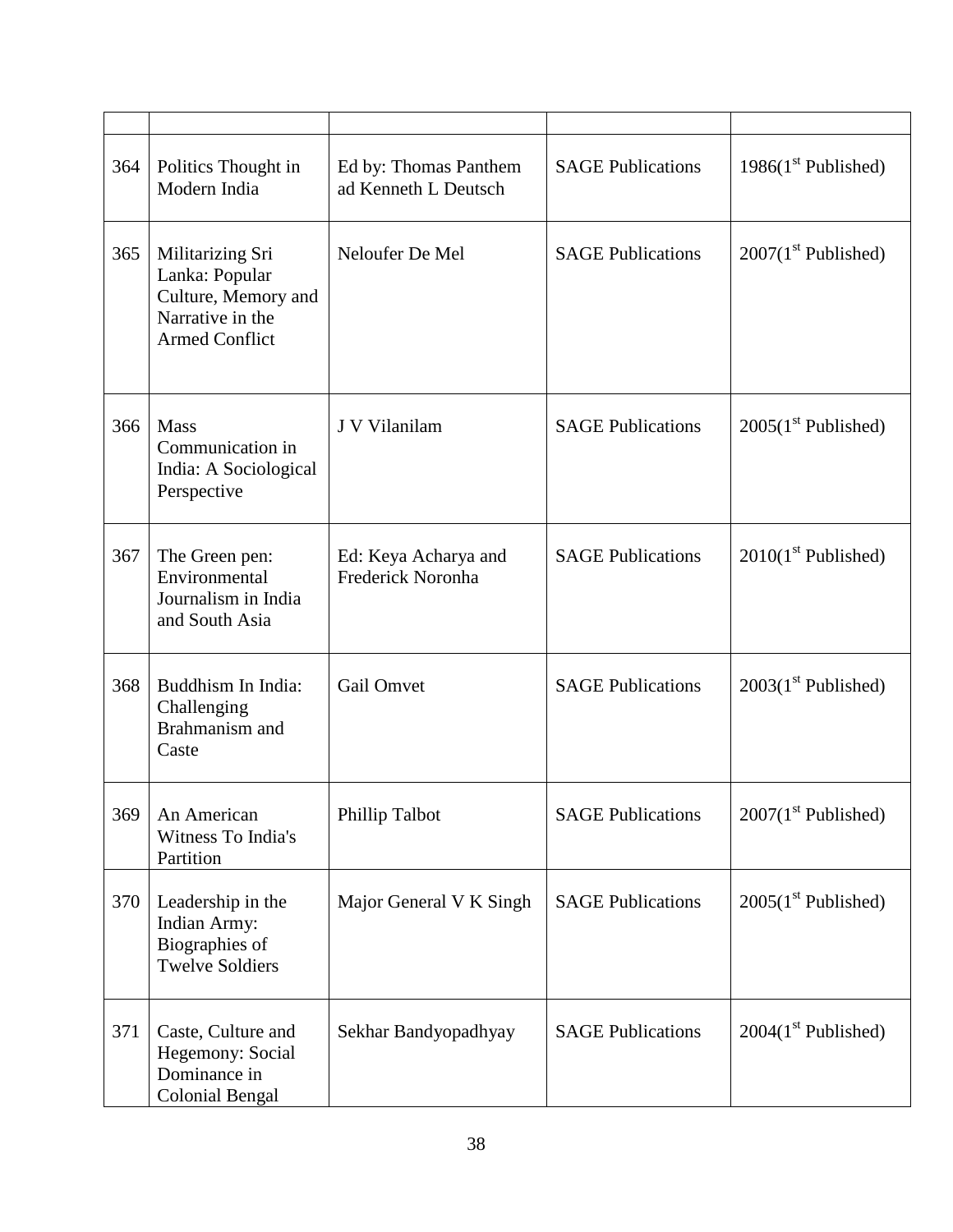| 372 | <b>Economic Reforms</b><br>in India and China                                                        | Ed: B Sudhakara Reddy           | <b>SAGE Publications</b> | $2009(1st$ Published)  |
|-----|------------------------------------------------------------------------------------------------------|---------------------------------|--------------------------|------------------------|
| 373 | International<br><b>Relations in South</b><br>Asia: Search for an<br><b>Alternative Paradigm</b>     | Ed by: Navnita Cadha<br>Behera  | <b>SAGE Publications</b> | $2008(1st$ Published)  |
| 374 | $21st$ Century<br>Journalism in India                                                                | Ed: Nalini Rajan                | <b>SAGE Publications</b> | $2007(1st$ Published)  |
| 375 | Reframing<br><b>Bollywood: Theories</b><br>of Popular Hindi<br>Cinema                                | Ajay Gehlawat                   | <b>SAGE Publications</b> | $2010(1st$ Published)  |
| 376 | When rebels become<br>stakeholders:<br>Democracy, agency<br>and social change in<br>India            | Subrata K Mitra and VB<br>Singh | <b>SAGE Publications</b> | $2009(1st$ Published)  |
| 377 | East, West, North,<br>South: Major<br>Developments in<br><b>International Politics</b><br>since 1945 | Geir Lundestad                  | <b>SAGE Publications</b> | 2010                   |
| 378 | Doing a Literature<br>Review: Releasing<br>the Social Science<br><b>Research Imagination</b>         | Chris Hart                      | <b>SAGE Publications</b> | 1998 $(1st$ Published) |
| 379 | <b>Qualitative Research:</b><br>Issue of Theory,<br><b>Method and Practice</b>                       | Ed: David Silverman             | <b>SAGE Publications</b> | 1997 $(1st$ Published) |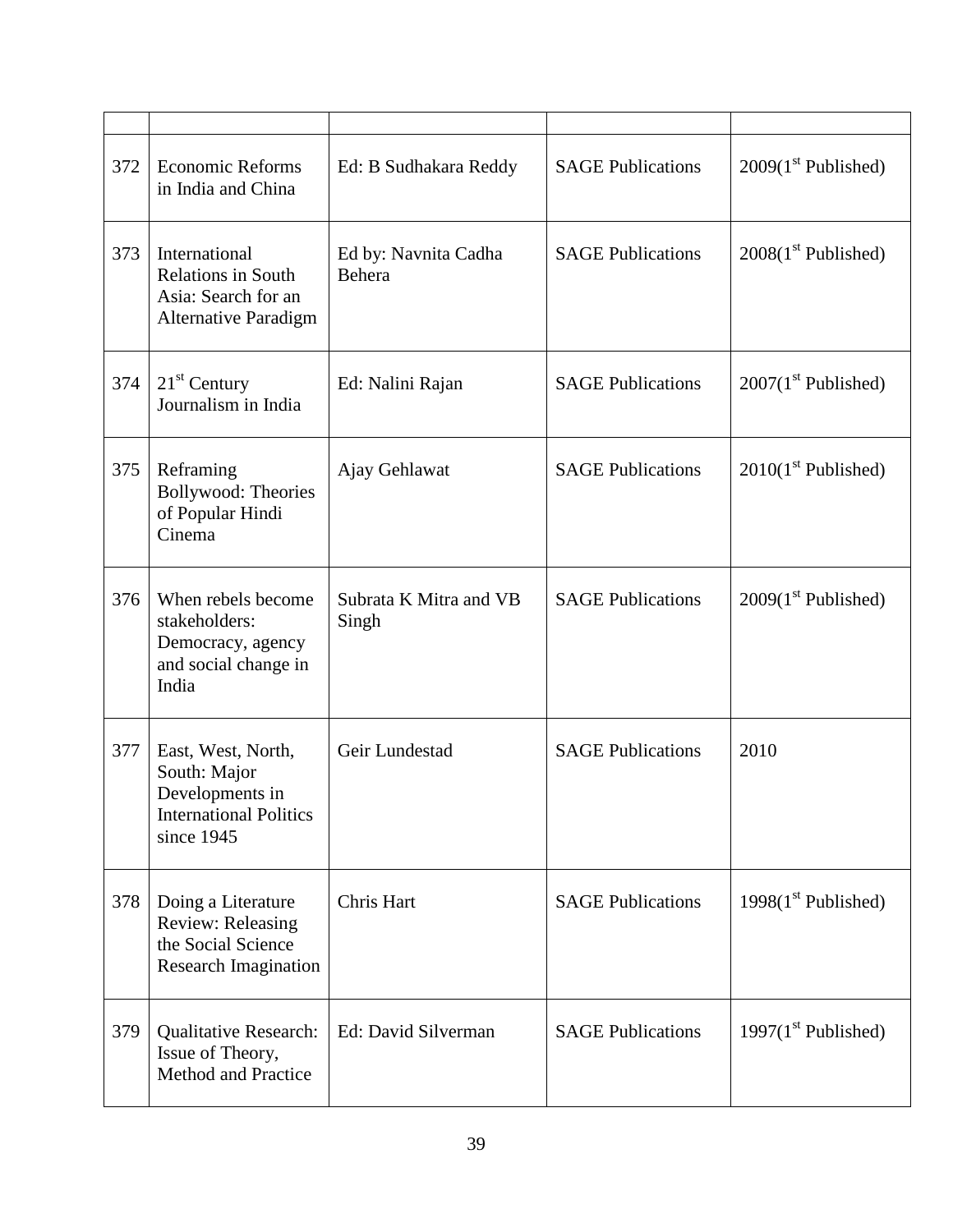| 380 | Democracy,<br>Development and<br>Discontent in South<br>Asia                                    | Ed by: Veena Kukerja and<br>Mahendra Prasad | <b>SAGE Publications</b> | $2008(1st$ Published)         |
|-----|-------------------------------------------------------------------------------------------------|---------------------------------------------|--------------------------|-------------------------------|
| 381 | Peasants in India's<br>Non-Violent<br><b>Revolution: Practice</b><br>and Theory                 | Mridula Mukherjee                           | <b>SAGE Publications</b> | $2004(1st$ Published)         |
| 382 | Sikhs, Swamis,<br>Students an Spies:<br>The India Lobby in<br>the United States,<br>1900-1946   | Harold A Gould                              | <b>SAGE Publications</b> | $2006(1st$ Published)         |
| 383 | RSS, School Texts<br>and the Murder of<br>Mahatma Gandhi: the<br>Hindu Communal<br>Project      | Aditya Mukerjee                             | <b>SAGE Publications</b> | $2008(1st$ Published)         |
| 384 | <b>Other Voices: The</b><br>struggle for<br>community radio in<br>India                         | Vinod Pavarala and<br>Kanchan K Malik       | <b>SAGE Publications</b> | 2007                          |
| 385 | <b>ICT</b> Infrastructure in<br>emerging Asia:<br>Policy and<br>Regulatory<br><b>Roadblocks</b> | Ed: Rohan Samarajiva and<br>Ayesha Zainuden | <b>SAGE Publications</b> | 2008                          |
| 386 | Critical Reading and<br>Writing for<br>Postgraduates                                            | Mike Wallace and Alison<br>Wray             | <b>SAGE Publications</b> | 2006(1 <sup>st</sup> Edition) |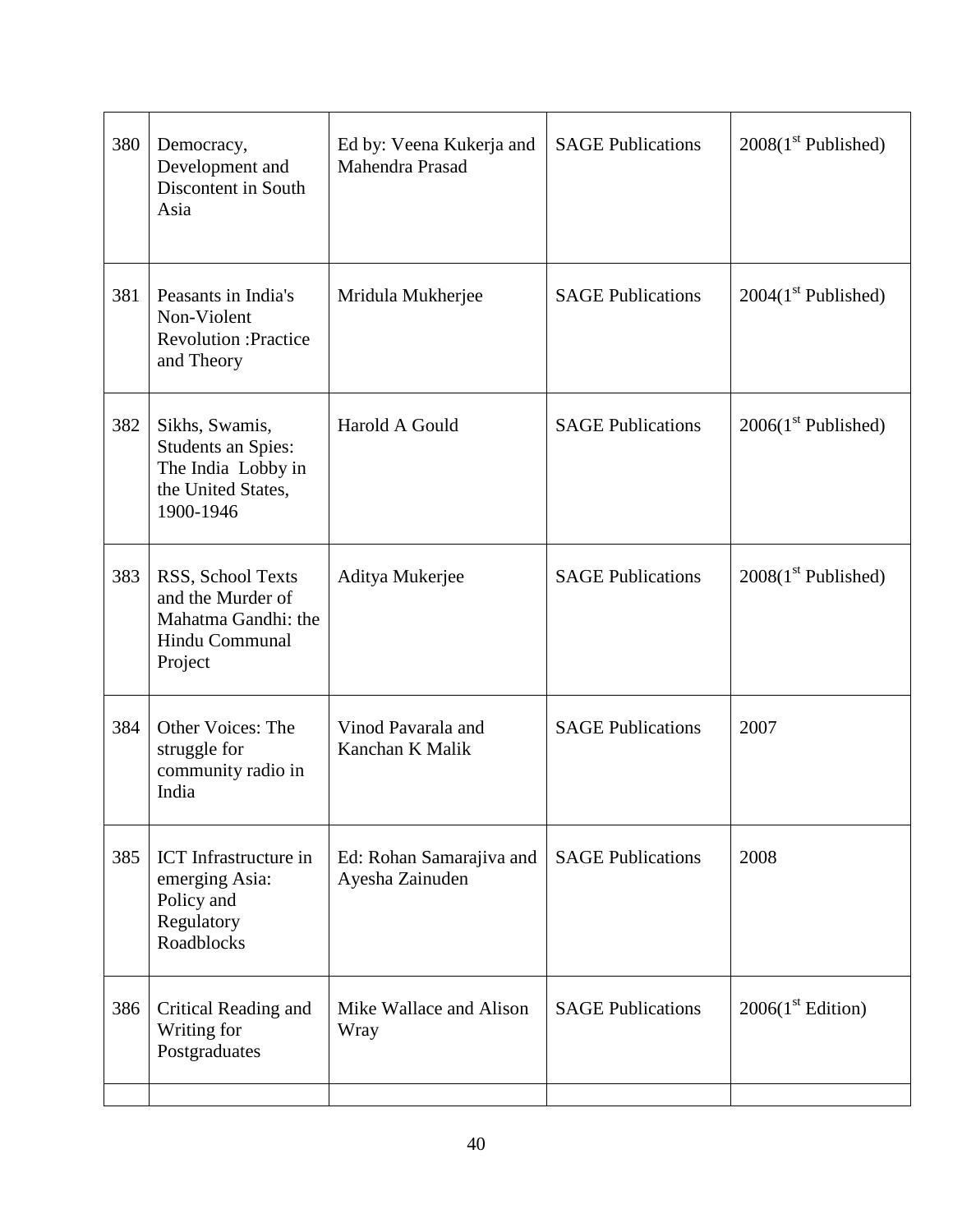| 387 | India Policy Forum -<br>6 Volumes                                                      | $2005 - 2011$                                                    | <b>SAGE Publications</b> |                       |
|-----|----------------------------------------------------------------------------------------|------------------------------------------------------------------|--------------------------|-----------------------|
| 388 | Media, Gender and<br>Popular Culture in<br>India: Tracking<br>change and<br>Continuity | Sanjukta Dasgupta,<br>Dipankar Sinha and<br>Sudeshna Chakravarti | <b>SAGE Publications</b> | $2012(1st$ Published) |
| 389 | Untouchability in<br>rural India                                                       | Ghanshyam Shah                                                   | <b>SAGE Publications</b> | $2006(1st$ Published) |
| 390 | Tracing an Indian<br>Diaspora: Contexts,<br>memories,<br>representations               | Ed: Paravati Raghuram                                            | <b>SAGE Publications</b> | 2008                  |
| 391 | Caste based<br>reservations and<br>Human Development<br>in India                       | K S Chalam                                                       | <b>SAGE Publications</b> | $2007(1st$ Published) |
| 392 | Promoting Economic<br>Cooperation in South<br>India                                    | Ed by: Sadiq Ahmed,<br>Saman Kelegama and Ejaz<br>Ghani          | <b>SAGE Publications</b> | $2010(1st$ Published) |
| 393 | State of Justice in<br>India: Issues of<br><b>Social Justice</b><br>Four-Volume Set    |                                                                  | <b>SAGE Publications</b> | 2009                  |
| 394 | Women in Peace<br>Politics                                                             | Ed by: Paula Banerjee                                            | <b>SAGE Publications</b> | $2008(1st$ Published) |
| 395 | Decentralization,<br>Corruption and social                                             | Sten Widmalm                                                     | <b>SAGE Publications</b> | $2008(1st$ Published) |
| 396 | Studies in Indian                                                                      | Ed by: Jacob John                                                | <b>SAGE Publications</b> | 2012                  |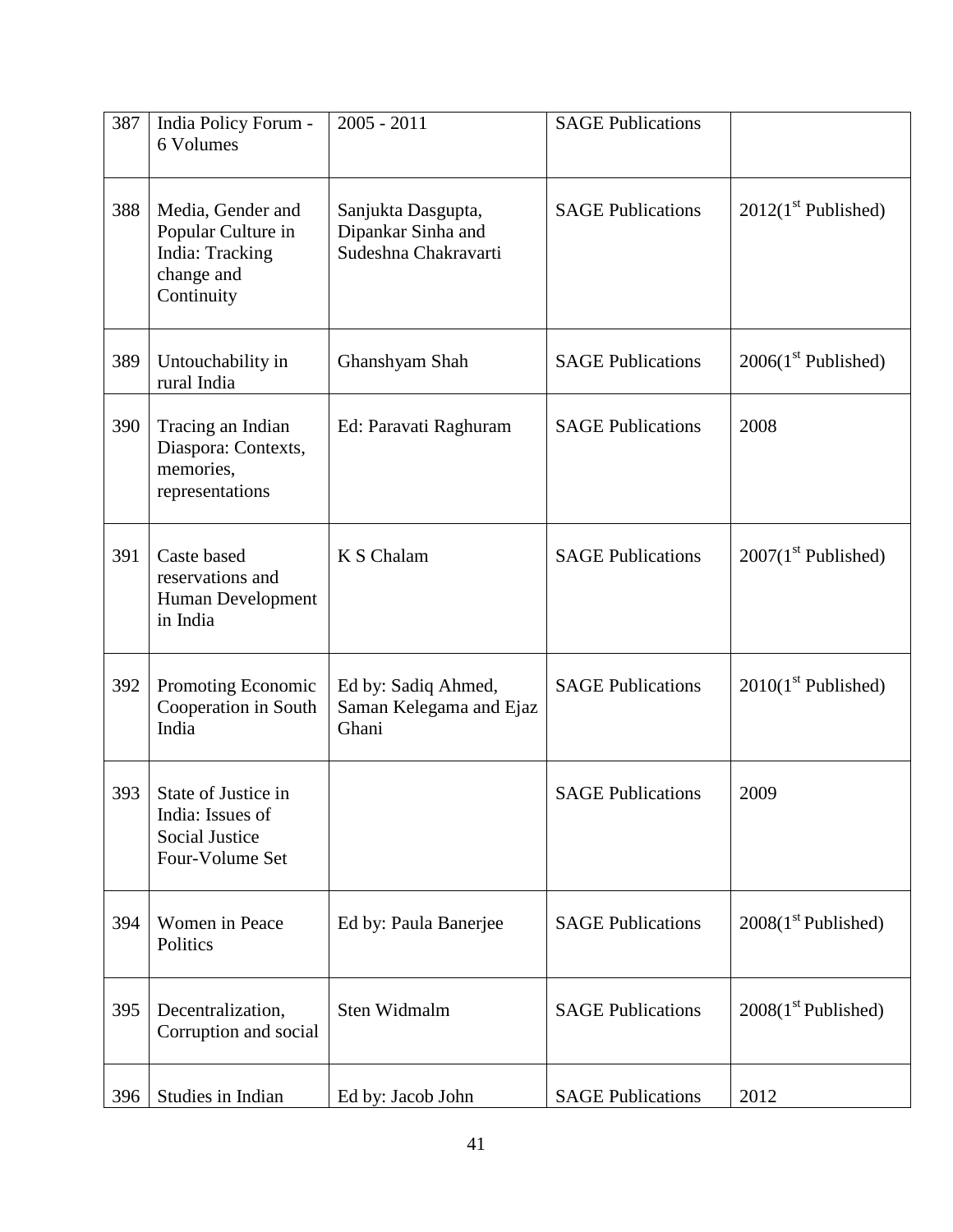|     | Sociology<br>Seven volume set<br><b>Series</b>                                                                                | Kattakayam                                         |                          |                       |
|-----|-------------------------------------------------------------------------------------------------------------------------------|----------------------------------------------------|--------------------------|-----------------------|
| 397 | Struggle for<br>Hegemony<br>3 volume set                                                                                      | Shashi Joshi and<br>Bhagawan Josh                  | <b>SAGE Publications</b> | $1992(1st$ Published) |
| 398 | The United States<br>and India: A History<br><b>Through Archives</b><br>The Later Years:<br>Volume 1                          | Praveen K. Chaudhry,<br><b>Marta Vanduzer-Snow</b> | <b>SAGE Publications</b> | 2011                  |
| 399 | The United States<br>and India: A History<br><b>Through Archives</b><br>The Later Years:<br>Volume 2                          | Praveen K. Chaudhry,<br><b>Marta Vanduzer-Snow</b> | <b>SAGE Publications</b> | 2011                  |
| 400 | Globalization,<br><b>Governance Reforms</b><br>and Development in<br>India                                                    | Ed: Kameshwar<br>Choudhary                         | <b>SAGE Publications</b> | $2007(1st$ Published) |
| 401 | The Alternative<br>nation of<br>Abanindranath<br><b>TAGORE</b>                                                                | Debashish Banerji                                  | <b>SAGE Publications</b> | $2010(1st$ Published) |
| 402 | Protection of<br>Himalayan<br>Biodiversity<br>:International<br><b>Environmental Law</b><br>and a Regional Legal<br>Framework | Ananda Mohan Bhattarai                             | <b>SAGE Publications</b> | $2010(1st$ Published) |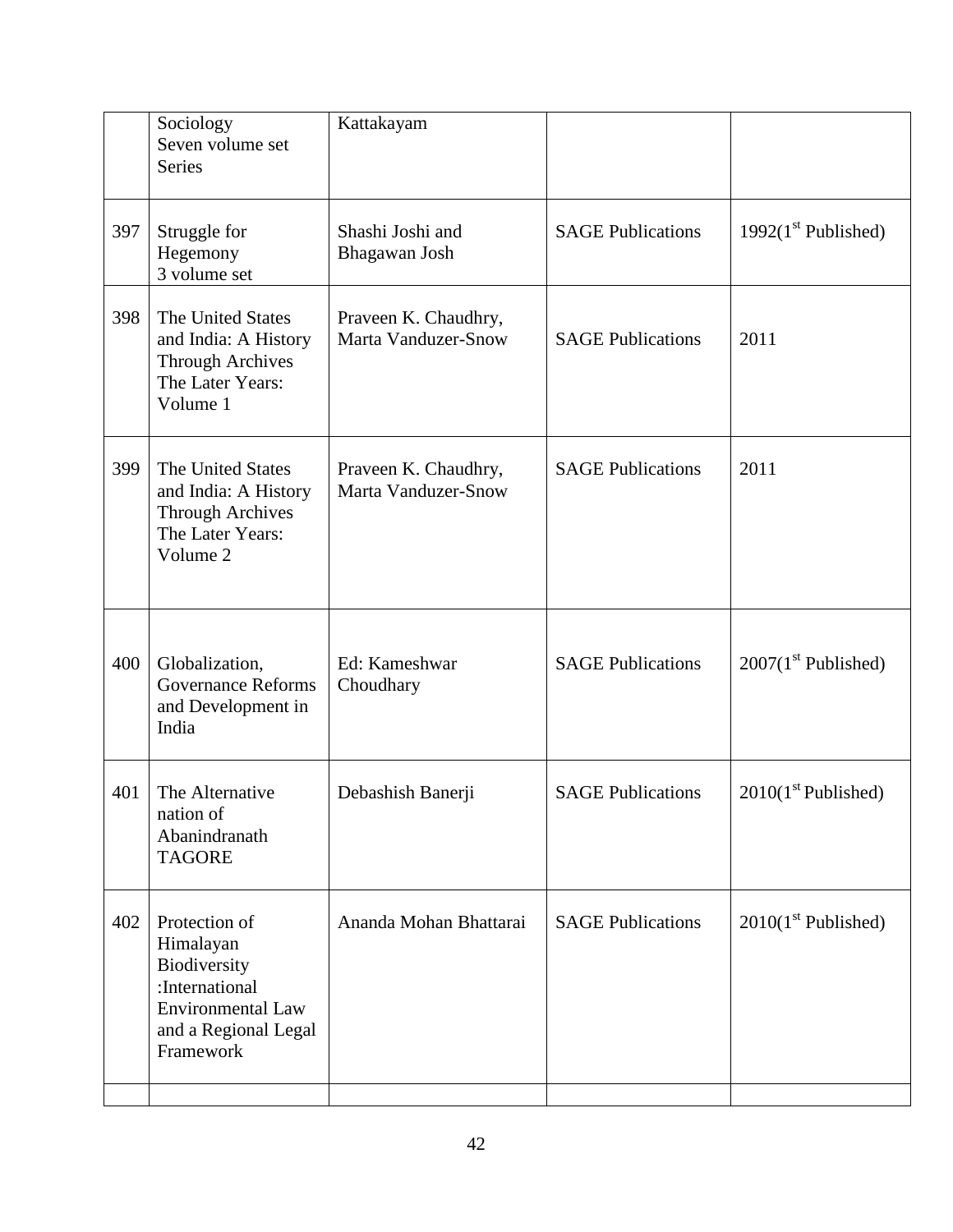| 403 | Challenging The<br>Rules(s) of Law<br>:Colonialism,<br>Criminology and<br>Human Rights in<br>India | Ed by: Kalpana<br>Kannabiran, Ranbir Singh | <b>SAGE Publications</b> | $2008(1st$ Published) |
|-----|----------------------------------------------------------------------------------------------------|--------------------------------------------|--------------------------|-----------------------|
| 404 | Ethnic Activism and<br>Civil Society in<br>South Asia                                              | David Gellner                              | <b>SAGE Publications</b> | $2009(1st$ Published) |
| 405 | Indian Youth in a<br>Transforming World:<br>Attitudes and<br>Perceptions                           | Ed: Peter Ronald Desouza                   | <b>SAGE Publications</b> | $2009(1st$ Published) |
| 406 | Indian Media in a<br>globalized world                                                              | Maya Ranganathan and<br>Usha M Rodrigues   | <b>SAGE Publications</b> | $2010(1st$ Published) |
| 408 | The State,<br>Democracy and Anti-<br>Terror Laws in India                                          | Ujjwal Kumar Singh                         | <b>SAGE Publications</b> | $2007(1st$ Published) |
| 409 | Social Movement in<br>India: A review of<br>Literature                                             | Ghanshyam Shah                             | <b>SAGE Publications</b> | $2004(1st$ Published) |
| 410 | <b>The United States</b><br>and India: A history<br>through Archives-<br>The Formative Years       | Praveen K Chaudhry<br>Fashion              | <b>SAGE Publications</b> | 2008                  |
| 411 | The Partitions of<br>Memory: The<br>Afterlife of the<br>Division of India                          | Ed by Suvir Kaul                           | Permanent black          | $2001(1st$ Published) |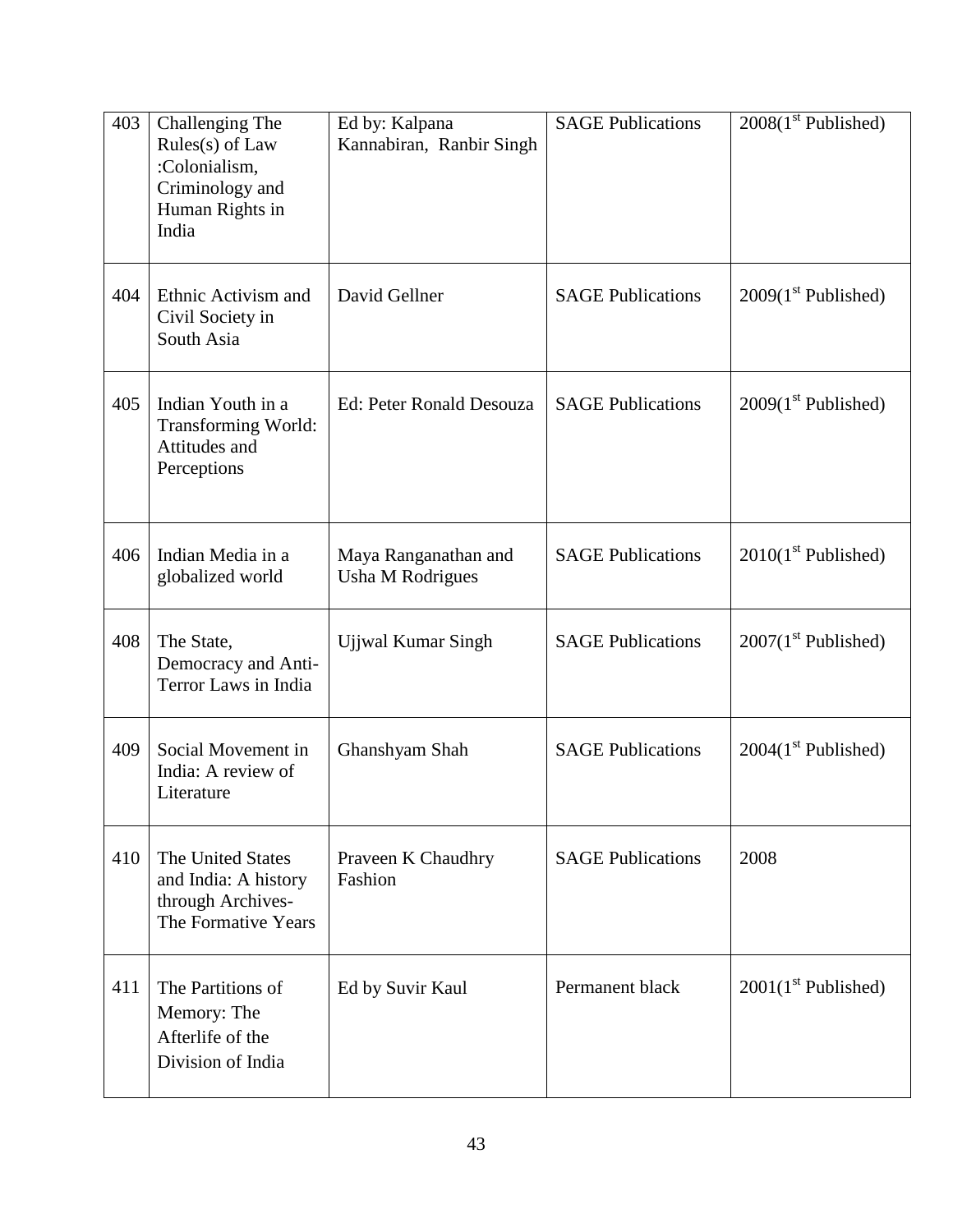| 412 | <b>Women Changing</b><br>India                                                            | Ed: Urvashi Butalia and<br>Anita Roy | Zubaan                               | $2010(1st$ Published)  |
|-----|-------------------------------------------------------------------------------------------|--------------------------------------|--------------------------------------|------------------------|
| 413 | Religion and<br>Personal Law in<br>Secular India: A Call<br>to Judgment                   | Ed by Gerald J. Larson               | <b>Social Science Press</b>          | $2001(1st$ Published)  |
| 414 | In Quest of Indian<br><b>Folktales: Pandit</b><br>Ram Gharib Chaube<br>and William Crooke | Sadhana Naithani                     | <b>Orient BlackSwan</b>              | $2009(1st$ Published)  |
| 415 | Biography Series -<br>Jawaharlal Nehru                                                    | Shalini Kukreja                      | Vee Kumar<br>Publication             | $2009(1st$ Published)  |
| 416 | Indian Heroes 501                                                                         | K.C.Varghse                          | <b>First Edition</b><br>Publications | $2010(1st$ Published)  |
| 417 | Dhirubhai Ambani                                                                          | Prateeksha M.Tiwari                  | <b>Diamond Books</b>                 | $2010(1st$ Published)  |
| 415 | <b>Bhagat Singh</b>                                                                       | Dr.Bhawan Singh Rana                 | <b>Diamond Books</b>                 | $2009(1st$ Published)  |
| 416 | Scientist of<br><b>International Repute</b>                                               | Shanti Gopalan                       | <b>Sura Books</b>                    | $2005(1st$ Published)  |
| 417 | Icons of Indian<br>Industry                                                               | Vinita                               | Sura Books                           | $2005(1st$ Published)  |
| 418 | The Mind of Swami<br>Vivekananda                                                          | Gautam Sen                           | Jaico Publishing<br>House            | $1975(1st$ Published)  |
| 419 | J.Krishnamurthi                                                                           | Pupul Jayakar                        | Penguin Books                        | 1986 $(1st$ Published) |
| 420 | The Great Social<br>Scientists of India                                                   | M.S.R.Murthy                         | <b>Emerald Publishers</b>            | $2006(1st$ Published)  |
| 421 | My Motherland                                                                             | P.Shankaran                          | Pavai Publications                   | $2005(1st$ Published)  |
| 422 | Dalai Lama Worlds<br>In Harmony                                                           | Daniel Goleman                       | Jaico Publishing<br>House            | $2010(1st$ Published)  |
| 423 | Sonia Gandhi                                                                              | P.C.Ganesan                          | Sura Books                           | $2002(1st$ Published)  |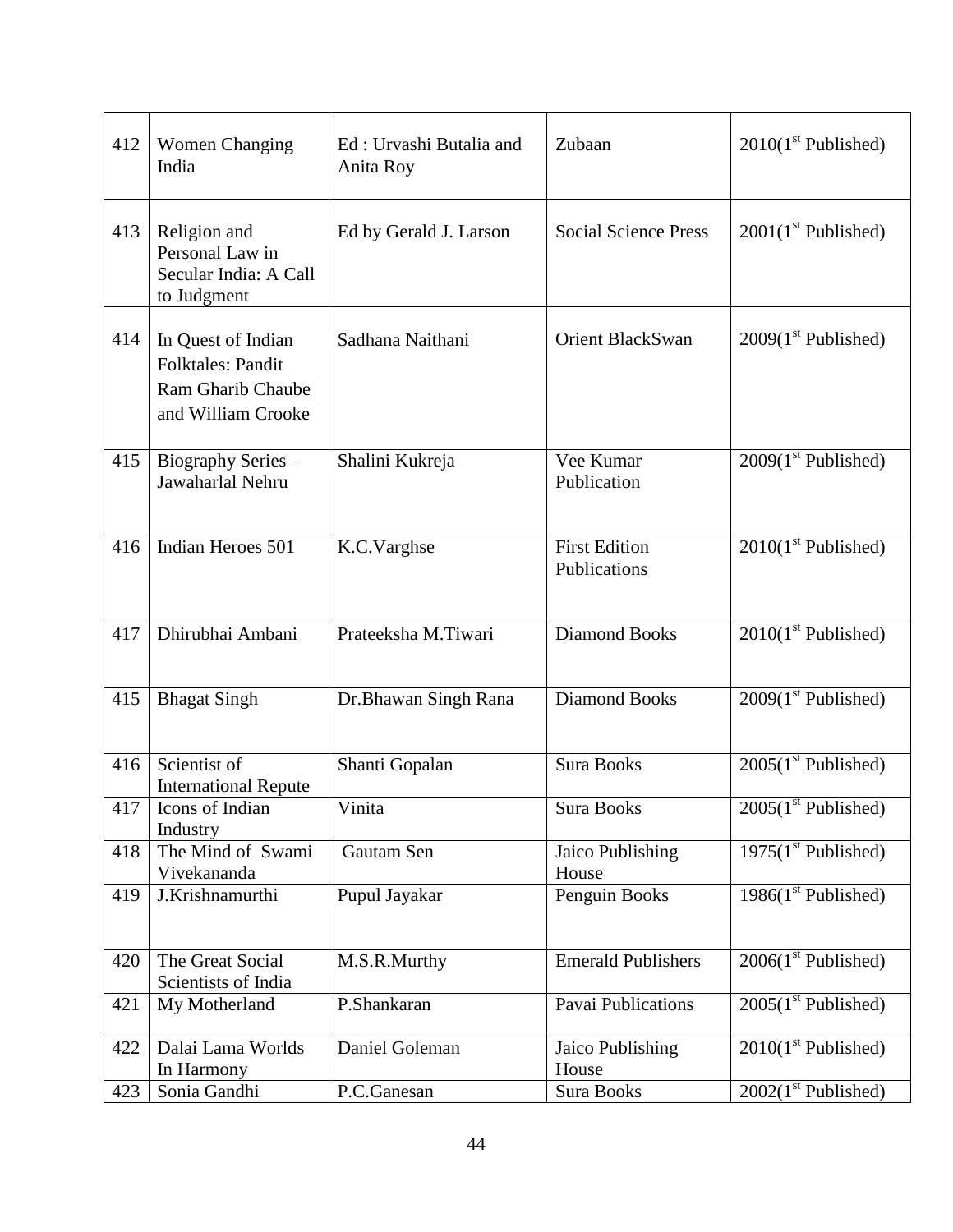| 424 | Rajiv Gandhi                                            | Meena Agrawal                 | <b>Diamond Books</b>                  | $2005(1st$ Published)    |
|-----|---------------------------------------------------------|-------------------------------|---------------------------------------|--------------------------|
| 425 | Swami Vivekananda                                       | Meena Agrawal                 | <b>Diamond Books</b>                  | $2010(1st$ Published)    |
| 426 | <b>Mother Theresa</b>                                   | Meg Grene                     | Jaico Publishing<br>House             | $2008(1st$ Published)    |
| 427 | Gandhi Speaks                                           | Rajmohan Gandhi               | Penguin Books                         | $2009(1st$ Published)    |
| 428 | My Days                                                 | R.K.Narayan                   | <b>Indian Thought</b><br>Publications | $1974(1st$ Published)    |
| 429 | The Story of My<br><b>Experiments With</b><br>Truth     | M.K.Gandhi                    | <b>Prakash Books</b>                  |                          |
| 430 | Dr.S.Radakrishna                                        | Shalini Kukreja               | Vee Kumar<br>Publication              | $2009(1st$ Published)    |
| 431 | The Romantic Rebel                                      | Sakuntala Narasimhan          | <b>Sterling Publishers</b>            |                          |
| 432 | My Experiments<br>With Truth                            | M.K.Gandhi                    | <b>Diamond Books</b>                  | $2009(1st$ Published)    |
| 433 | The Great Sports<br>Personalities of<br>World           | Ashwani Bhardwaj              | Goodwill Publishing<br>House          |                          |
| 434 | ,Gitanjali                                              | Rabindranath Tagore           | <b>Master Mind Books</b>              | $2010(1st$ Publication)  |
| 435 | <b>Personal Excellence</b><br>Through Bhagavad<br>Gita  | Swami Sukhabodhananda         | Jaico Publishing<br>House             | $2007(1st$ Publication)  |
| 436 | Identity and Ethos,<br>The Adaptive Indian              | S.Radhakrishnan               | <b>Orient PaperBacks</b>              | $2007(1st$ Publication)  |
| 437 | Mission India, A<br>Vision for Indian<br>Youth          | A.P.J.Abdul Klam              | <b>Puffin Books</b>                   | $2007(1st$ Publication)  |
| 438 | Kalaignar's Thai<br>Gorky's Mother in<br>Poetical Style | Dr.Kalaignar<br>M.Karunanidhi | Tamizhkani<br>Pathippagam             | $2005(1st$ Publication)  |
| 439 | The Bhagavad Gita                                       | Mahatma Gandhi                | <b>Lotus Press</b>                    | $2008(1st$ Publication)  |
| 440 | Bhagavad Gita for<br>the $21st$ Century                 | Navin Nunkoo                  | Winsome Books India                   | $2011(1st$ Publication)  |
| 441 | The God of Small<br>$\text{Things}(1)$                  | Arundhati Roy                 | Penguin Books                         | 1997 $(1st$ Publication) |
| 442 | Selected Poems of<br>Mu.Metha                           | R.Balachandran                | Kavitha Publication                   |                          |
| 443 | The Mind of<br>J.Krishnamurthi                          | Luis S.R.Vas                  | Jaico Publishing<br>House             | 1989 $(1st$ Publication) |
| 444 | Living With A                                           | S.Radhakrishnan               | <b>Orient PaperBacks</b>              | $1977(1st$ Publication)  |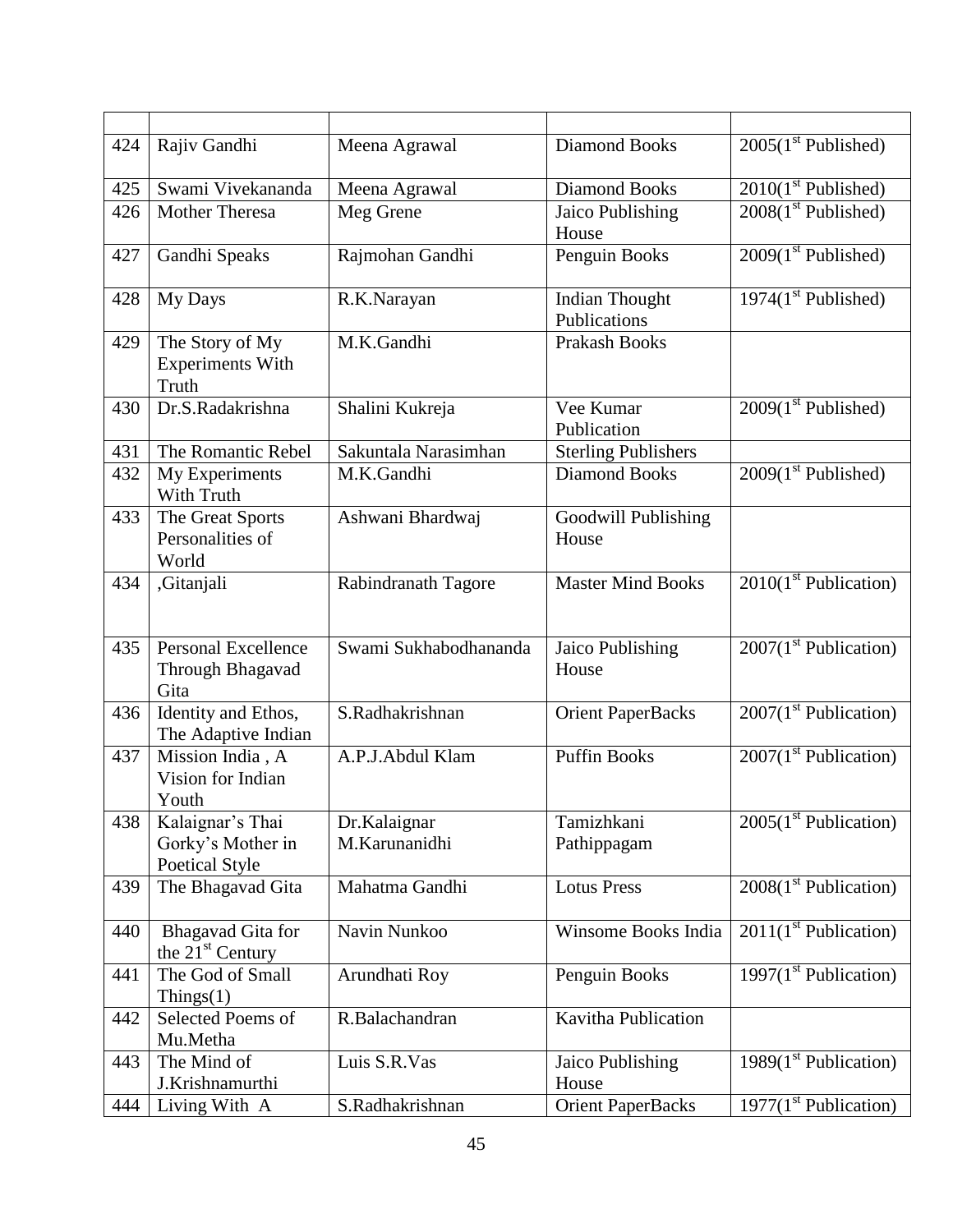|     | Purpose                    |                                          |                                 |                                   |
|-----|----------------------------|------------------------------------------|---------------------------------|-----------------------------------|
| 445 | Don't Worry Be             | Paramahamsa                              | Jaico Publishing                | $2009(1st$ Publication)           |
|     | Happy                      | Nithyananda                              | House                           |                                   |
| 446 | Gitanjali                  | Rabindranath Tagore                      | Pigeon Books India              | $2009(1st$ Publication)           |
|     |                            |                                          |                                 |                                   |
| 447 | The Home and The           | Rabindranath Tagore                      | Wisdom Tree                     | 2002(Publication)                 |
|     | World                      |                                          | Publication                     |                                   |
| 448 | Mahatma Gandhi             | Sarvepalli Radhakrishnan                 | Jaico Publishing                | $1957(1st$ Publication)           |
|     | Essays and                 |                                          | House                           |                                   |
|     | Reflections                |                                          |                                 |                                   |
| 449 | Tagore A Biography         | Rekha Sigi                               | <b>Diamond Books</b>            | $2010(1st$ Publication)           |
| 450 | The Oxford Hindi-          | R.S.McGregor                             | <b>Oxford Press</b>             | 1993 $(1st$ Publication)          |
|     | <b>English Dictionary</b>  |                                          |                                 |                                   |
| 451 | Hindi-Tamil                |                                          | <b>Balaji Publications</b>      | $2008(3^{rdt}$                    |
|     | Dictionary                 |                                          |                                 | Publication)                      |
| 452 | Hindi-English              | Dr.N.Sreedharan                          | <b>Sura Publication</b>         | 2006 Published                    |
|     | Dictionary                 |                                          |                                 |                                   |
| 453 | Hindi-English              | Dr.N.Sreedharan                          | <b>Sura Publication</b>         | 2006 Published                    |
|     | Dictionary                 |                                          |                                 |                                   |
| 454 | Hindi-Hindi-Tamil-         | R.Rengarajan                             | <b>First Edition</b>            | 2007 Published                    |
|     | <b>English Dictionary</b>  |                                          |                                 |                                   |
| 456 | Hindi-Hindi-Tamil-         | R.Rengarajan                             | <b>First Edition</b>            | 2008 Published                    |
|     | <b>English Dictionary</b>  |                                          |                                 |                                   |
| 457 | English-English-           | Dr.V.Murugan/Dr.Jayadev                  | Oxford University               | $2011(11^{th}$                    |
|     | <b>Tamil Dictionary</b>    | an                                       | Press                           | Publication)                      |
|     |                            |                                          |                                 |                                   |
|     |                            |                                          |                                 |                                   |
| 458 | <b>Global South Asians</b> | Judith M.Brown                           | <b>Cambridge University</b>     | 2007(1 <sup>st</sup> South Asian) |
|     | Introducing the            |                                          | Press                           | Edition)                          |
|     | Modern Diaspora            |                                          |                                 |                                   |
| 459 | China and India            | <b>Mohan Malik</b>                       | Viva Books (Pvt) Ltd            | 2012 $(1st Indian)$               |
|     | <b>Great Power Rivals</b>  |                                          |                                 | Edition)                          |
|     |                            |                                          |                                 |                                   |
| 460 | Understanding              | Neil DeVotta                             | Viva Books (Pvt) Ltd            | 2012 $(1st Indian)$               |
|     | Contemporary India         |                                          |                                 | Edition)                          |
| 461 | Security and South         | Swarna Rajagopalan                       | Routledge Taylor and            | $2006(1st$ Publication)           |
|     | Asia Ideas                 |                                          | Francis Group                   |                                   |
|     | Institutions and           |                                          |                                 |                                   |
|     | Initiatives                |                                          |                                 |                                   |
| 462 | India Pakistan and         | Sumit Ganguly and S.                     | Penguin Viking                  | $2010(1st$ Publication)           |
|     | the Bomb Debating          | Paul Kapur                               | Publication                     |                                   |
|     | Nuclear Stability in       |                                          |                                 |                                   |
|     | South Asia                 |                                          |                                 |                                   |
| 463 | Reframing                  | Jayadeva Uyangoda and<br>Neloufer de Mel | Social Scientist<br>Association | $2012(1st$ Publication)           |
|     | Democracy                  |                                          |                                 |                                   |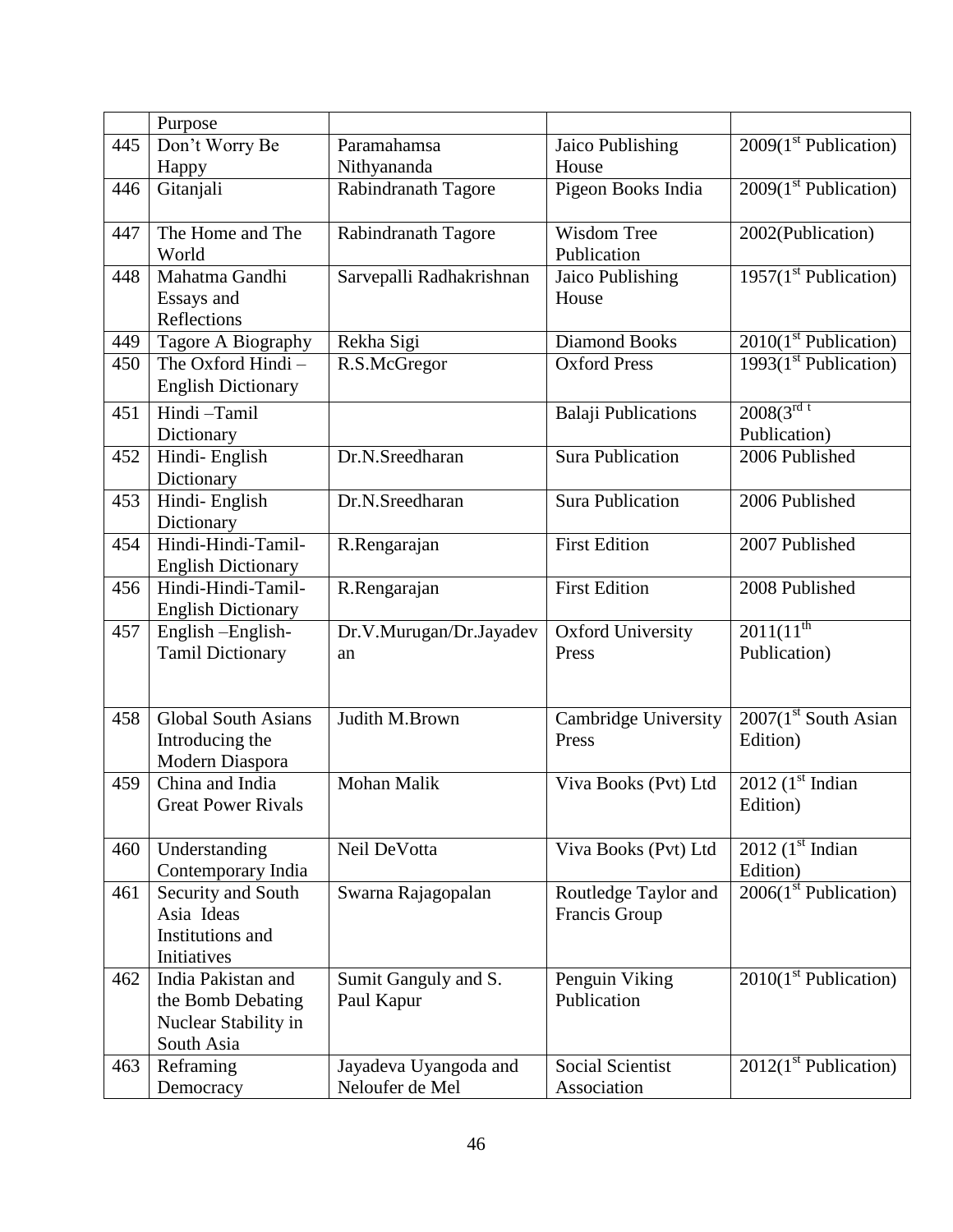| 464 | Disaster Risk               | Pardeep Sahni Madhavi     | Prentice Hall of India      | $2003(1st$ Publication)         |
|-----|-----------------------------|---------------------------|-----------------------------|---------------------------------|
|     | <b>Reduction in South</b>   | Malalgoda Ariyabandu      | Publication                 |                                 |
|     | Asia                        |                           |                             |                                 |
| 465 | Interpreter of              | Jumpha Lahiri             | <b>Harper Collins</b>       | $1999(1^{st}$                   |
|     | Maladies                    |                           | Publications                | Publications)                   |
| 466 | An Ordinary Persons         | Arundhati Roy             | Penguin Publication         | $2006(1st$ Publication)         |
|     | guid to empire              |                           |                             |                                 |
| 467 | The Algebra of              | Arundhati Roy             | Penguin Publication         | $2002(1st$ Publication)         |
|     | Infinite justice            |                           |                             |                                 |
| 468 | The shape of the            | Arundhati Roy             | Penguin Publication         | $2009(1st$ Publication)         |
|     | <b>Beast</b>                |                           |                             |                                 |
| 469 | Mahatma Gandhi              | Sarvepalli Radhakrishnan  | Jaico Books                 | $2009(19^{th}$                  |
|     | Essays and                  |                           | Publication                 | Publication)                    |
|     | Reflections                 |                           |                             |                                 |
| 470 | A River Sutra               | Gita Mehta                | <b>Vintage Books</b>        | 2007 Edition                    |
|     |                             |                           |                             |                                 |
| 471 | <b>Great Soul Mahatma</b>   | Joseph Lelyveld           | <b>Harper Collins</b>       | $2011$ (1 <sup>st</sup> Indian  |
|     | Gandhi and His              |                           | Publications                | Edition)                        |
|     | struggle with India         |                           |                             |                                 |
| 472 | Jawaharlal Nehru A          | <b>Frank Moraes</b>       | Jaico Book India            | 2008 (02 <sup>nd</sup> Edition) |
|     | Biography                   |                           |                             |                                 |
| 473 | The God of Small            | Arundhati Roy             | Penguin Books               | 1997 $(1st$ Publication)        |
|     | Things $(2)$                |                           |                             |                                 |
| 474 | An Indian Odyssey           | Martin Buckley            | <b>Vintage Books</b>        | 2009 Publication                |
|     |                             |                           |                             |                                 |
| 475 | A Thousand Splendid         | Khaled Hosseini           | Bloomsbury                  | 2008 Edition                    |
|     | Suns                        |                           | Publications                |                                 |
|     |                             |                           |                             |                                 |
|     |                             |                           |                             |                                 |
| 476 | Mohandas K. Gandhi          | Patricia C. Marcello      | Jaico Books India           | $2011 \overline{(03^{rd}}$      |
|     | A Biography                 |                           |                             | Publication)                    |
| 478 | <b>Studies on The Press</b> | Ed. by G.H. Peiris        | <b>Inetrnational Centre</b> | 1997 $(1st$ Publication)        |
|     | in Sri Lanka and            |                           | for Ethnic Studies          |                                 |
|     | South Asia                  |                           | Publications                |                                 |
| 478 | Gitanjalie                  | <b>Translation Vinnie</b> | Gogade Publication          | 2004(1 <sup>st</sup> )          |
|     |                             | Vitharana                 |                             | Publications) 2copy             |
| 479 | India's Role in South       | <b>BCIS</b>               |                             | 1992 Publication                |
|     | Asia                        |                           |                             |                                 |
| 480 | India and her South         | <b>BCIS</b>               |                             |                                 |
|     | Asian Neighbours            |                           |                             |                                 |
| 481 | The Indian Factor in        | <b>BCIS</b>               |                             |                                 |
|     | Sri Lanka's Foreign         |                           |                             |                                 |
|     | and Security Policy         |                           |                             |                                 |
| 482 | Domestic Policy and         | Prof. Shelton U. Kodikara | <b>BCIS</b>                 |                                 |
|     | Diplomacy                   |                           |                             |                                 |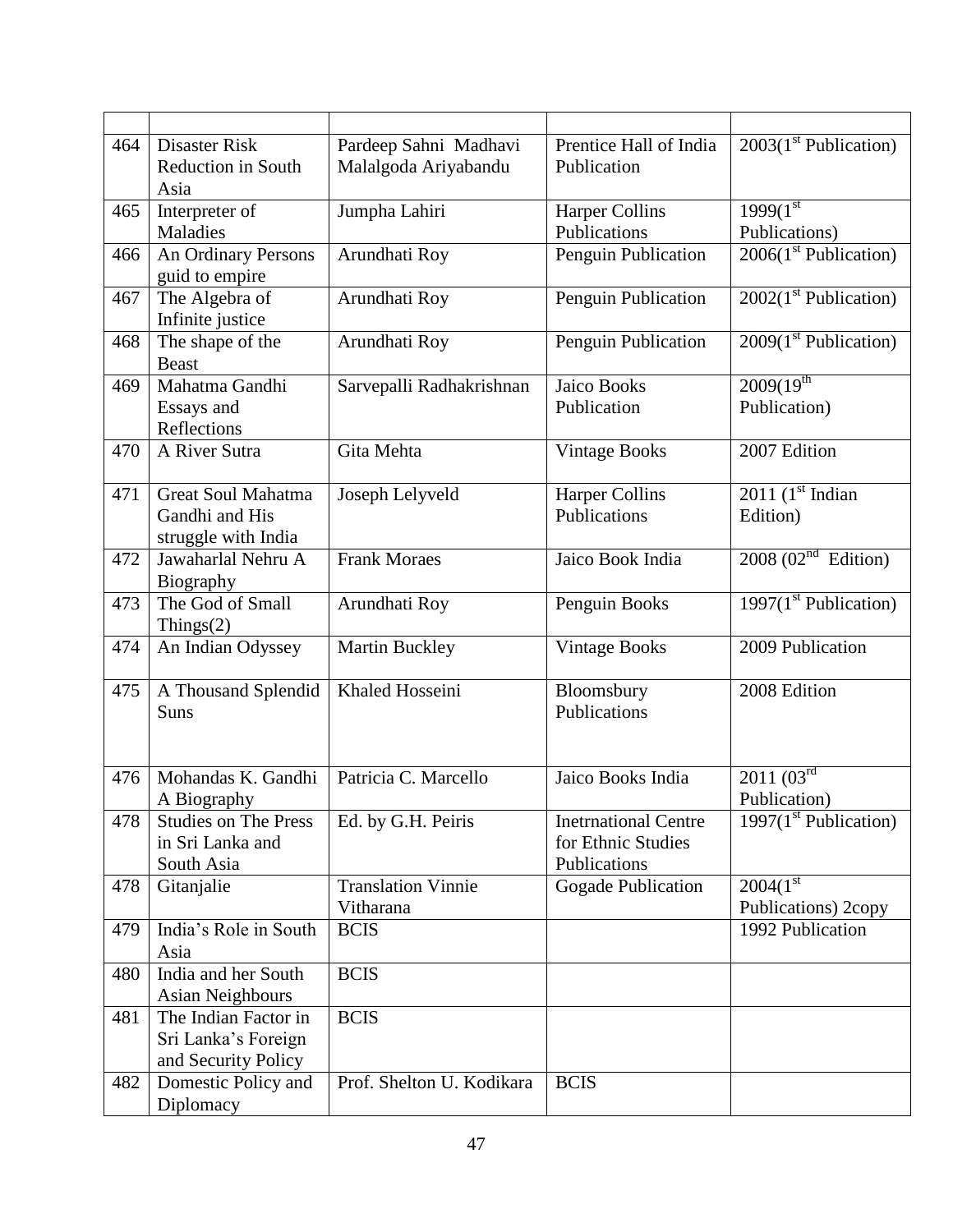| 483 | Assignments                   | J.N. Dixit                 | Vijitha Yapa                 | 1998 1 <sup>st</sup> Sinhala |
|-----|-------------------------------|----------------------------|------------------------------|------------------------------|
|     | Colombo                       |                            | Publications                 | Publication                  |
| 484 | <b>Terror Sans Frontiers</b>  | Jaideep Saikia             | <b>Vision Books</b>          | 2008 PB Publication          |
|     | Islamist Militancy in         |                            | Publications                 |                              |
|     | North East India              |                            |                              |                              |
| 485 | Emerging India                | <b>Bimal Jalan</b>         | Penguin India                | 2013 Publication             |
|     | Economics, Politics           |                            |                              |                              |
|     | and Reforms                   |                            |                              |                              |
| 486 | The Two Gandhis               | Eknath Easwaran            | Jaico Books India            | 2011                         |
|     | Nonviolent Soldiers           |                            |                              | $(3rd)$ Publication          |
| 487 | Research                      | Ranjit Kumar               | <b>Pearson Education</b>     | $2012(11^{th}$               |
|     | Methodology A step            |                            |                              | )Publication                 |
|     | by step guid for              |                            |                              |                              |
|     | beginners                     |                            |                              |                              |
| 488 | <b>India Divided</b>          | Rajendra Prasad            | Penguin India                | 2010 Publication             |
|     |                               |                            |                              |                              |
| 489 | Sri Lanka Voices              | Nirupama Subramanian       | Penguin Viking               | 2005 Publication             |
|     | from War Zone                 |                            |                              |                              |
| 490 | Miracle of                    | T S Krishnamurthy          | <b>Harper Collins</b>        | 2008 Publication             |
|     | Democracy India's             |                            | <b>Publication India</b>     |                              |
|     | <b>Amazing Journey</b>        |                            |                              |                              |
| 491 | Long War Cold                 | Conflict and Crisis in Sri | Dayan Jayatileka             | $2013(1st)$ Edition          |
|     | Peace                         | Lanka                      |                              |                              |
|     |                               |                            |                              |                              |
| 492 | Glimpses of World             | Jawaharlal Nehru           | Penguin Books India          | 2004 Penguin                 |
|     | History                       |                            |                              | Publication                  |
|     |                               |                            |                              |                              |
| 493 | Lost Victory The              | Maj. Gen. (Retd) Raj       | Pentagon Security            | $2010$ (1st) Edition         |
|     | Rise and fall of              | Mehta                      | International                |                              |
|     | LTTE Supremo, V               |                            |                              |                              |
|     | Prabhakaran                   |                            |                              |                              |
| 494 | Foreign Aid in South          | Saman Kelegama             | <b>Sage Publication</b>      | 2012(IPS)                    |
|     | Asia                          |                            |                              | Publication                  |
| 495 | In the Name of the            | <b>K R Narayan</b>         | Penguin Viking               | 2011 Publication             |
|     | People                        |                            |                              |                              |
| 496 | Pro-Poor Growth               | Ponna Wignaraja and        | <b>Sage Publication</b>      | 2004 Publication             |
|     | and Governance in             | Susil Siriwaedana          |                              |                              |
|     | South Asia                    |                            |                              |                              |
| 497 | Mirrored Images               | Ed. Prof Rajiva Wijesinha  | <b>National Book Trust</b>   | 2013 Publication             |
|     |                               |                            |                              |                              |
|     |                               |                            | India                        |                              |
| 498 | Confrontations in Sri         | <b>Michael Roberts</b>     |                              | 2011                         |
|     | Lanka                         |                            | Vijitha Yapa<br>Publications |                              |
|     |                               |                            |                              | $1^{\rm st}$ Reprint         |
|     | Sinhalese, LTTE and<br>Others |                            |                              |                              |
| 499 | Asia and the Western          | K M Panikkar               | <b>Education Publication</b> | 2005 Publication             |